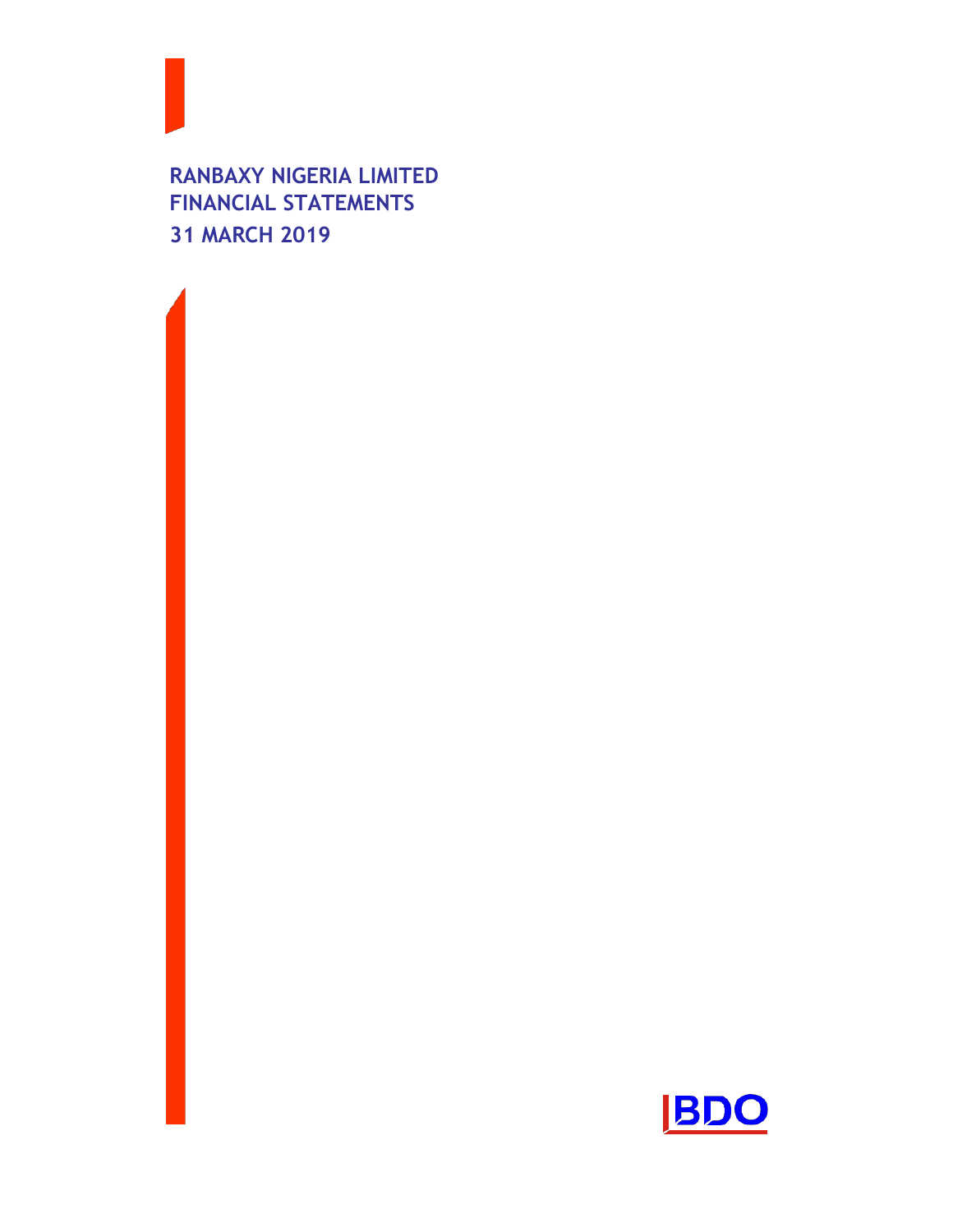## **DIRECTORS, ADVISORS AND REGISTERED OFFICE**

| <b>Corporate information</b> |                                                                                                                                                                    |
|------------------------------|--------------------------------------------------------------------------------------------------------------------------------------------------------------------|
| <b>Chairman of the Board</b> | Olaogun Badru Atanda                                                                                                                                               |
| <b>Directors</b>             | Mahendra Bharadwaj (Indian- Vice chairman)<br>Hanwant Singh Arora (Indian)<br>Samson Yomi Osewa<br>Harin Mehta (Indian)<br>Mihaly Kaszas (Hungary)                 |
| <b>Registered office</b>     | 1st Floor, Abimbola House<br>No 24 Abimbola Street,<br>Ilasamaja, Isolo, Lagos.                                                                                    |
| <b>Company Secretary</b>     | Mr. Kufre Udoh<br>24 Abimbola Street<br>Isolo<br>Lagos                                                                                                             |
| <b>Auditors</b>              | <b>BDO Professional Services</b><br>(Chartered Accountants)<br><b>ADOL House</b><br>15, CIPM Avenue<br><b>Central Business District</b><br>Alausa, Ikeja<br>Lagos. |
| <b>Bankers</b>               | <b>Access Bank Plc</b><br>Zenith Bank Plc<br><b>Standard Chartered Bank Plc</b><br>Wema Bank Plc<br>CitiBank Nigeria Limited                                       |
|                              |                                                                                                                                                                    |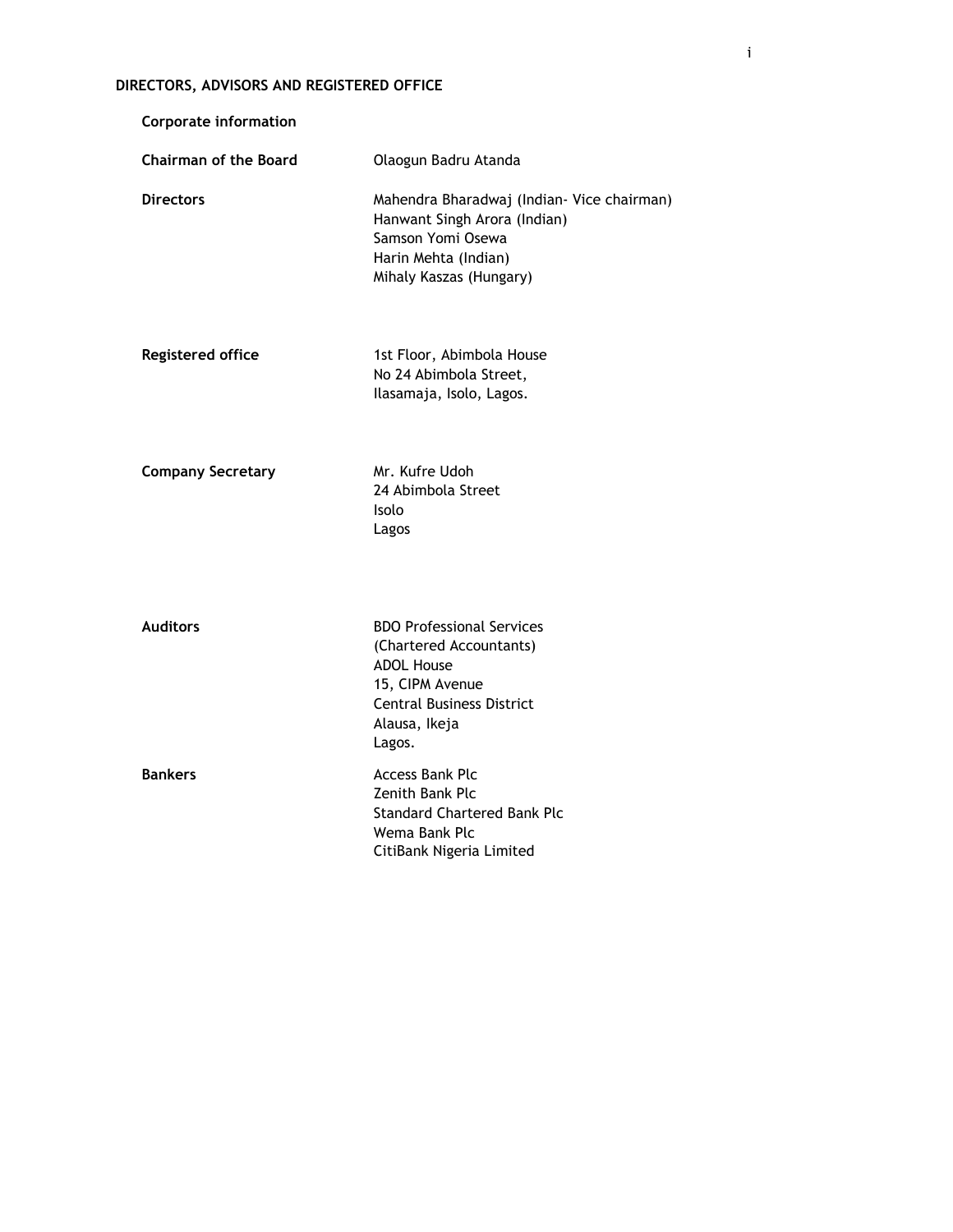### **RANBAXY NIGERIA LIMITED** ii **Directors' Report** *For the year ended 31 March 2019*

#### **Financial statements**

The directors are pleased to present their annual report on the affairs of Ranbaxy Nigeria Limited together with the financial statements and the independent auditor's report for the year ended 31st March 2019

#### *Legal form and principal activities*

The Company was incorporated in Nigeria as a limited liability company on 12 May 1987 under the name Ranmax Laboratories Nigeria Limited. The name was changed to Ranbaxy Nigeria Limited at an extra ordinary general meeting held on 6 October 1995. The principal activities of the Company continue to be the manufacture, importation and sale of pharmaceutical products in Nigeria.

### **Operating results**

The following is a summary of the Company's operating results for the year:

|                 | 2019          | 2018          |
|-----------------|---------------|---------------|
|                 | N'000         | N'000         |
| Revenue         | 5,099,483     | 4,967,597     |
| Operating loss  | (1.493.969)   | (2, 102, 834) |
| Loss before tax | (1, 517, 577) | (2,079,701)   |
| Loss after tax  | 1,522,135     | (2, 104, 395) |

#### **Directors and their interests**

The directors that served during the year together with their interests in the shares of the Company at the year end were as follows:

|                             | 2019                     | 2018    |
|-----------------------------|--------------------------|---------|
|                             | N'000                    | N'000   |
| Olaogun Badru Atanda        | 684,104                  | 684,104 |
| Mahendra Bharadwaj (Indian) | ٠                        |         |
| Hanwant Singh Arora (India) | $\overline{\phantom{a}}$ |         |
| Samson Yomi Osewa           | $\overline{\phantom{a}}$ |         |
| Harin Mehta (Indian)        | ٠                        |         |
| Mihaly Kaszas (Hungary)     |                          |         |
|                             |                          |         |

#### **Analysis of shareholding**

The names of significant shareholders and their allotted holding at the year end were as follows:

| <b>Shareholders</b>                          | %     | No of ordinary<br>shares of N1 each | Amount (N) |
|----------------------------------------------|-------|-------------------------------------|------------|
| Sun Pharma (Netherlands) B.V.                | 53.48 | 21,393,486                          | 21,393,486 |
| Sun Pharmaceutical Industries Limited, India | 32.68 | 13,070,648                          | 13,070,648 |
| Individual Shareholders                      | 13.84 | 5.535.866                           | 5,535,866  |
|                                              | 100   | 40,000,000                          | 40,000,000 |

Apart from SUN Pharmaceutical Industries Limited that jointly holds 86.16% of the issued share capital; no other shareholder held 5% or more of the issued share capital of the Company as at 31 March 2019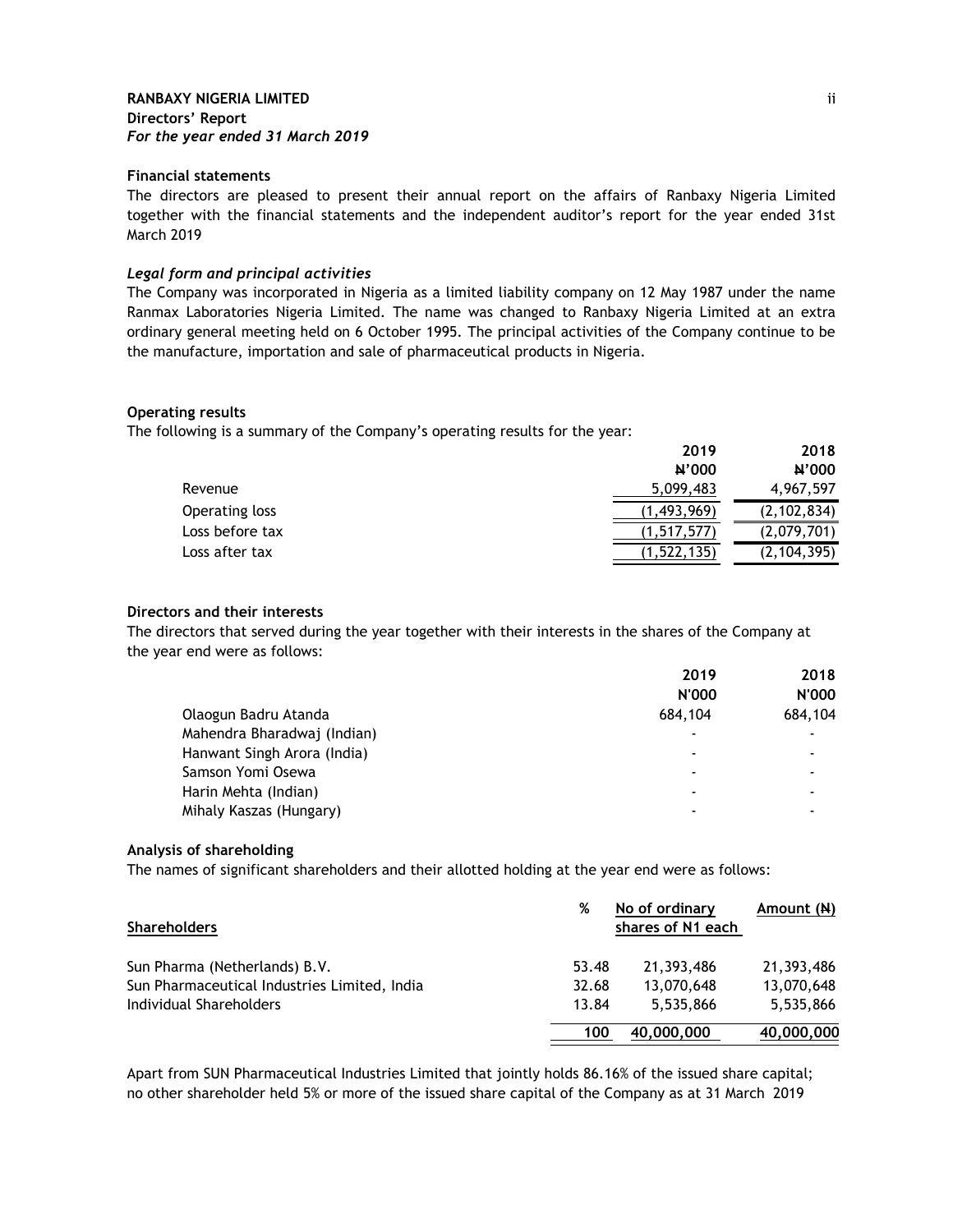## **RANBAXY NIGERIA LIMITED** iii **Directors' Report (cont'd) For the year ended 31 March 2019**

#### **Employment and employees**

### **Employment of physically challenged persons:**

The company does not discriminate in considering applications for employment including those from disable persons. All employees, whether or not physically challenged, are given equal opportunities to develop their skill and knowledge and qualify for promotion in furtherance of their careers. In the event of members of staff becoming physically challenged, every effort is made to ensure that their employment with the company continues.. It is the policy of the Company that the training, career development and promotion of physically challenged persons should, as far as possible, be identical with that of other employees.

#### **Health, safety and welfare at work:**

Health and safety regulations are in force within the premises of the company. The company places a high premium on its human resources and there is existing provision for staff welfare in the areas of lunch, rent and transportation subsidy. The company has various forms of insurance policies to adequately secure and protect its employees.

#### **Employee's consultation and training:**

The company places considerable value on the involvement of its employees and continue the practice of keeping them fully informed as much as possible regarding the company's performance and progress and seeking their views wherever practicable on matters which particularly affect them as employees. Employee representatives are consulted regularly on a wide range of matters affecting their current and future interests.

The company has in-house training facilities, complemented, when and where necessary, with external and overseas training for its employees, this has broadened opportunities for career development within the organisation.

#### **Independent Auditors**

Messrs BDO Professional Services have indicated their willingness to continue in office as auditors in accordance with Section 357 (2) of the Companies and Allied Matters Act, Cap. C20, Laws of the Federation of Nigeria, 2004.

**BY ORDER OF THE BOARD**

**COMPANY SECRETARY LAGOS, NIGERIA**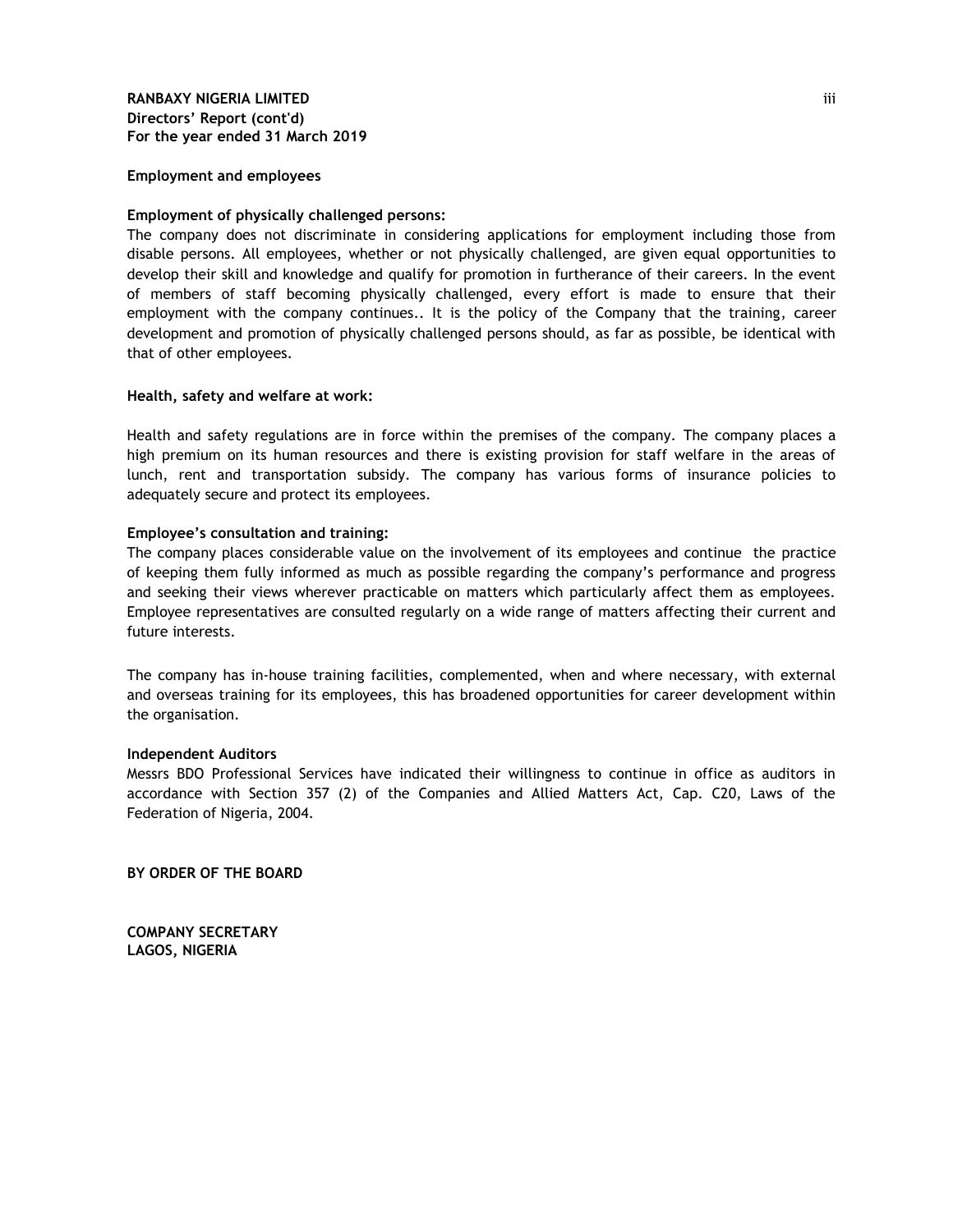## **RANBAXY NIGERIA LIMITED Statement of Directors' Responsibilities** iv **for the year ended 31 March 2019**

The directors accept responsibility for the preparation of the annual financial statements set out on pages 3 to 41 that give a true and fair view in accordance with International Financial Reporting Standards and in the manner required by the Companies and Allied Matters Act CAP C20, LFN, 2004 and the Financial Reporting Council of Nigeria Act, No. 6, 2011.

The directors further accept responsibility for maintaining adequate accounting records as required by the Companies and Allied Matters Act CAP C20, LFN, 2004 and for such internal control as the directors determine is necessary to enable the preparation of financial statements that are free from material mis-statement whether due to fraud or error.

The directors have made an assessment of the Company's ability to continue as a going concern and have no reason to believe the Company will not remain a going concern in the year ahead.

## **SIGNED ON BEHALF OF THE BOARD OF DIRECTORS BY:**

**Director's name Director's name**

**Chief B. A. Olaogun Mr. Hanwant Singh Arora**

**Signature 9 May 2019 Signature 9 May 2019**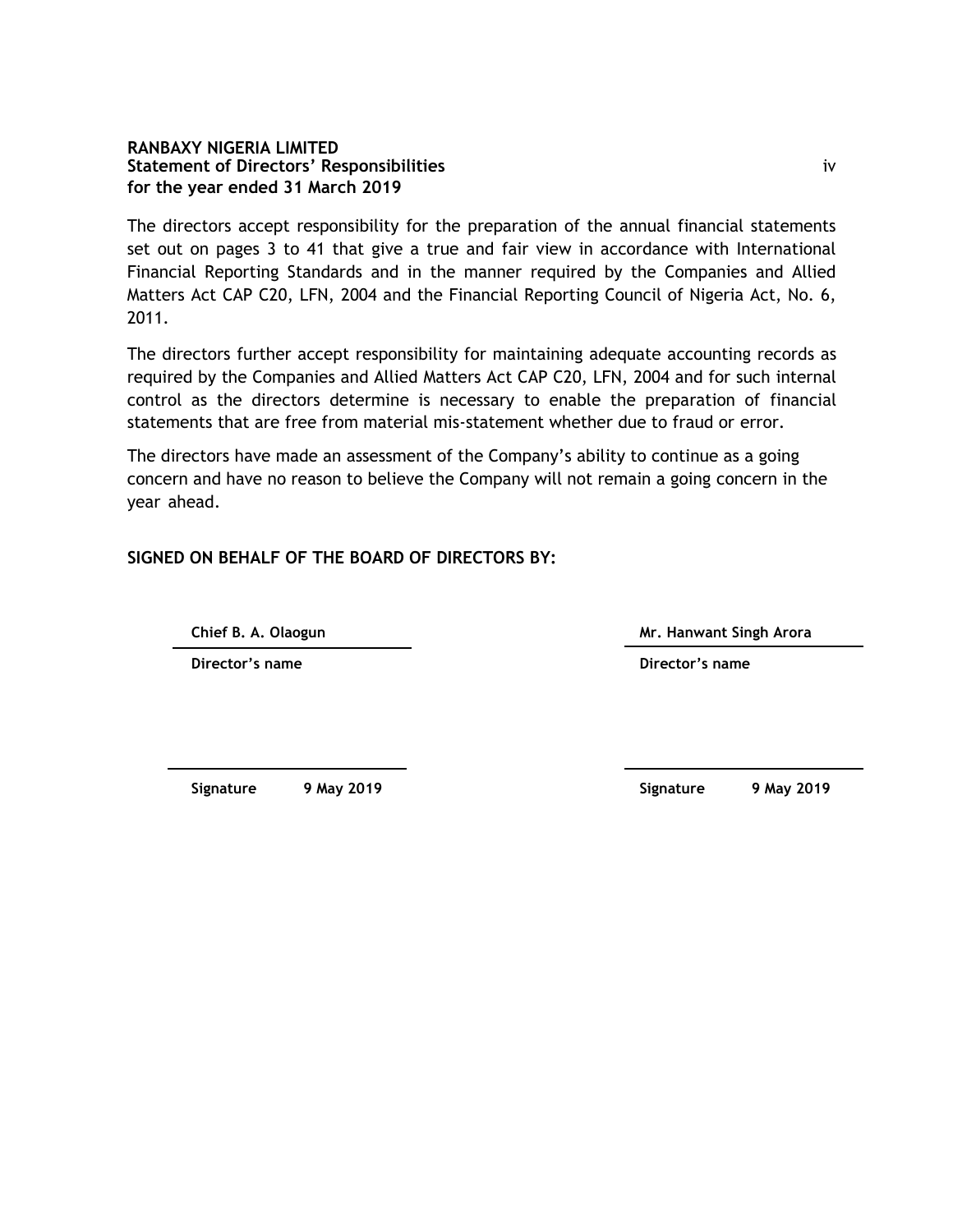#### **INDEPENDENT AUDITORS REPORT**

### **TO THE MEMBERS OF RANBAXY NIGERIA LIMITED REPORT ON THE AUDIT OF THE FINANCIAL STATEMETNS Opinion**

We have audited the financial statements of Ranbaxy Nigeria Limited, which comprise, the statement of financial position as at 31 March 2019, the statement of profit or loss and other comprehensive income, statement of changes in equity, and statement of cash flows for the year then ended; and notes to the financial statements, including a summary of significant accounting policies and other explanatory notes.

In our opinion the accompanying financial statements give a true and fair view of the financial position of the Company as at 31 March 2019 and of its financial performance and cash flows for the year then ended in accordance with International Financial Reporting Standards issued by the International Accounting Standards Board, and in compliance with the relevant provisions of the Financial Reporting Council of Nigeria, Act No 6, 2011 and the Companies and Allied Matters Act, CAP C20, LFN 2004.

#### **Basis for Opinion**

We conducted our audit in accordance with International Standards on Auditing (ISAs). Our responsibilities under those standards are further described in the Auditor's Responsibilities for the Audit of the Financial Statements attached as an appendix to our report. We are independent of the Company in accordance with the International Ethics Standards Board for Accountants' Code of Ethics for Professional Accountants together with the ethical requirements that are relevant to our audit of the financial statements in Nigeria, and we have fulfilled our other ethical responsibilities in accordance with these requirements and the International Ethics Standards Board Code. We believe that the audit evidence we have obtained is sufficient and appropriate to provide a basis for our opinion

#### **Material uncertainty related to going concern**

Without qualifying our opinion, we draw attention to note 29 to the financial statements concerning accumulated losses and negative shareholders' equity.

#### **Other information**

Management is responsible for the other information. The other information comprises the information included in the Chairman's and Directors' statements, but does not include the financial statements and our report thereon. Our opinion on the financial statements does not cover the other information and we do not express any form of assurance conclusion thereon.

In connection with our audit of the financial statements, our responsibility is to read the other information and in doing so, consider whether the other information is materially inconsistent with the financial statements or our knowledge obtained in the audit or otherwise appears to be materially misstated. If, based on the work we have performed, we conclude that there is a material misstatement of this information, we are required to report that fact, we have nothing to report in this regard.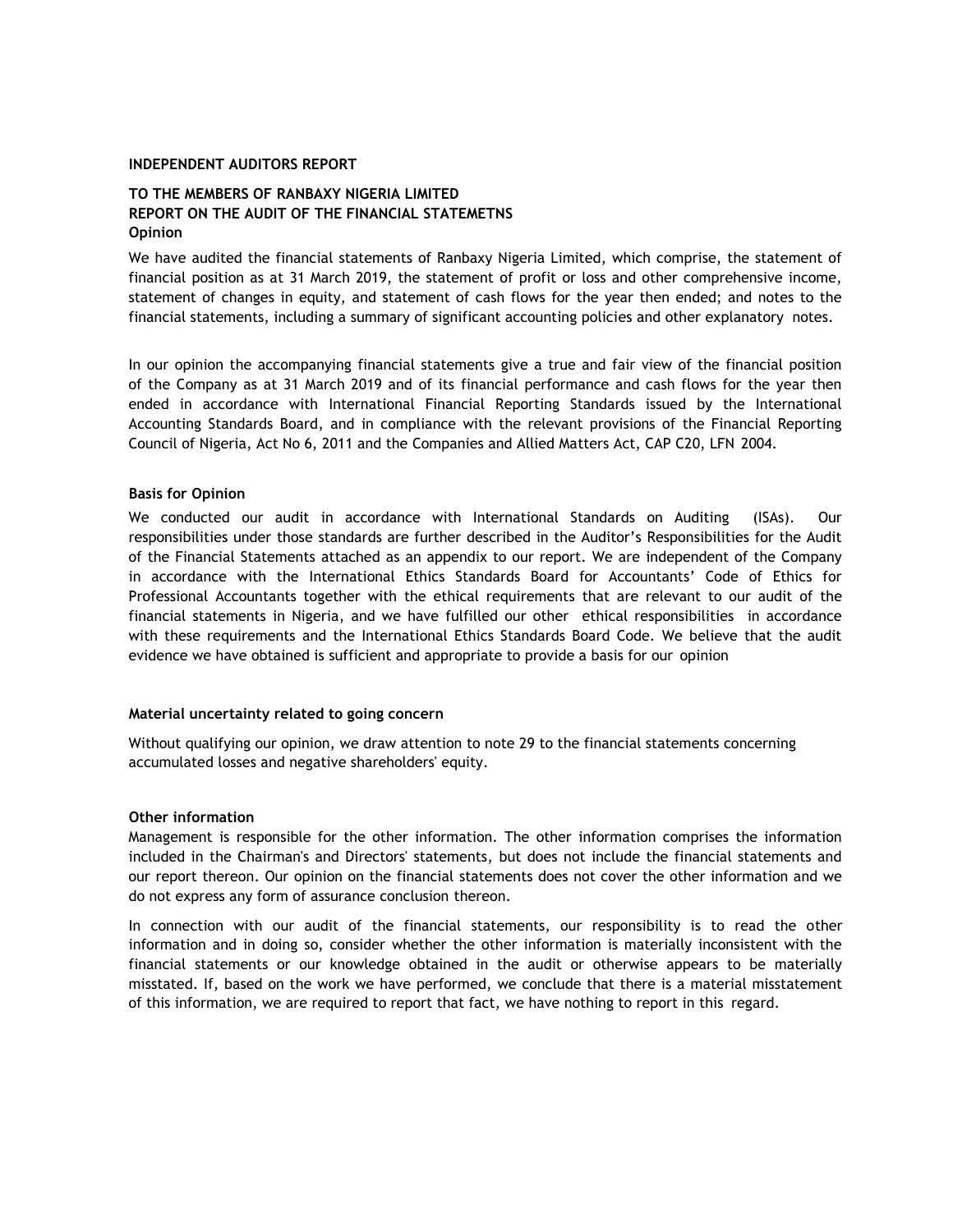## Auditors' responsibilities for the Audit of the Financial Statements

Our objectives are to obtain reasonable assurance about whether the financial statements as a whole are free from material misstatement, whether due to fraud or error, and to issue a report that includes our opinion. Reasonable assurance is a high level of assurance, but is not a guarantee that an audit conducted in accordance with International Standards on Auditing will always detect a material misstatement when it exists. Misstatements can arise from fraud or error and are considered material if, individually or in the aggregate, they could reasonably be expected to influence the economic decisions of users taken on the basis of these financial statements.

As part of an audit in accordance with International Standards on Auditing, we exercise professional **Chartered Accountants**

\* Identify and assess the risks of material misstatement of the financial statements, whether due to fraud or error, design and perform audit procedures responsive to those risks, and obtain audit evidence that is sufficient and appropriate to provide a basis for our opinion. The risk of not detecting a material misstatement resulting from fraud is higher than for one resulting from error, as fraud may involve collusion, forgery, intentional omissions, misrepresentations, or the override of internal control.

\* Obtain an understanding of internal control relevant to the audit in order to design audit procedures that are appropriate in the circumstances, but not for the purpose of expressing an opinion on the effectiveness of the Company's internal control.

\* Evaluate the appropriateness of accounting policies used and the reasonableness of accounting estimates and related disclosures made by the directors.

\* Conclude on the appropriateness of directors' use of the going concern basis of accounting and based on the audit evidence obtained, whether a material uncertainty exists related to events or conditions that may cast significant doubt on the Company's ability to continue as a going concern. If we conclude that a material uncertainty exists, we are required to draw attention in our auditors' report to the related disclosures in the financial statements or, if such disclosures are inadequate, to modify our opinion. Our conclusions are based on the audit evidence obtained up to the date of our auditors' report. However, future events or conditions may cause the Company to cease to continue as a going concern.

\* Evaluate the overall presentation, structure and content of the financial statements, including the disclosures, and whether the financial statements represent the underlying transactions and events in a manner that achieves fair presentation.

We communicate with the directors regarding, among other matters, the planned scope and timing of the audit, and significant audit findings and any significant deficiencies in internal control that we identify during our audit.

## Report on other legal and regulatory requirements

The Companies and Allied Matters Act, CAP C20, LFN, 2004 requires that in carrying out our audit we consider and report to you on the following matters. We confirm that:

- i) we have obtained all the information and explanations which to the best of our knowledge and belief were necessary for the purpose of our audit.
- ii) in our opinion, proper books of account have been kept by the Company, and
- iii) the Company's statement of financial position, and its statement of profit or loss and other comprehensive income are in agreement with the books of account.

Lagos, Nigeria 17 May 2019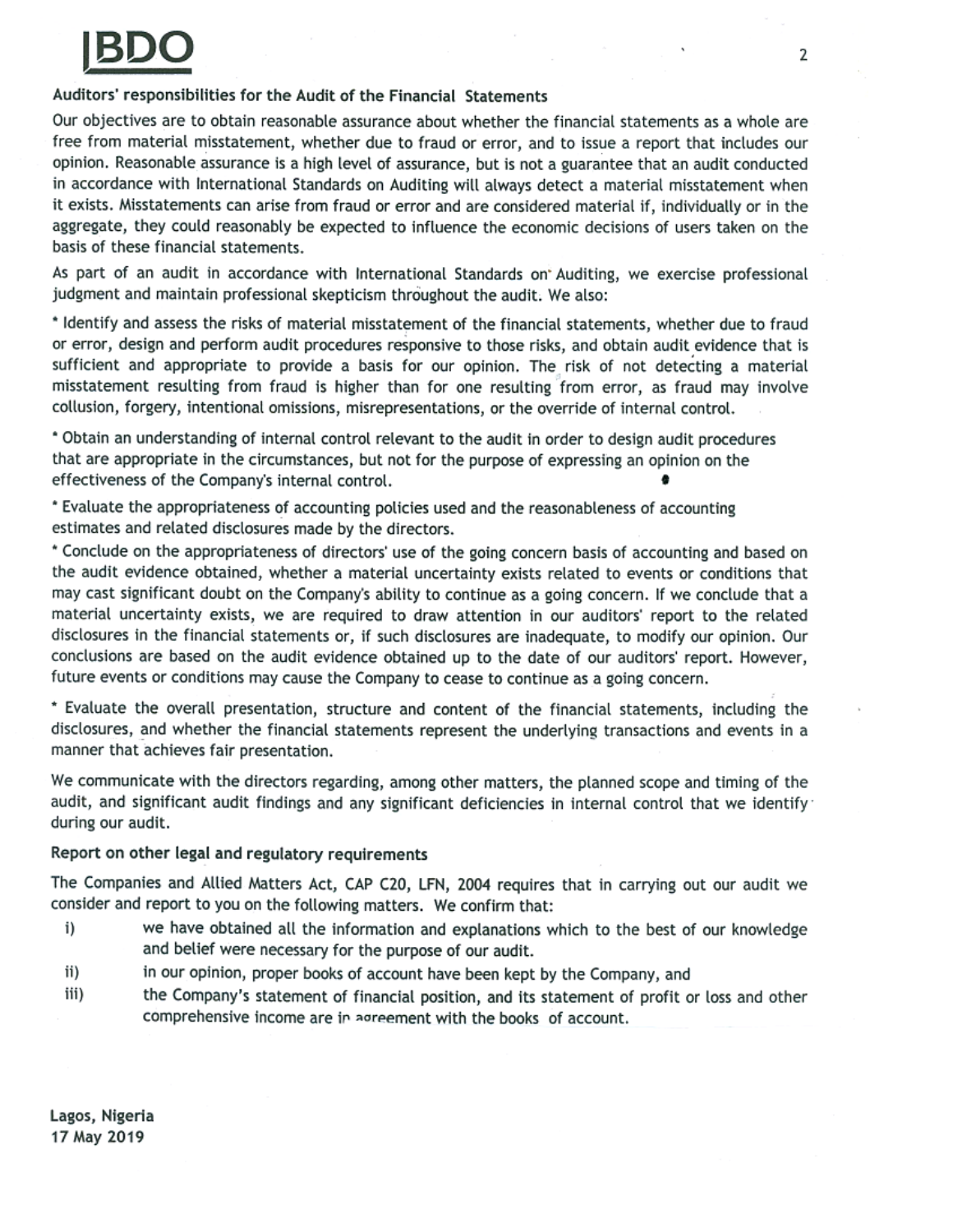## **RANBAXY NIGERIA LIMITED** 3 **STATEMENT OF PROFIT OR LOSS AND OTHER COMPREHENSIVE INCOME FOR THE YEAR ENDED 31 MARCH 2019**

|                                                       |              | 2019          | 2018          |
|-------------------------------------------------------|--------------|---------------|---------------|
|                                                       | <b>Notes</b> | N'000         | N'000         |
| Revenue                                               | 8            | 5,099,483     | 4,967,597     |
| Cost of sales                                         | 9            | (4, 177, 149) | (4,522,471)   |
| <b>Gross profit</b>                                   |              | 922,334       | 445,126       |
| Other operating income                                | 10           | 96,498        | 108,999       |
| Selling & distribution expenses                       | 11           | (428, 032)    | (438, 159)    |
| Administrative expenses                               | 12           | (2,084,769)   | (2, 218, 800) |
| Loss from operating activities                        |              | (1, 493, 969) | (2, 102, 834) |
| Finance income                                        | 13(a)        | 90,549        | 143,940       |
| Finance expenses                                      | 13(b)        | (114, 157)    | (120, 807)    |
| Net finance income                                    |              | (23, 608)     | 23,133        |
| Loss before taxation                                  | 14           | (1, 517, 577) | (2,079,701)   |
| <b>Taxation</b>                                       | 15(a)        | (4, 558)      | (24, 694)     |
| Loss after tax for the year                           |              | (1, 522, 135) | (2, 104, 395) |
| Other comprehensive income:                           |              |               |               |
| Items that will not be reclassified to profit or loss |              |               |               |
| Remeasurement gain on defined benefit plan            | 27(a)        | 9,033         |               |
| Income tax effect                                     | 27(a)        | (2,710)       |               |
| Items that will be reclassified to profit or loss     |              |               |               |
| Other comprehensive income for the year, net of tax   |              | 6,323         |               |
| Total comprehensive loss for the year                 |              | (1, 515, 812) | (2, 104, 395) |

The accompanying notes on pages 7 to 39 and other national disclosures on pages 40 and 41 form an integral part of these financial statements.

Auditors' report, pages 1 and 2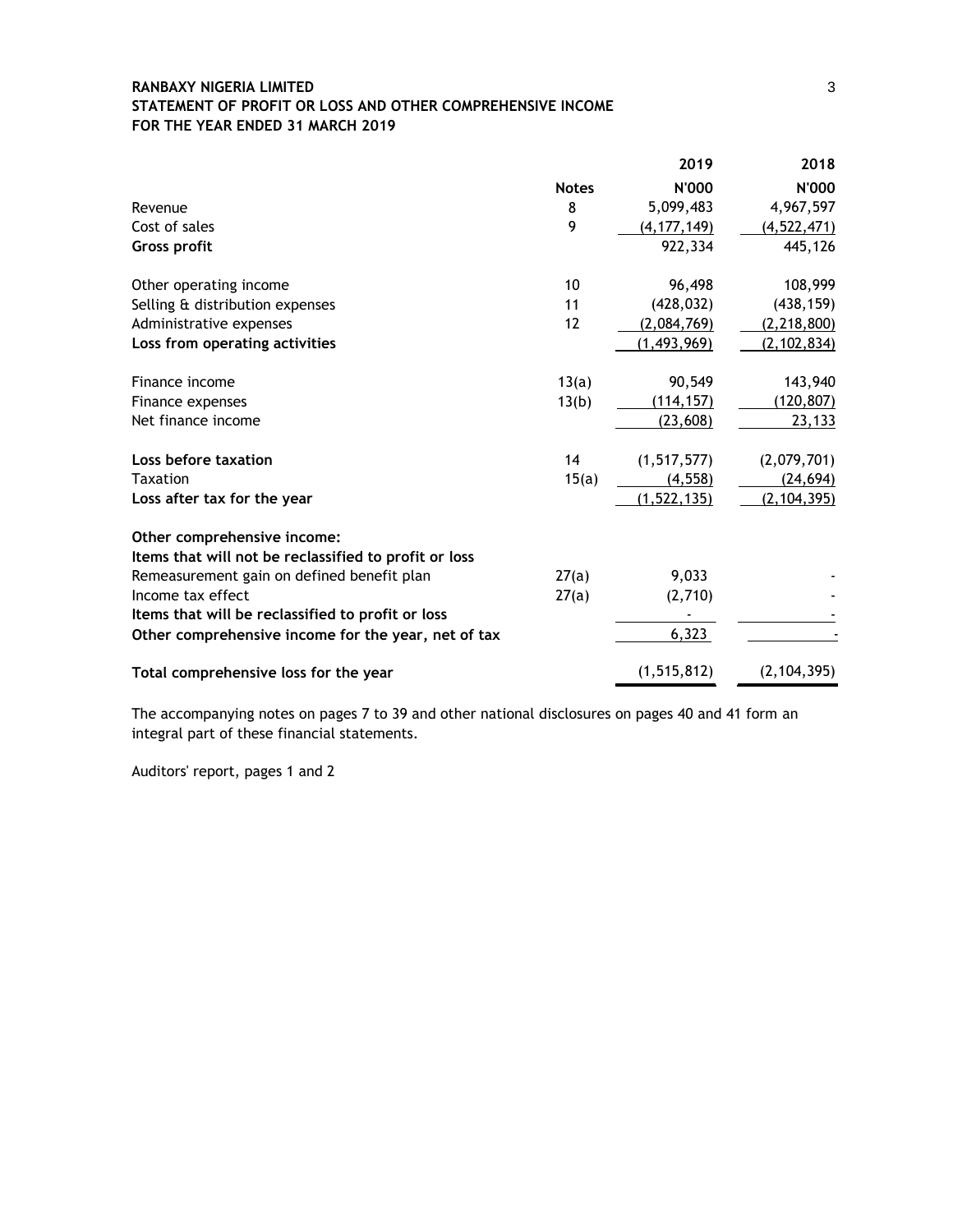| <b>Non-current assets</b>                              | <b>Notes</b> | 2019<br>N'000       | 2018<br>N'000       |
|--------------------------------------------------------|--------------|---------------------|---------------------|
| Property, plant and equipment                          | 16           | 4,976,679           | 5,558,083           |
| Intangible assets                                      | 17           |                     |                     |
| Deferred tax asset                                     | 15(d)        | (125, 955)          | 128,665             |
| Employee defined benefit asset                         | 18(e)        | 88,189              | 90,963              |
| Total non-current assets                               |              | 4,938,913           | 5,777,711           |
| <b>Current assets</b>                                  |              |                     |                     |
| Inventory                                              | 19           | 1,459,651           | 1,516,627           |
| Trade and other receivables                            | 20           | 1,067,441           | 1,065,721           |
| Cash and cash equivalents                              | 21           | 2,458,975           | 1,940,110           |
|                                                        |              | 4,986,067           | 4,522,458           |
|                                                        |              |                     |                     |
| <b>Current liabilities</b>                             |              |                     |                     |
| Borrowings                                             | 22(i)        | 3,359,604           | 3,096,931           |
| Trade and other payables<br>Provisions                 | 23<br>24     | 7,194,220<br>25,590 | 6,071,735<br>23,877 |
| <b>Taxation</b>                                        | 15(c)        | 10,921              | 6,363               |
|                                                        |              | 10,590,335          | 9,198,906           |
| Net current liabilities                                |              | (5,604,268)         | (4,676,448)         |
| Total assets less current liabilities                  |              | (665, 355)          | 1,101,263           |
|                                                        |              |                     |                     |
| <b>Non-current liabilities</b><br>Long term borrowings | 22(ii)       |                     |                     |
| Employment benefits obligation                         | 18(c)        | 90,040              | 88,936              |
|                                                        |              | 90,040              | 88,936              |
| Net (liabilities)/assets                               |              | (755, 395)          | 1,012,327           |
| <b>Equity</b>                                          |              |                     |                     |
| Share capital                                          | 25           | 40,000              | 40,000              |
| Share premium                                          | 26           | 38,951              | 38,951              |
| Revenue reserve                                        | 27           | (582, 436)          | 933,376             |
| <b>Total equity</b>                                    |              | (503, 485)          | 1,012,327           |

The financial statements and notes on pages 3 to 41 were approved by the Board of directors on ………………. and signed on its behalf by:

The accompanying notes on pages 7 to 39 and other national disclosures on pages 40 and 41 form an integral part of these financial statements.

Auditors' report, pages 1 and 2

## **RANBAXY NIGERIA LIMITED** 4 **STATEMENT OF FINANCIAL POSITION AS AT 31 MARCH, 2019**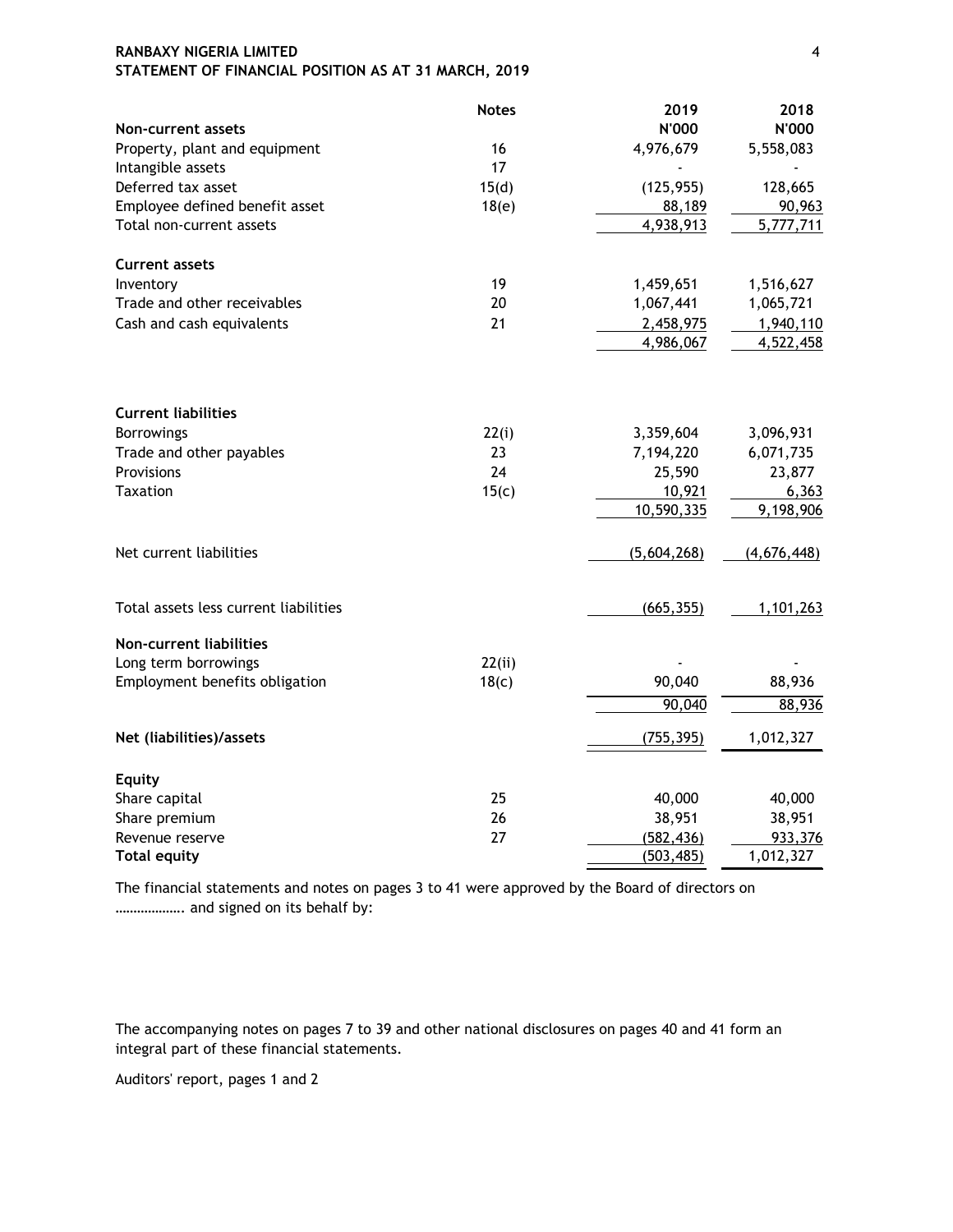## **RANBAXY NIGERIA LIMITED** 5 **STATEMENT OF CHANGES IN EQUITY FOR THE YEAR ENDED 31 MARCH 2019**

|                                              | <b>Share</b> | <b>Share</b> | <b>Retained</b> |                     |
|----------------------------------------------|--------------|--------------|-----------------|---------------------|
|                                              | capital      | premium      | earnings        | <b>Total equity</b> |
|                                              | <b>N'000</b> | <b>N'000</b> | <b>N'000</b>    | N'000               |
| Balance at 1 April 2018                      | 40,000       | 38,951       | 933,376         | 1,012,327           |
| Comprehensive Income for the year            |              |              |                 |                     |
| Loss for the year                            |              |              | (1, 522, 135)   | (1, 522, 135)       |
| Other comprehensive income                   |              |              |                 |                     |
| Remeasurement loss on defined benefit plan   |              |              | 6,323           | 6,323               |
| Total comprehensive loss for the year        |              |              | (1, 515, 812)   | (1, 515, 812)       |
| Contributions by and distributions to owners |              |              |                 |                     |
| Dividend paid                                |              |              |                 |                     |
| Balance at 31 March 2019                     | 40,000       | 38,951       | (582, 436)      | (503, 485)          |
|                                              |              |              |                 |                     |
|                                              | <b>N'000</b> | <b>N'000</b> | <b>N'000</b>    | N'000               |
| Balance at 1 April 2017                      | 40,000       | 38,951       | 3,037,771       | 3,116,722           |
| Comprehensive Income for the year            |              |              |                 |                     |
| Loss for the year                            |              |              | (2, 104, 395)   | (2, 104, 395)       |
| Other comprehensive income:                  |              |              |                 |                     |
| Remeasurement gain on defined benefit plan   |              |              |                 |                     |
| Total comprehensive loss for the year        |              |              | (2, 104, 395)   | (2, 104, 395)       |
| Contributions by and distributions to owners |              |              |                 |                     |
| Dividend paid                                |              |              |                 |                     |
| Balance at 31 March 2018                     | 40,000       | 38,951       | 933,376         | 1,012,327           |

The accompanying notes on pages 7 to 39 and other national disclosures on pages 40 and 41 form an integral part of these financial statements.

Auditors' report, pages 1 and 2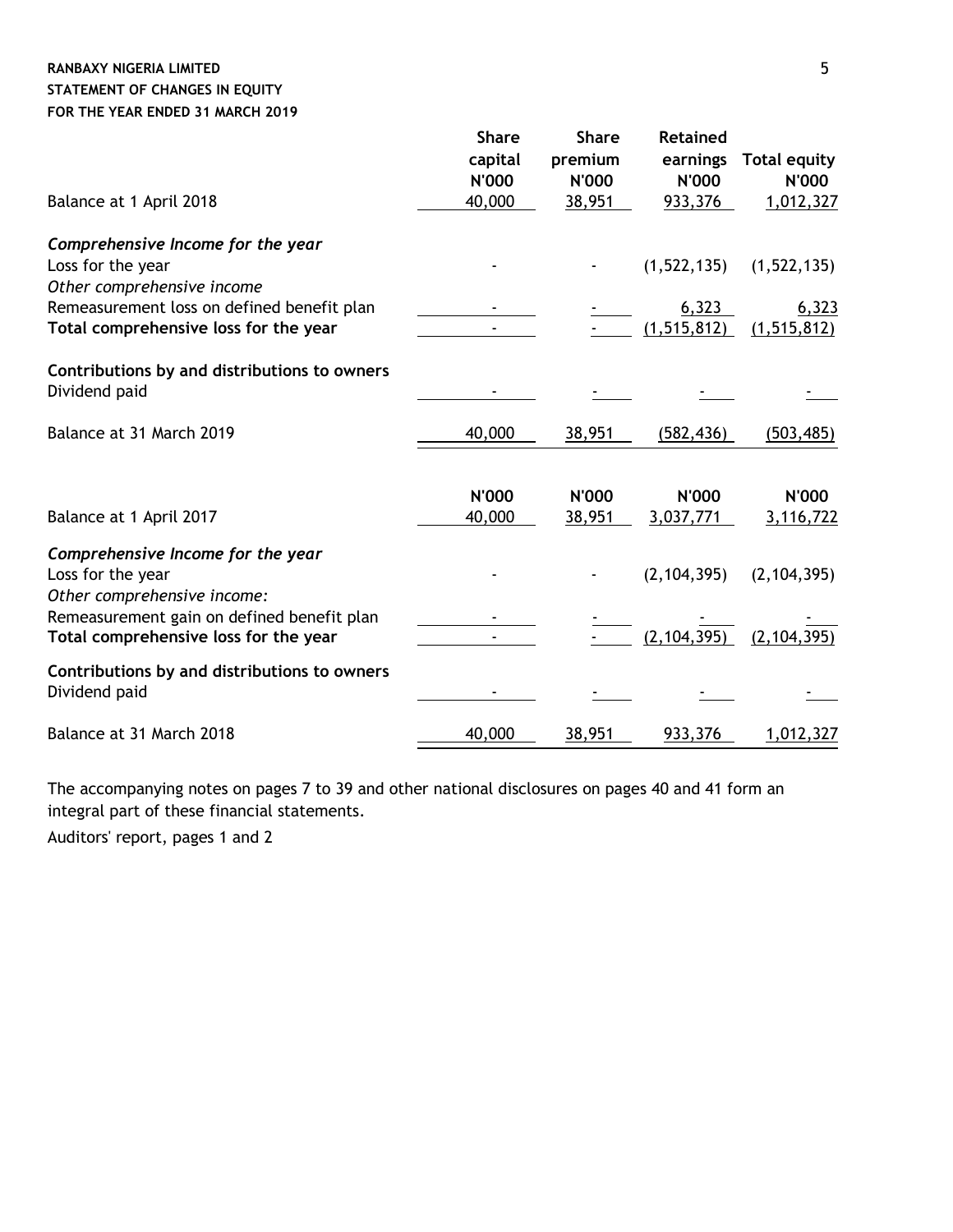## **RANBAXY NIGERIA LIMITED** 6 **STATEMENT OF CASH FLOWS FOR THE YEAR ENDED 31 MARCH, 2019**

|                                                        | <b>Notes</b> | 2019          | 2018          |
|--------------------------------------------------------|--------------|---------------|---------------|
| Cash flows from operating activities                   |              | N'000         | N'000         |
| Loss after taxation                                    |              | (1, 522, 135) | (2, 104, 395) |
| Adjustments for:                                       |              |               |               |
| Depreciation of property, plant and equipment          | 16           | 661,366       | 651,713       |
| Finance income                                         | 13           | (90, 549)     | (143, 940)    |
| Employee costs under defined benefit plan              | 18(c)        | 12,911        | 9,616         |
| Interest accrued on Ranbaxy loan                       | 22(i)        | 114,157       | 443,891       |
| Exchange difference on interest bearing loan           | 22(i)        | 148,516       | (91, 731)     |
| Income tax expense                                     | 15(a)        | 4,558         | 24,694        |
|                                                        |              | (671, 176)    | (1, 210, 152) |
| Decrease in inventory                                  |              | 56,976        | 482,854       |
| Increase in trade and other receivables                |              | (1,720)       | (425, 057)    |
| Increase/(decrease) in trade and other payables        |              | 1,122,485     | (48, 580)     |
| Increase/(decrease) in provisions                      |              | 1,713         | (9, 434)      |
| Cash generated/(absorbed) by operations                |              | 508,278       | (1, 210, 369) |
| Tax paid                                               | 15(a)        |               | (35, 762)     |
| Net cash inflow/(outflow) from operating activities    |              | 508,278       | (1, 246, 131) |
| Cash flows from investing activities                   |              |               |               |
| Additions to property, plant and equipment             | 16           | (79, 962)     | (64, 393)     |
| Finance income                                         | 13           | 90,549        | 143,940       |
| Net cash outflow from investing activities             |              | 10,587        | 79,547        |
| Net increase/(decrease) in cash and cash equivalents   |              | 518,865       | (1, 166, 584) |
| Cash and cash equivalents at the beginning of the year |              | 1,940,110     | 3,106,694     |
| Cash and cash equivalents at the end of the year       | 21           | 2,458,975     | 1,940,110     |

The accompanying notes on pages 7 to 39 and other national disclosures on pages 40 and 41 form an integral part of these financial statements.

Auditors' report, pages 1 and 2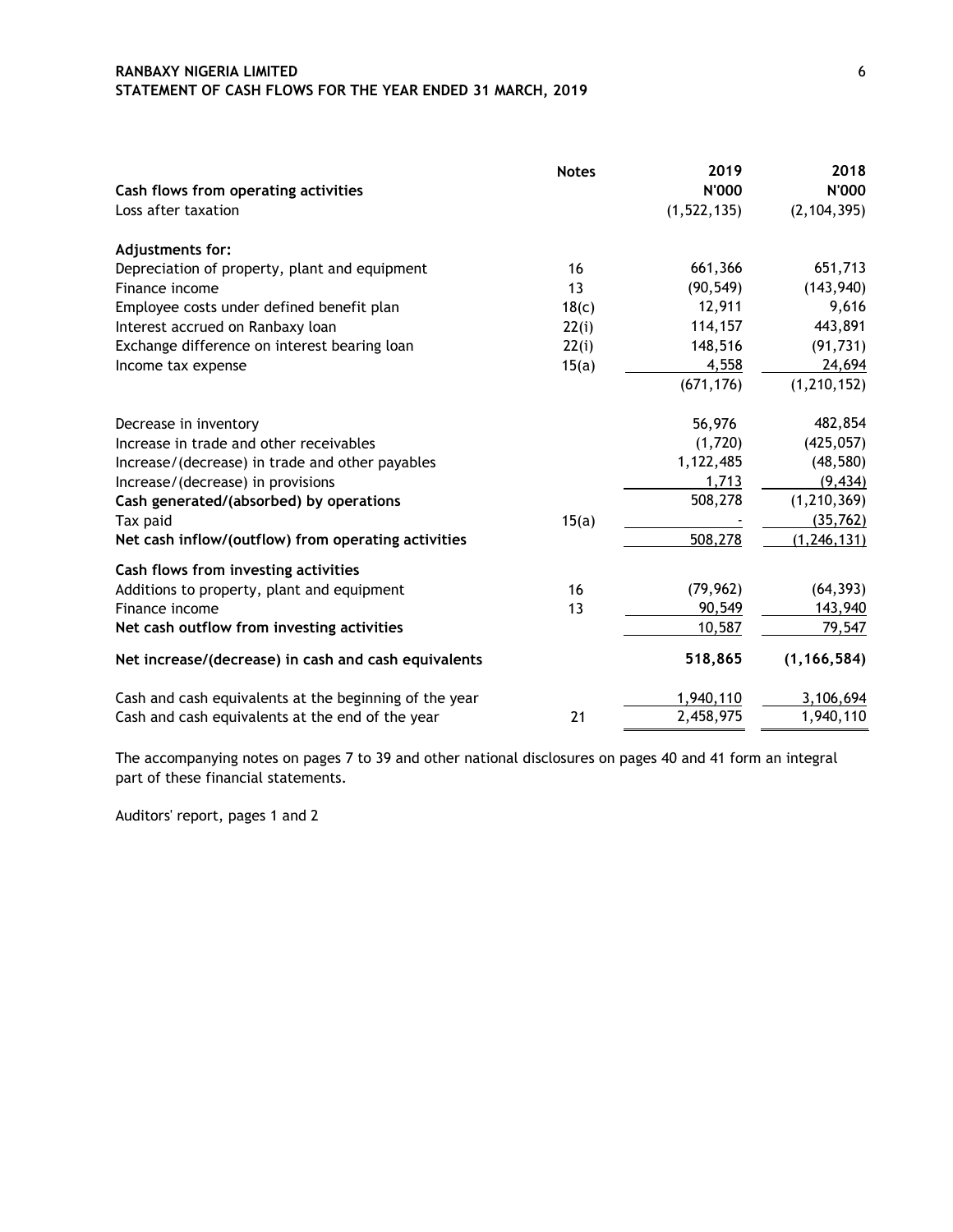### 1 **Corporate information and principal activities**

The Company was incorporated in Nigeria as a limited liability Company on 12 May 1987 under the name Ranmax Laboratories Nigeria Limited. The name was changed to Ranbaxy Nigeria Limited at an extra-ordinary general meeting held on 6 October 1995. The principal activities of the Company continue to be the manufacturing, importation and sale of pharmaceutical products in Nigeria. The Company is a subsidiary of Ranbaxy Laboratories Limited - India up until March 2015, when Ranbaxy Laboratories Limited (RLL) merged with the SUN Pharmaceutical Industries Limited, India . Ranbaxy Netherland BV (RNBV) a subsidiary of Ranbaxy Laboratories Limited (RLL) India holds 52.63% of the ordinary share capital of the Company while Ranbaxy Laboratories Limited holds 32.68% equity interest in the Company. Consequently, Sun Pharmaceutical Industries Limited now holds 32.68% equity interest in Ranbaxy Nigeria Limited while the Sun Pharmaceutical Industries Limited group jointly holds 85.31% of the issued share capital of Ranbaxy Nigeria Limited. With effect from 28 July 2017, the name Ranbaxy Netherland BV was changed to Sun Pharma (Netherlands) B. V.

Its registered office is at 2nd floor 52A Campbell Street Lagos and its operational office is located at 24, Abimbola Street, Isolo Lagos.

### 2 **Basis of preparation**

### a **Statement of compliance**

The financial statements have been prepared in accordance with International Financial Reporting Standards (IFRS) as issued by the International Accounting Standards Board (IASB), the requirements of the Companies and Allied Matters Act, CAP C20 LFN, 2004 and the requirements of the Financal Reporting Council of Nigeria Act, No 6, 2011.

The financial statements were authorised for issue by the Board of Directors ………………

#### b. **Basis of measurement**

The financial statements have been prepared on the historical cost basis except for certain financial assets which are measured at fair value as mentioned in the accounting policies below.

#### c. **Functional and presentation currency**

The Company functional and presentation currency is the Nigerian naira. The financial statements are presented in Nigerian Naira and have been rounded to the nearest thousand except otherwise stated.

#### d. **Use of estimates and judgement**

The preparation of financial statements in conformity with IFRS requires the use of certain critical accounting estimates and judgments. It also requires management to exercise its judgement in the process of applying the Company's accounting policies. The areas involving a higher degree judgement or complexity, or areas where assumptions and estimates are significant to the financial statements are disclosed in note 4.

#### 3 **New standards, interpretations and amendments not yet effective**

There are a number of standards, amendments to standards, and interpretations which have been issued by the IASB that are effective in future accounting periods that the Company has decided not to adopt early. The most significant of these are:

- IFRS 16 Leases (mandatorily effective for periods beginning on or after 1 January 2019).
- IFRIC 23 Uncertainty over Income Tax Positions (effective 1 January 2019).
- Prepayment features with Negative Compensation-Amendments to IFRS
- Plan Amendment, Curtailment or Settlement-Amendments to IAS 19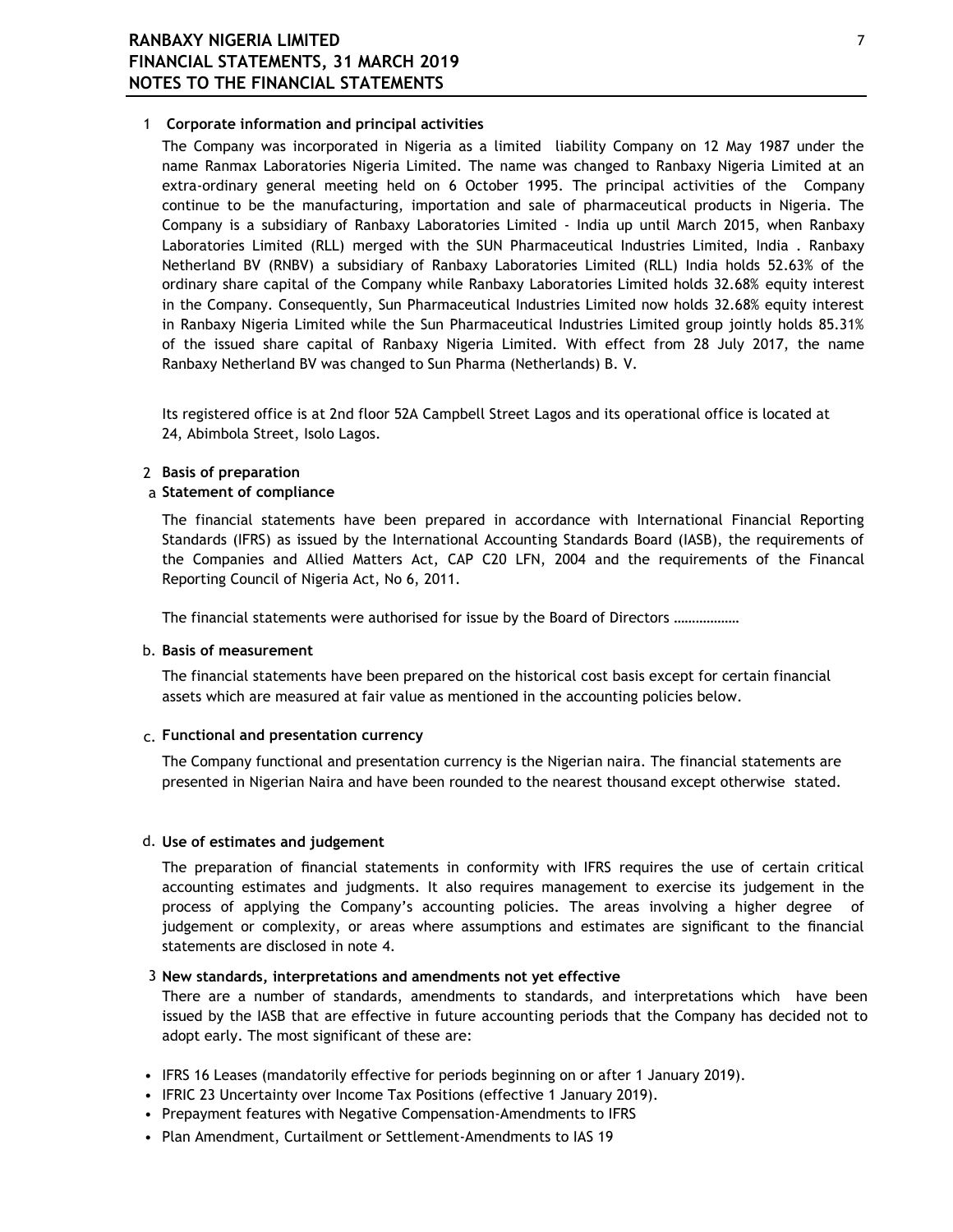# **RANBAXY NIGERIA LIMITED** 8 **FINANCIAL STATEMENTS, 31 MARCH 2019 NOTES TO THE FINANCIAL STATEMENTS**

| <b>Title</b>                                    | Key requirements                                                                                                                                                                                                                                                                                                                                                                                                                                                                                                                                                                                                                                                                                                                                                                                                                                                                                                                                                                                                                                                                                                                                                                                                                                                                                                                                                                                                                                     | <b>Effective Date</b>                                                                                  |
|-------------------------------------------------|------------------------------------------------------------------------------------------------------------------------------------------------------------------------------------------------------------------------------------------------------------------------------------------------------------------------------------------------------------------------------------------------------------------------------------------------------------------------------------------------------------------------------------------------------------------------------------------------------------------------------------------------------------------------------------------------------------------------------------------------------------------------------------------------------------------------------------------------------------------------------------------------------------------------------------------------------------------------------------------------------------------------------------------------------------------------------------------------------------------------------------------------------------------------------------------------------------------------------------------------------------------------------------------------------------------------------------------------------------------------------------------------------------------------------------------------------|--------------------------------------------------------------------------------------------------------|
| <b>IFRS 16 Leases</b>                           | IFRS 16 will affect primarily the accounting by lesses and will result in the<br>recognition of almost all leases on balance sheet. The standard removes the<br>current distinction between operating and financing leases and requires<br>recognition of an asset (the right to use the leased item) and a financial<br>liability to pay rentals for virtually all lease contracts. An optional<br>exemption exists for short-term and low-value leases.<br>The income statement will also be affected because the total expense is<br>typically higher in the earlier years of a lease and lower in later years.<br>Additional, operating expense will be replaced with interest and<br>depreciation, so key metrics like EBITDA will change.<br>Operating cash flows will be higher as cash payments for the principal<br>portion of the lease liability are classified within financing activities. Only<br>the part of the payments that reflects interest can continue to be presented<br>as operating cash flows.<br>The accounting by lessors will be not significantly change. Some differences<br>may arise as a result of the new guidance on the definition of a lease. Under<br>IFRS 16, a contract is, or contain, a lease if the contract conveys the right<br>to control the use of an identified asset for a period of time in exchange for<br>consideration.                                                                       | 1 January 2019<br>Early adoption is<br>permitted only<br>if IFRS 15 is<br>adopted at the<br>same time. |
| Interpretation<br>23 Uncertainty<br>over Income | The interpretation explains how to recognize and measure deferred and<br>current income tax assets and liabilities where there is uncertainty over a<br>tax treatment. In particular, it discusses:<br>Tax Treatments $\cdot$ how to determine the appropriate unit of account, and that each<br>uncertain tax treatment should be considered separately or together as a<br>group, depending on which approach better predicts the resolution of the<br>uncertainty<br>• that the entity should assume a tax authority will examine the uncertain<br>tax treatments and have full knowledge of all related information, ie that<br>detection risk should be ignored<br>• that the entity should reflect the effect of the uncertainty in its income<br>tax accounting when it is not probable that the tax authorities will accept<br>the treatment.<br>• that the impact of the uncertainty should be measured using either the<br>most likely amount or the expected value method, depending on which<br>method better predicts the resolution of the uncertainty, and<br>• that the judgments and estimates made must be reassessed whenever<br>circumstance have changed or there is new information that affects the<br>judgements.<br>While there are no new disclosure requirements, entities are reminded of<br>the general requirement to provide information about judgments and<br>estimates made in preparing the financial statements. | 1 January 2019                                                                                         |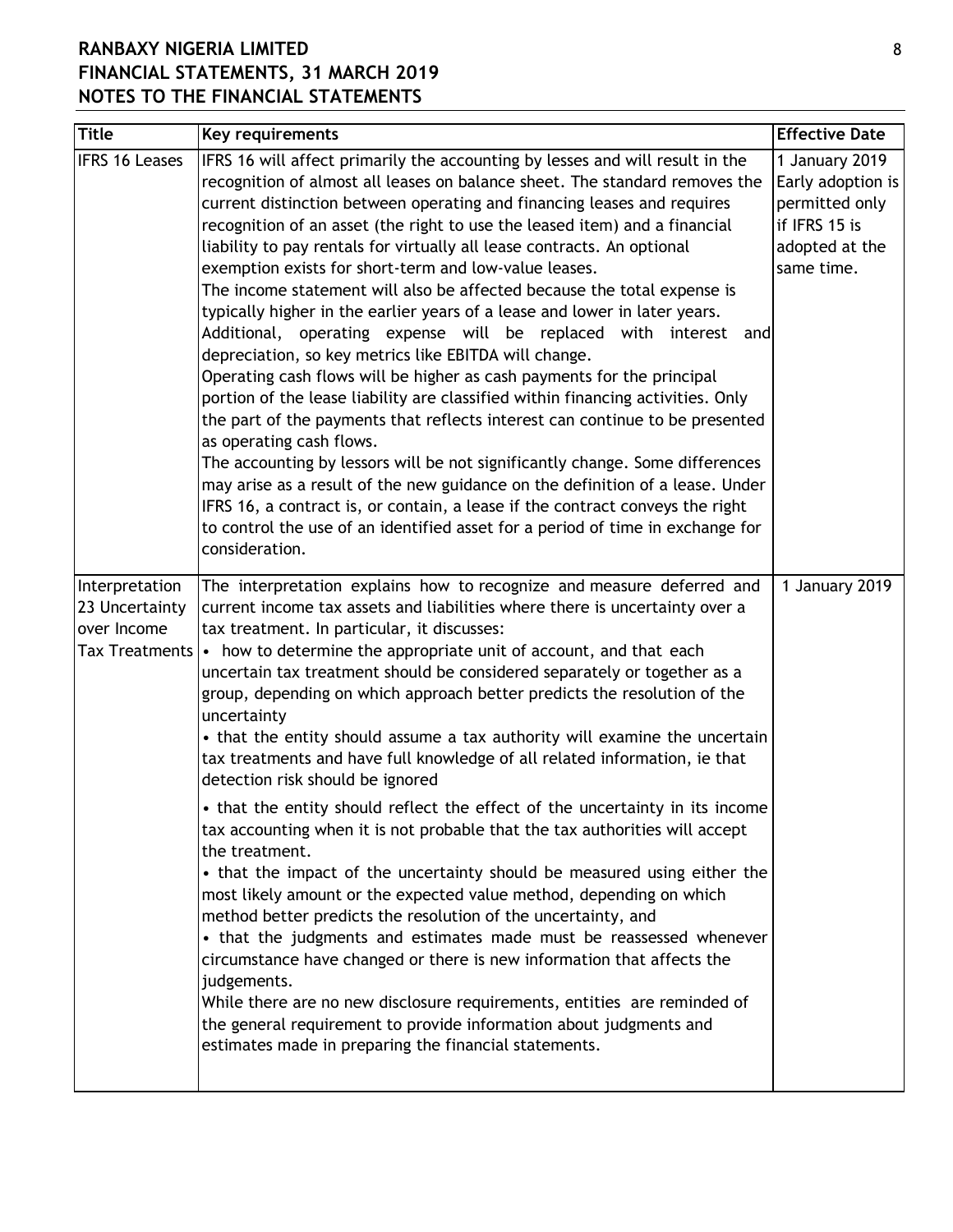# **RANBAXY NIGERIA LIMITED** 9 **FINANCIAL STATEMENTS, 31 MARCH 2019 NOTES TO THE FINANCIAL STATEMENTS**

| Prepayment<br>Features with<br>Negative<br>Compensation-<br><b>IFRS 9</b> | The narrow-scope amendments made to IFRS 9 Financial instruments in 1 January 2019<br>December 2017 enable entities to measure certain prepayable financial<br>assets with negative compensation at amortised cost. These assets, which<br>include some loan and debt securities, would otherwise have to be<br>Amendments to   measured at fair value through profit or loss.<br>To qualify for amortised cost measurement, the negative compensation<br>must be reasonable compensation for early termination of the contract' and<br>the asset must be held within a 'held to collect' business model.                                                                                                                                                                                                                                              |                |
|---------------------------------------------------------------------------|--------------------------------------------------------------------------------------------------------------------------------------------------------------------------------------------------------------------------------------------------------------------------------------------------------------------------------------------------------------------------------------------------------------------------------------------------------------------------------------------------------------------------------------------------------------------------------------------------------------------------------------------------------------------------------------------------------------------------------------------------------------------------------------------------------------------------------------------------------|----------------|
| Plan<br>Amendment,<br>Curtailment or<br>Settlement -<br><b>IAS 19</b>     | The amendments to IAS 19 clarify the accounting for defined benefit plan<br>amendments, curtailments and settlements. They confirm that entities<br>must:<br>• calculate the current service cost and net interest for the remainder of<br>Amendments to the reporting period after a plan amendment, curtailment or settlement by<br>using the updated assumptions from the date of the change<br>• any reduction in a surplus should be recognized immediately in profit or<br>loss either as part of past service cost, or as a gain or loss on settlement. In<br>order words, a reduction in a surplus must be recognized in profit or loss<br>even if that surplus was not previously recognized because of the impact of<br>the asset ceiling.<br>• separately recognize any changes in the asset ceiling through other<br>comprehensive income. | 1 January 2019 |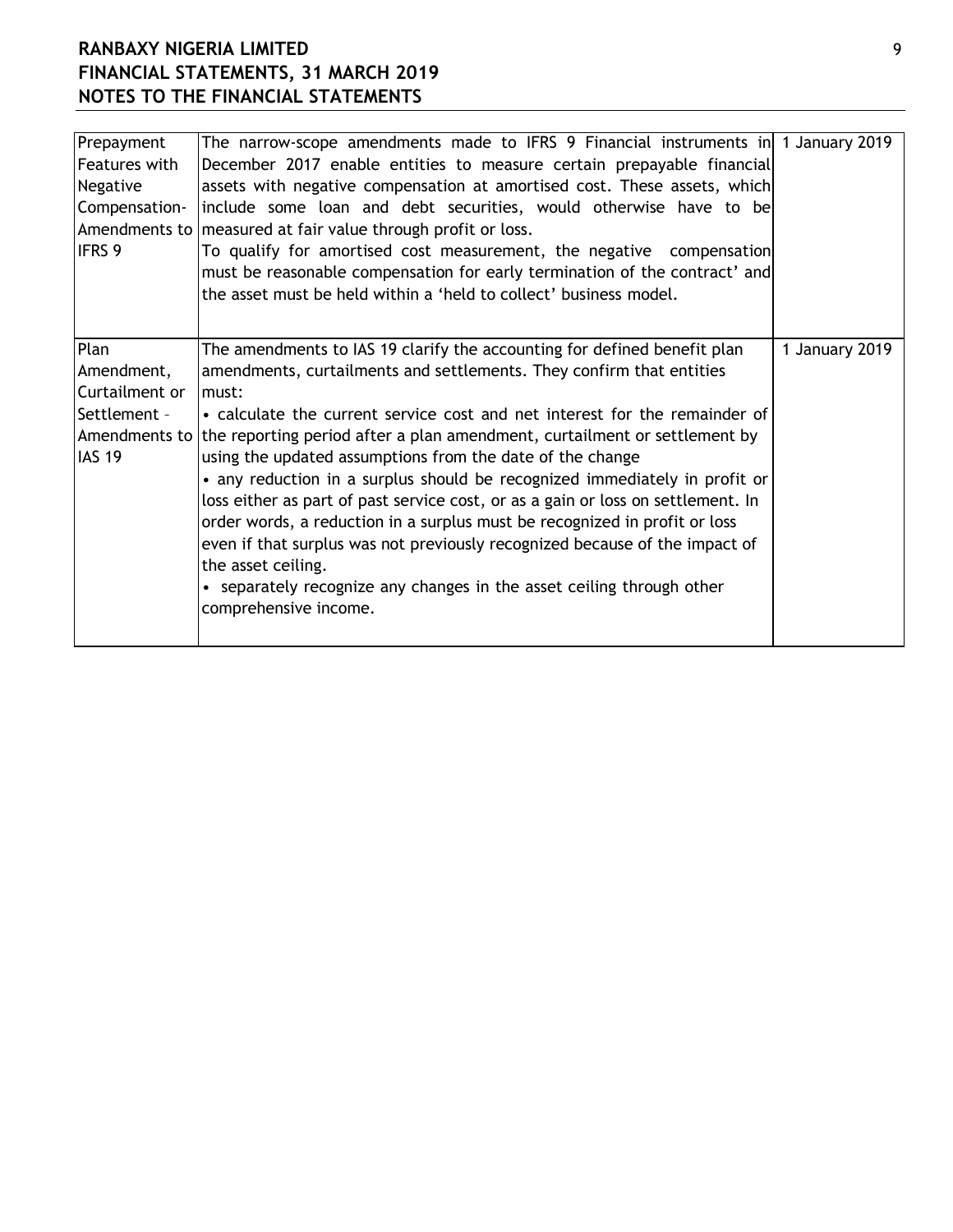### **RANBAXY NIGERIA LIMITED** 10 **FINANCIAL STATEMENTS, 31 MARCH 2019 NOTES TO THE FINANCIAL STATEMENTS**

### 4) **Critical accounting estimates and judgements**

The Company makes certain estimates and assumptions regarding the future. Estimates and judgements are continually evaluated based on historical experience and other factors, including expectations of future events that are believed to be reasonable under the circumstatnces. In the future, actual experience may differ from these estimates and assumptions. The estimates and assumptions that have a significant risk of causing a material adjustment to the carrying amounts of assets and liabilities within the next financial year are:

### a **Income and deferred taxation**

Ranbaxy Nigeria Limited annually incurs significant amounts of corporate tax liabilities, and also recognises significant changes to deferred tax assets and deferred tax liabilities, all of which are based on management's interpretations of applicable laws and regulations. The quality of these estimates is highly dependent upon management's ability to properly apply at times a very complex sets of rules, to recognise changes in applicable rules and, in the case of deferred tax assets, management's ability to project future earnings from activities that may apply loss carry forward positions against future income taxes.

### b **Impairment of property, plant and equipment**

The Company assesses assets or groups of assets for impairment annually or whenever events or changes in circumstances indicate that carrying amounts of those assets may not be recoverable. In assessing whether a write-down of the carrying amount of a potentially impaired asset is required, the asset's carrying amount is compared to the recoverable amount. Frequently, the recoverable amount of an asset proves to be the Company's estimated value in use.

The estimated future cash flows applied are based on reasonable and supportable assumptions and represent management's best estimates of the range of economic conditions that will exist over the remaining useful life of the cash flow generating assets.

### c **Impairment of financial assets**

The Company's financial assets that is subject to expected credit loss model is trade receivables for the sales of inventory and cash and cash equivalents. The expected loss allowances for financial assets are based on assumptions about risk of default and expected loss rates. The Company uses judgment in making these assumptions and selecting the inputs to the impairment calculation, based on the Company's past history, existing market conditions as well as forward looking estimates at the end of each reporting period.

#### d **Legal proceedings**

The Company reviews outstanding legal cases following developments in the legal proceedings at each reporting date, in order to assess the need for provisions and disclosures in its financial statements. Among the factors considered in making decisions on provisions are the nature of litigation, claim or assessment, the legal process and potential level of damages in the jurisdiction in which the litigation, claim or assessment has been brought, the progress of the case (including the progress after the date of the financial statements but before those statements are issued),the opinions or views of legal advisers, experience on similar cases and any decision of the Company's management as to how it will respond to the litigation, claim or assessment.

#### e **Gratuity**

The cost of defined benefit pension and other post employment medical benefits and the present value of the pension obligation are determined using actuarial valuations. An actuarial valuation involves making various assumptions which may differ from actual developments in the future. These include the determination of the discount rate, future salary increases, mortality rates and future pension increases. Due to the complexity of the valuation, the underlying assumptions and its long term nature, a defined benefit obligation is highly sensitive to changes in these assumptions. All assumptions are reviewed at each reporting date.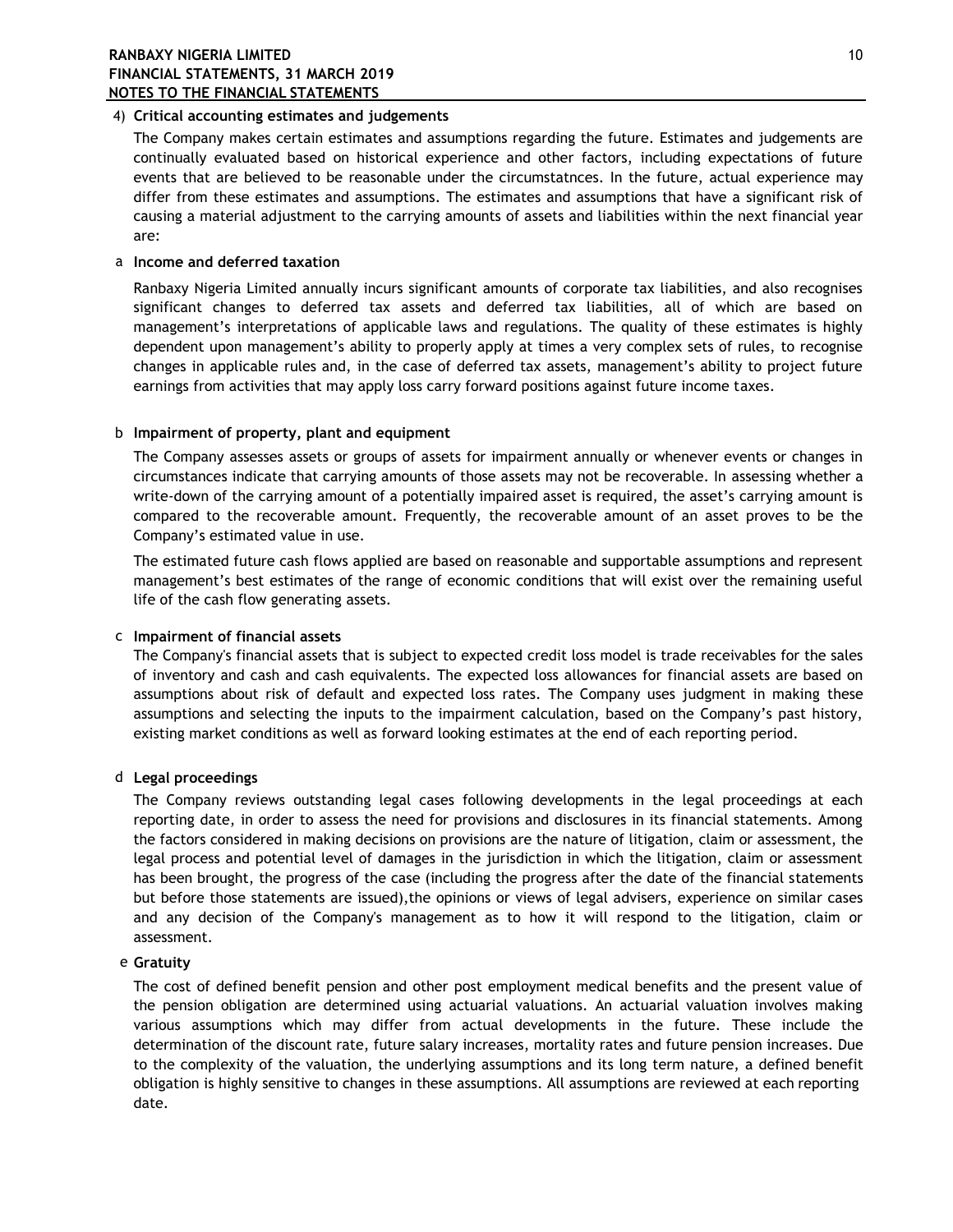The discount rate is determined on the company's statement of financial position date by reference to market yields on high quality government bonds. The discount rate should reflect the duration of the liabilities of the benefit programme.

### 5) **Summary of significant accounting policies**

The accounting policies set out below have been applied consistently to all years presented in these financial statements.

### a **Going concern**

The directors assess the Company's future performance and financial position on a going concern basis and have no reason to believe that the Company will not be a going concern in the year ahead. For this reason, these financial statements have been prepared on the basis of accounting policies applicable to a going concern.

## b **Foreign currency**

### **Foreign currency transactions**

In preparing the financial statements of the Company, transactions in currencies other than the entity's presentation currency (foreign currencies) are recognised at the rates of exchange prevailing at the dates of the transactions.

Foreign exchange gains and losses resulting from the settlement of such transactions and from the translation at year-end exchange rates of monetary assets and liabilities denominated in foreign currencies are recognised in the statement of profit or loss.

At the end of each reporting period , monetary items denominated in foreign currencies are retranslated at the rates prevailing at that date. Non-monetary items carried at fair value that are denominated in foreign currencies are retranslated at the rates prevailing at the date when the fair value was determined. Nonmonetary items that are measured in terms of historical cost in a foreign currency are not retranslated.

#### c **Revenue recognition**

Revenue represents the fair value of the consideration received or receivable for sales of goods and services, in the ordinary course of the Company's activities and is stated net of value-added tax (VAT), rebates and discounts.

The Company manufactures, imports and sells pharmaceutical products in the wholesale market. Sales are recognised based on invoices raised on or before the 24th day of each month for up-country customers(ie customers outsided Lagos) and on or before the 28th day of each month for local customers(ie customers within Lagos). All invoices raised after these dates are recognised in the subsequent month following the month the sales was made.Thus, sales is recognised when control of the products has transferred, being when the products are delivered to the wholesaler, the wholesaler has full discretion over the channel and price to sell the products, and there is no unfulfilled obligation that could affect the wholesaler's acceptance of the products. Delivery occurs when the products have been shipped to the specific location, the risks of obsolescence and loss have been transferred to the wholesaler, and either the wholesaler has accepted the products in accordance with the sales contract, or the Company has objective evidence that all criteria for acceptance have been satisfied. The product is often sold with retrospective allowance for sales returns based on 0.5% of the aggregate sales over a 12 months period. Revenue from these sales is recognised based on the price specified in the invoice, net of estimated volume discounts(if any). Accumulated experience is used to estimate and provide for the sales returns, using the expected value method, and revenue is only recognised to the extent that it is highly probable that a significant reversal will not occur. No element of financing is deemed present as the sales are made with a credit term of 30 days, which is consistent with market practice. The Company's obligation to provide a refund for returned products under the standard terms is recognised as a provision. A receivable is recognised when the goods are delivered as this is the point in time that the consideration is unconditional because only the passage of time is required before the payment is due.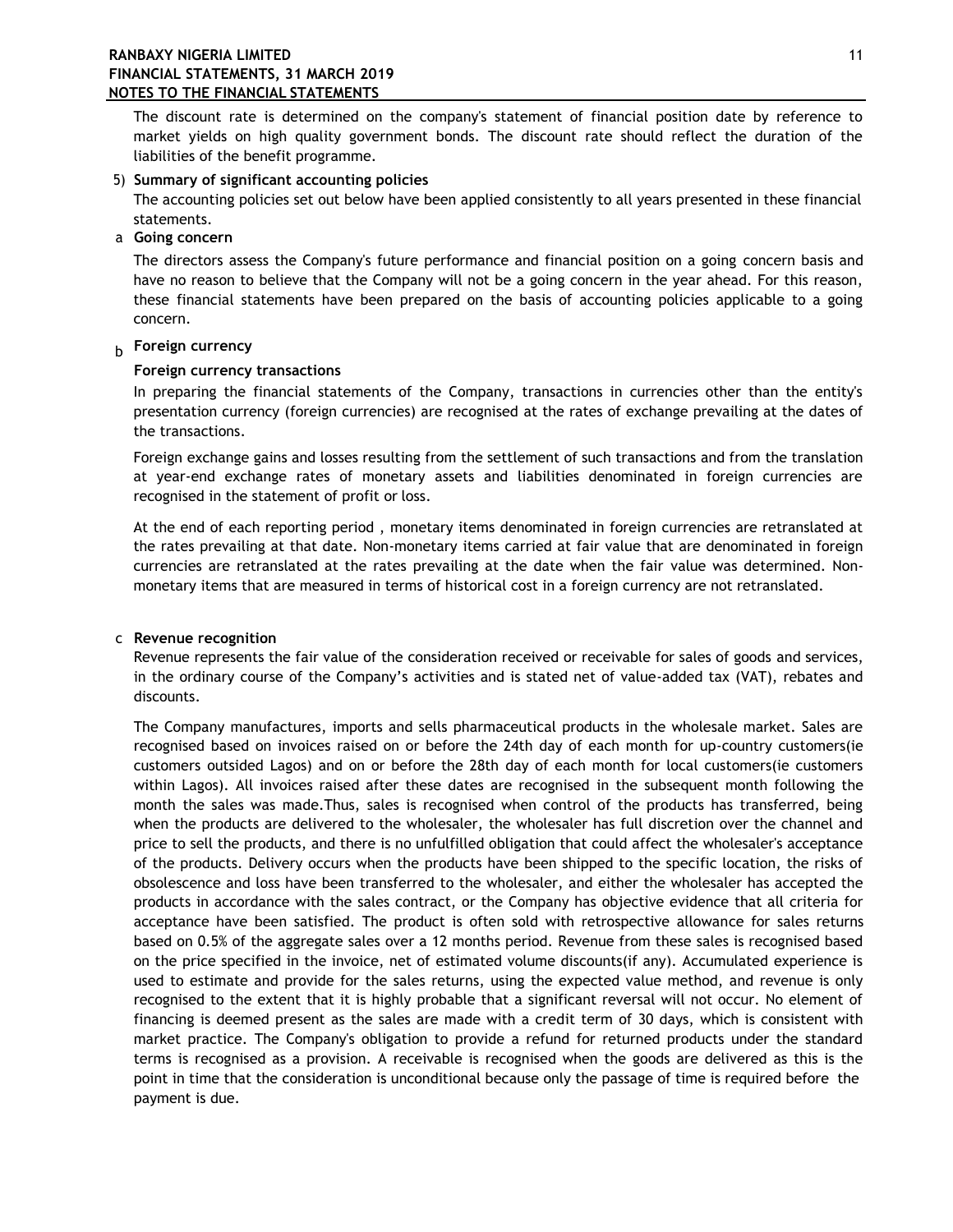### **RANBAXY NIGERIA LIMITED** 12 **FINANCIAL STATEMENTS, 31 MARCH 2019 NOTES TO THE FINANCIAL STATEMENTS**

### d **Finance income/finance expense**

Finance income comprises interest income on short-term deposits with banks and changes in the fair value of financial assets at fair value through profit or loss where the Company holds such financial assets. Interest income on short-term deposits is recognised by reference to the principal outstanding and at the effective interest rate applicable, which is the rate that exactly discounts estimated future cash receipts through the expected life of the financial asset to the asset's net carrying amount on initial recognition. Interest income is recognised in the statement of profit or loss and other comprehensive income as it accrues, using the effective interest method.

Finance costs constitute mainly interest expenses.

### e **Expenditures**

Expenditures are recognised as they accrue during the course of the year. Analysis of expenses recognised in the income statement is presented in classification based on the function of the expenses as this provides information that is reliable and more relevant than their nature.

The company classifies its expenses as follows:

- Cost of sales;
- Administration expenses; and
- Selling and distribution expenses;

### f **Borrowing costs**

Borrowing costs directly attributable to the construction of qualifying assets, which are assets that necessarily take a substantial period of time to prepare for their intended use, are added to the cost of those assets, until such time as the assets are substantially ready for their intended use. All other borrowing costs are recognised as interest payable in the income statement in the period in which they areincurred.

#### g **Property, plant and equipment**

Items of property, plant and equipment are measured at cost and less accumulated depreciation and impairment losses. The cost of property plant and equipment includes expenditures that are directly attributable to the acquisition of the asset. Property, plant and equipment under construction are disclosed as capital work-in-progress.

Where parts of an item of property, plant and equipment have different useful lives, they are accounted for as a separate item of property, plant and equipment and are depreciated accordingly. Subsequent costs and additions are included in the asset's carrying amount or are recognised as a separate asset, as appropriate, only when it is probable that future economic benefits associated with the item will flow to the Company and the cost of the item can be measured reliably.

All other repairs and maintenance costs are charged to the income statement during the financial period in which they are incurred.

#### **Depreciation**

Depreciation is recognised so as to write off the cost of the assets less their residual values over their useful lives, using the straight-line method on the following bases:

Major overhaul expenditure, including replacement spares and labour costs, is capitalised and amortised over the average expected life between major overhaul.

|                               | Over the period of |
|-------------------------------|--------------------|
| Leasehold improvements        | the lease          |
| <b>Plant and Machinery</b>    | 10-15years         |
| <b>Furniture and Fixtures</b> | 5-7 years          |
| Generators                    | 4-6 years          |
| <b>Motor Vehicles</b>         | 4-6 years          |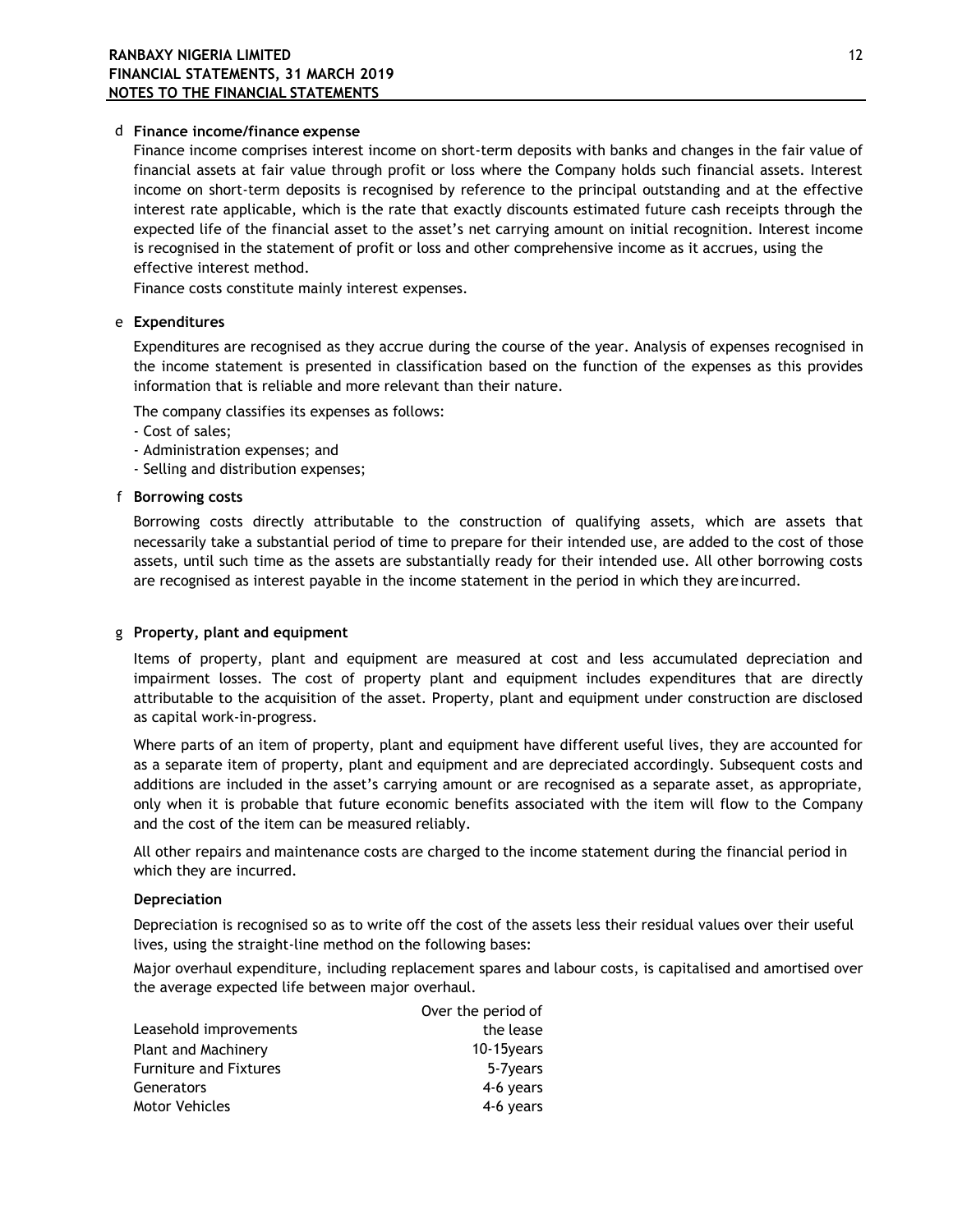The estimated useful lives, residual values and depreciation methods are reviewed at the end of each reporting period, with the effect of any changes in estimate accounted for on a prospective basis.

Capital work in progress is not depreciated. The attributable cost of each asset is transferred to the relevant asset category immediately the asset is available for use and depreciated accordingly.

### **Derecognition**

An item of property, plant and equipment is derecognised upon disposal or when no future economic benefit is expected from its use or disposal. Any gain or loss arising on derecognition of the asset (calculated as the difference between the net disposal proceeds and the carrying amount of the asset) is included in income statement within 'other income' in the year that the asset is derecognised.

The assets' residual values, useful lives and methods of depreciation are reviewed at each financial year end, and adjusted prospectively, if appropriate.

#### h **Intangible Assets**

#### **Computer software**

Computer software purchased from third parties. They are measured at cost less accumulated amortisation and accumulated impairment losses. Purchased computer software is capitalised on the basis of costs incurred to acquire and bring into use the specific software. These costs are amortised on a straight line basis over the useful life of the asset.

Expenditure that enhances and extends the benefits of computer software beyond their original specifications and lives, is recognised as a capital improvement cost and is added to the original cost of the software. All other expenditure is expensed as incurred.

Amortisation is recognised in the income statement on a straight-line basis over the estimated useful life of the software, from the date that it is available for use. The residual values and useful lives are reviewed at the end of each reporting period and adjusted if appropriate. An Intangible asset's carrying amount is written down immediately to its recoverable amount if the asset's carrying amount is greater than its estimated recoverable amount.

The estimated useful lives for the current and comparative period are as follows: Computer software 6 1 1 3 years

#### **Derecognition of intangible assets**

An intangible assets is derecognised on disposal, or when no future economic benefits are expected from its use or disposal. Gains or losses arising from derecognition of an intangible assets, (calculated as the difference between the net disposal proceeds and the carrying amount of the asset) is included in income statement within 'other income' in the year that the intagible asset is derecognised.

### i **Impairment of non-financial assets**

Non-financial assets other than inventories are reviewed at each reporting date for impairment whenever events or changes in circumstances indicate that the carrying amount may not be recoverable. An impairment loss is recognised for the amount by which the asset's carrying amount exceeds its recoverable amount. The recoverable amount is the higher of an asset's fair value less costs to sell and value in use. For the purposes of assessing impairment, assets are grouped at the lowest levels for which they have separately identifiable cash flows (cash-generating units).

If the recoverable amount of an asset is estimated to be less than its carrying amount, the carrying amount of the asset is reduced to its recoverable amount. An impairment loss is recognised immediately in the income statement, unless the relevant asset is carried at a revalued amount, in which case the impairment loss is treated as a revaluation decrease.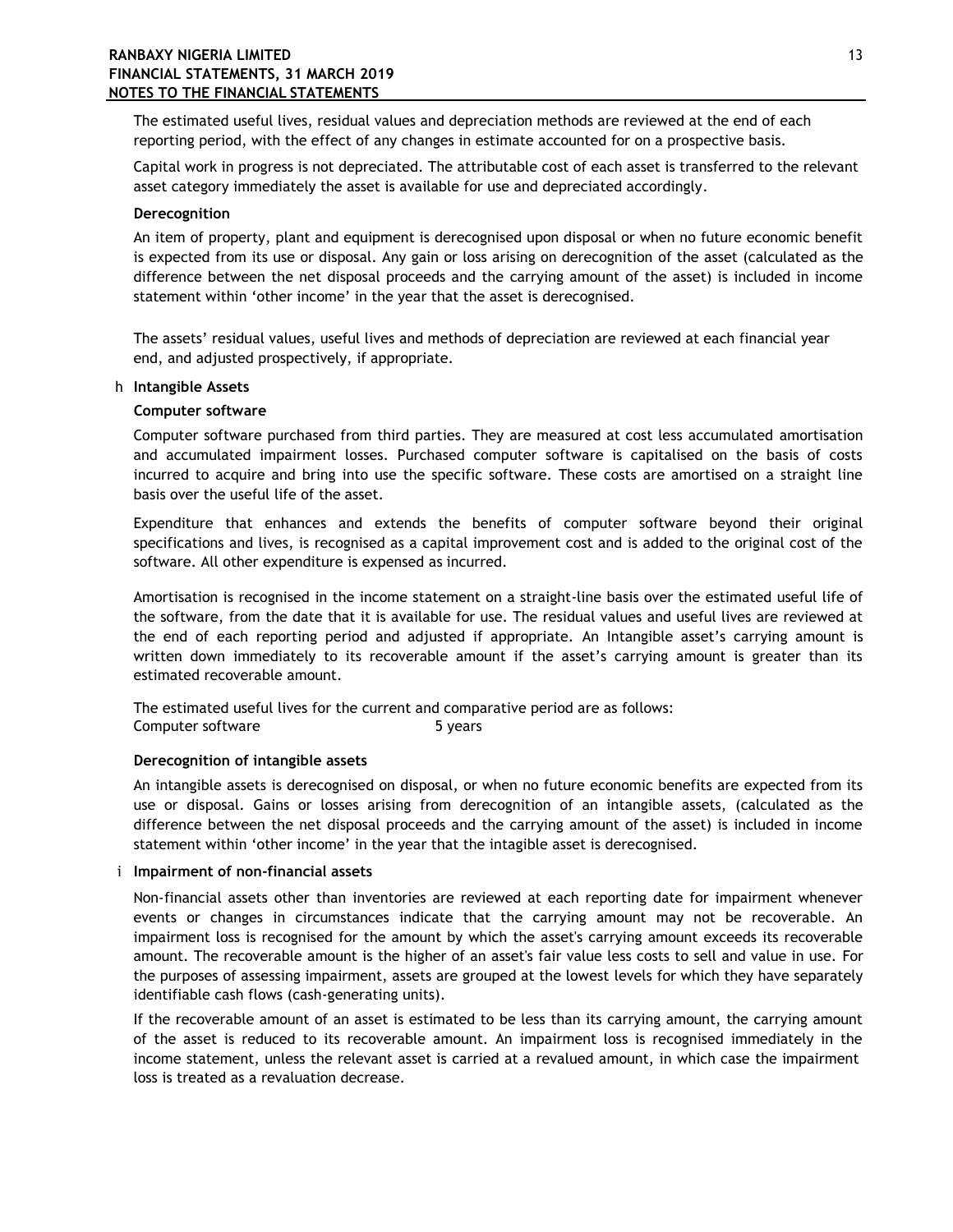### **RANBAXY NIGERIA LIMITED** 14 **FINANCIAL STATEMENTS, 31 MARCH 2019 NOTES TO THE FINANCIAL STATEMENTS**

Where an impairment loss subsequently reverses, the carrying amount of the asset is increased to the revised estimate of its recoverable amount, but so that the increased carrying amount does not exceed the carrying amount that would have been determined had no impairment loss been recognised for the asset in prior years. A reversal of an impairment loss is recognised immediately in the income statement, unless the relevant asset is carried at a revalued amount, in which case the reversal of the impairment is treated as a revaluation increase.

### j **Inventories**

Inventory is valued at the lower of cost and net realisable value. Cost incurred in bringing each product to its present location and condition is accounted for as follows:

#### **Raw materials**

Raw materials which includes purchase cost and other costs incurred to bring the materials to their location and condition are valued using weighted average cost.

### **Finished goods and Work in progress**

Cost of finished goods and work in progress includes cost of raw materials, labour, production and attributable overheads based on normal operating capacity and are valued using the weighted average cost.

### **Spare parts and consumables**

Spare parts which are expected to be fully utilized in production within the next operating cycle and other consumables are valued at weighted average cost after making allowance for obsolete and damaged stocks.

#### **Goods in transit**

Goods in transit are valued at cost incurred to date.

## k **Financial instruments**

### **a) Financial assets**

Financial assets are initially recognised at fair value plus directly attributable transaction costs. Subsequent remeasurement of financial assets is determined by their designation that is revisited at each reporting date.

### i) **Classification as trade receivables '**

Trade receivables are amounts due from customers for goods sold or services performed in the ordinary course of business. They are generally due for settlement within 30 days and therefore are all classified as current. Trade receivables are recognized initially at the amount of consideration that is uncondition unless they contain significant financing components, when they are recognized at fair value. The Company holds the trade receivables with the objective to collect the contractual cash flows and therefore measures them subsequently at amortised cost using the effective interest method. Details about the Company's impairment policies and the calculation of the loss allowance are provided in note below:

### ii) **Classification of financial assets at amortised cost**

The group classified its financial assets as at amortised cost only if both of the following criteria are met:

- the asset is held within a business model whose objective is to collect the contractual cash flows, and
- the contractual terms give rise to cash flows that are solely payments of principal and interest.

### iii) **Other receivables**

These amounts generally arise from transactions outside the usual operating activities of the group. Interest may be charge at commercial rates where the terms of repayment exceed six months. Collateral is not normally obtained. The non-current other receivables are due and payment within three years from the end of the reporting period.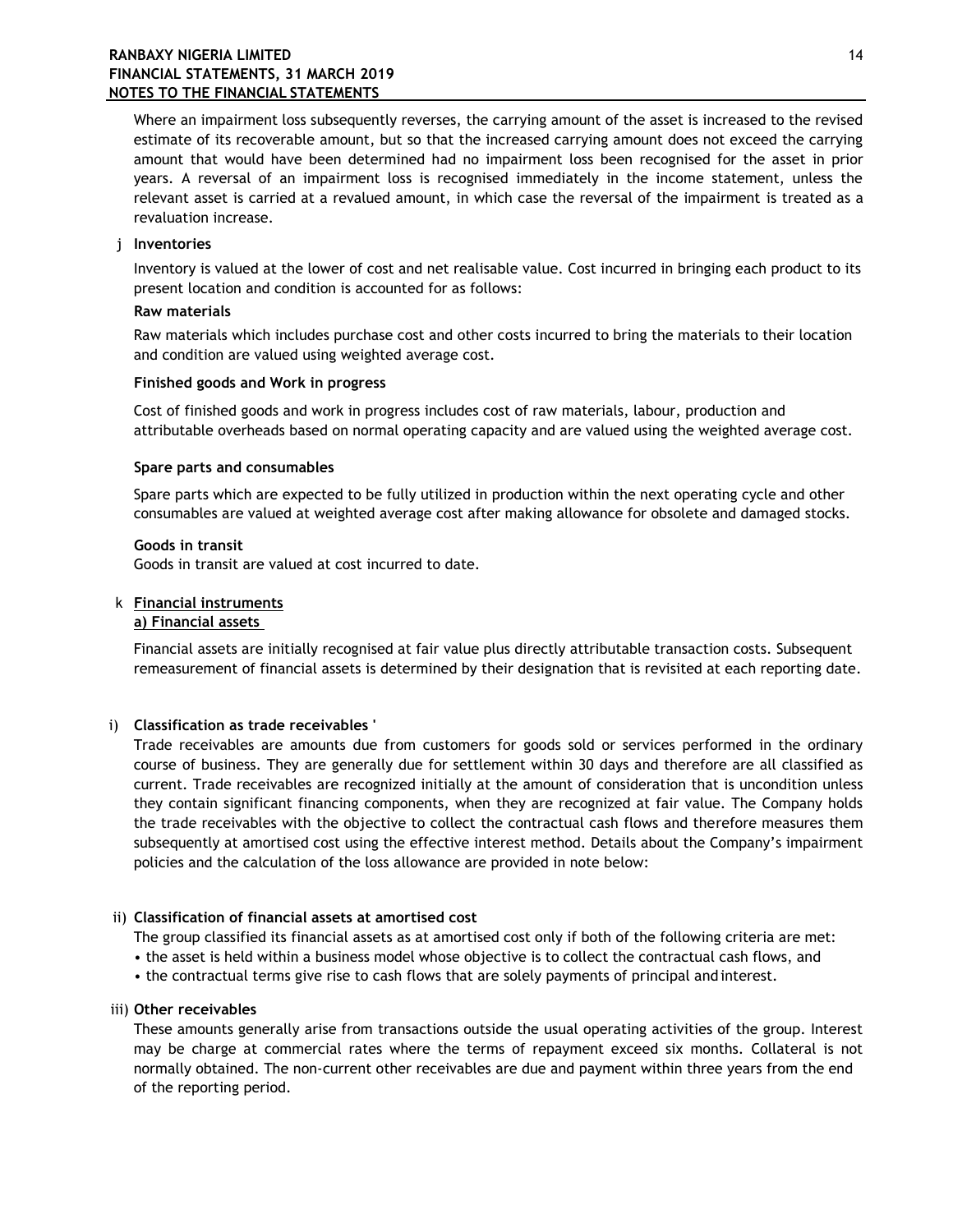### iv) **Cash and cash equivalents**

Cash and cash equivalents consist of cash at bank and in hand and short-term deposits with an original maturity of three months or less.

Bank overdrafts are included as a component of cash and cash equivalents for the purpose of the statement of cash flows.

### v) **Derecognition of financial assets**

The Company derecognises a financial asset only when the contractual rights to the cash flows from the asset expires, or when it transfers substantially all the risks and rewards of ownership of the asset to another entity. On derecognition of a financial asset in its entirety, the difference between the asset's carrying amount and the sum of the consideration received and receivable and the cumulative gain or loss that had been recognised in other comprehensive income and accumulated in equity is recognised in the income statement.

### **b) Financial liabilities**

Financial liabilities are initially recognised at fair value when the Company becomes a party to the contractual provisions of the liability. Subsequent measurement of financial liabilities is based on amortized cost using the effective interest method. The Company financial liabilities include trade and other payables.

Financial liabilities are presented as if the liability is due to be settled within 12 months after the reporting date, or if they are held for the purpose of being traded. Other financial liabilities which contractually will be settled more than 12 months after the reporting date are classified as non-current.

### **i) Trade and other payables**

Trade and other payables are obligations to pay for goods or services that have been acquired in the ordinary course of business from suppliers. Trade and other payables are recognised initially at fair value and subsequently measured at amortised cost using the effective interest method.

#### **ii) Dividends**

Dividends on ordinary shares are recognised as a liability and deducted from equity when they are approved by the Company's shareholders. Interim dividends are deducted from equity when they are declared and no longer at the discretion of the Company. Dividends for the year that are approved after the balance sheet date are disclosed as an event after reporting period.

#### **iii) De-recognition of financial liabilities**

The Company derecognises financial liabilities when, and only when, the Company's obligations are discharged, cancelled or they expire. The difference between the carrying amount of the financial liability derecognised and the consideration paid and payable is recognised in statement of profit or loss and other comprehensive income.

### l **Impairment of financial instruments**

The Company has trade receivables for the sales of inventory that is subject to the expected credit loss model.

While cash and cash equivalents are also subject to the impairment requirements of IFRS 9, the identified impairment loss was immaterial.

The Company applies the IFRS 9 simplified approach to measuring expected credit losses which uses a lifetime expected loss allowance for all trade receivables.

To measure the expected credit losses, trade receivables has been grouped based on shared credit risk characteristics and the days past due. The Company has therefore concluded that the expected loss rates for trade receivable are a reasonable approximation of the loss rates for the contract assets.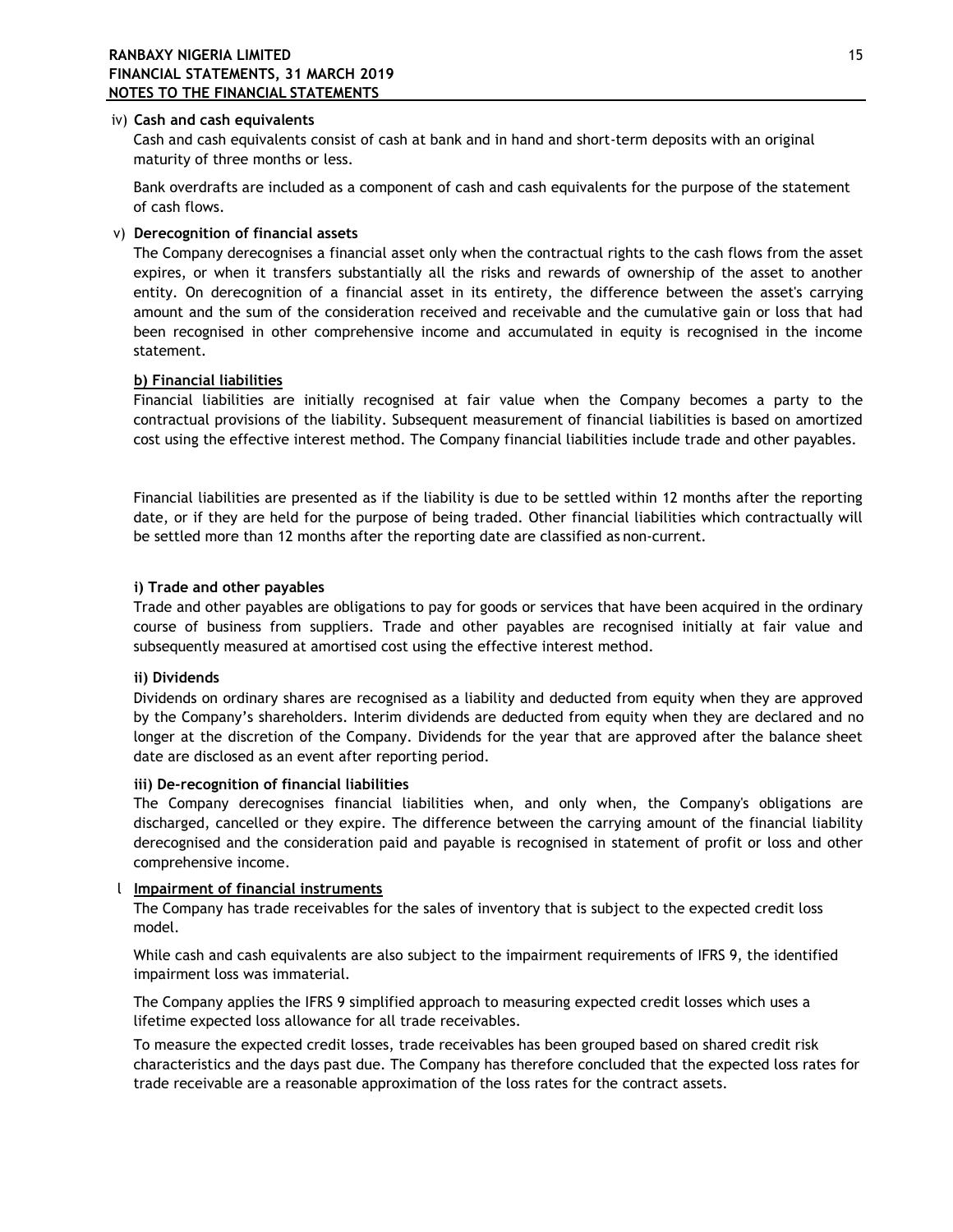The expected loss rates are based on the payment profiles of sales over a period of 36 month before 31 December 2018 or 1 January 2018 respectively and the corresponding historical credit losses experienced within this period. The historical loss rates are adjusted to reflect current and forward-looking information on macroeconomic factors affecting the ability of the customers to settle the receivables. The Company has identified the GDP and the unemployment rate of the countries in which it sells its goods and services to be the most relevant factors, and accordingly adjusts the historical loss rates based on expected changes in these factors.

#### m **Prepayments**

Prepayments are payments made in advance relating to the following year and are recognised and carried at original amount less amounts utilised in the income statement.

#### n **Borrowings**

Borrowings are recognized initially at their issue proceeds and subsequently stated at cost less any repayments. Transaction costs where immaterial, are recognized immediately in the income statement. Where transaction costs are material, they are capitalized and amortised over the life of the loan. Interest paid on borrowing is recognized in the income statement for the period.

#### o **Employee benefits**

The Company operates defined contribution and defined benefit schemes for its employees:

#### (i) **Defined contribution pension scheme**

In line with the provisions of the Pension Reform Act, 2014, the company has instituted a defined contributory pension scheme for its employees. The scheme is funded by fixed contributions from employees and the company at the rate of 8% by employees and 10% by the company of basic salary, transport and housing allowances invested outside the company through Pension Fund Administrators (PFAs) of the employees' choice.

The Company has no legal or constructive obligation to pay further contributions if the fund does not hold sufficient assets to pay all employee benefits relating to employees' service in the current and prior periods.

The monthly contributions made by the Company to the relevant PFAs are recognised as expenses when the costs become payable in the reporting periods during which employees have rendered services in exchange for those contributions. Liabilities in respect of the defined contribution scheme are charged against the profit of the period in which they become payable.

Prepaid contributions are recognised as an asset to the extent that a cash refund or a reduction in the future payments is available.

#### (ii) **Gratuity scheme**

The employee gratuity is a defined benefit plan. The cost of providing benefits under the defined benefit plan is determined separately using the projected unit credit method. Actuarial gains and losses are recognised in other comprehensive income (OCI).

Remeasurements, comparising of actuarial gains and losses, the effect of the asset ceiling, excluding net interest and return on plan assets (excluding net interest), are recognised immediately in the statement of financial position with corresponding debit or credit to retained earnings through OCI in the period in which they occur. Remeasurements are not reclassified to the income statement in subsequent periods.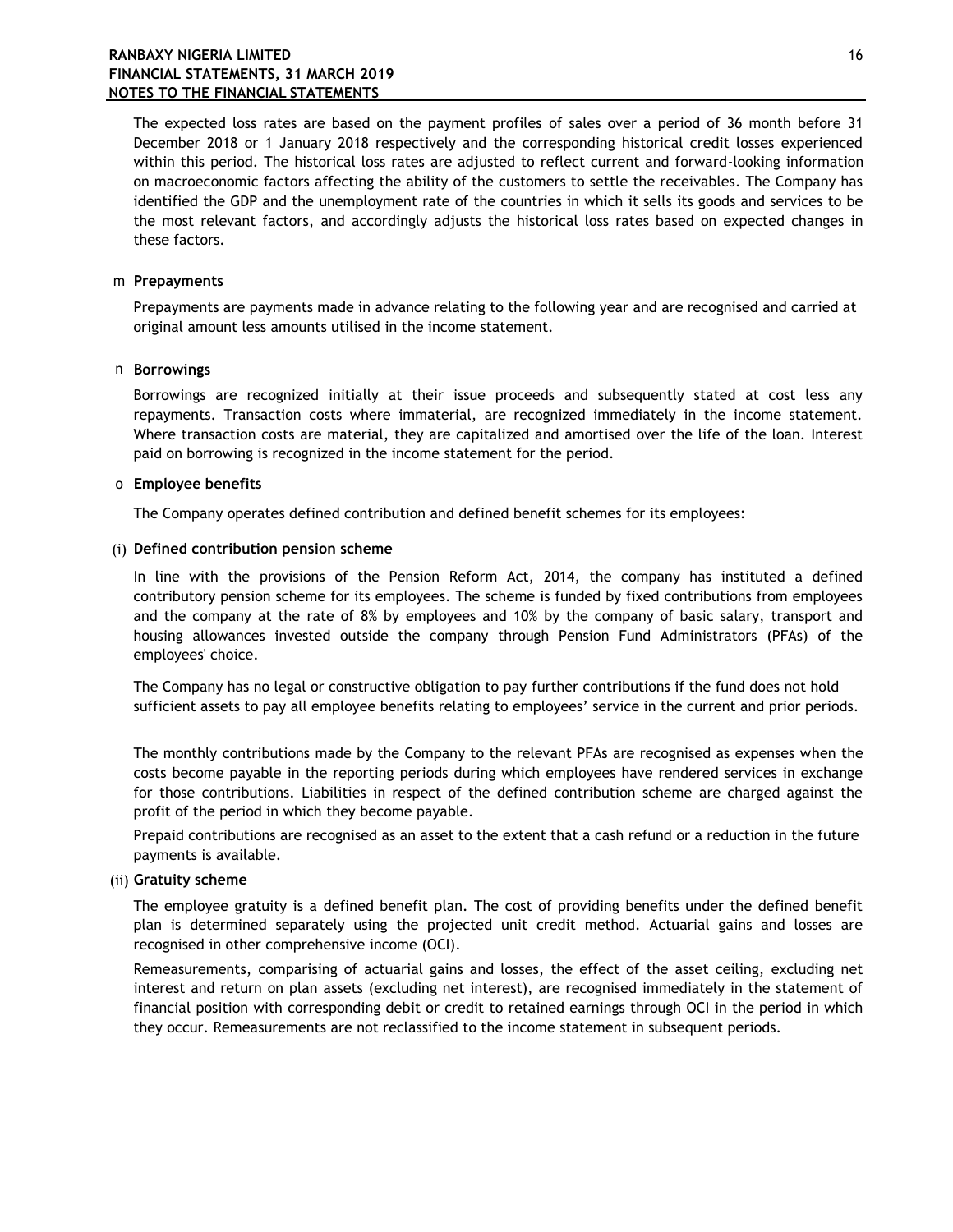Past service costs are recognised in income statement on the earlier of

- The date of the plan amendment or curtailment,and
- The date that the company recognises restructuring related costs

Net interest calculated by applying the discount rate to the net defined benefit liability or asset. The company recognises the following changes in the net defined benefit obligation under administrative expenses' in the income statement (by function):

- Service costs comprising current service costs, past-service costs, and non-routine settlements
- Net interest expense or income

#### (iii) **Short-term benefits**

Short term employee benefit obligations which include wages, salaries, bonuses and other allowances for current employees are measured on an undiscounted basis and recognised and expensed by the entity in the income statement as the employees render such services.

A liability is recognised for the amount expected to be paid under short - term benefits if the company has a present legal or constructive obligation to pay the amount as a result of past service provided by the employee and the obligation can be estimated reliably.

### p **Income taxes**

Income tax expense comprises current and deferred tax. Income tax expense is recognised in the income statement except to the extent that it relates to items recognised directly in equity, in which case it is recognised in equity or in other comprehensive income. Current income tax is the estimated income tax payable on taxable income for the year, using tax rates enacted or substantively enacted at the statement of financial position date, and any adjustment to tax payable in respect of previous years.

The tax currently payable is based on taxable results for the year. Taxable results differ from results as reported in the income statement because it includes not only items of income or expense that are taxable or deductible in other years but it further excludes items that are never taxable or deductible. The Company's liabilities for current tax is calculated using tax rates that have been enacted or substantively enacted at the reporting date.

Deferred tax assets and liabilities are recognised where the carrying amount of an asset or liability differs from its tax base. Deferred taxes are recognized using the balance sheet liability method, providing for temporary differences between the carrying amounts of assets and liabilities for financial reporting purposes and the amounts used for taxation purposes (tax bases of the assets or liability). The amount of deferred tax provided is based on the expected manner of realisation or settlement of the carrying amount of assets and liabilities using tax rates enacted or substantively enacted by the reporting date.

Deferred tax asset is recognised only to the extent that it is probable that future taxable profits will be available against which the asset can be utilised. Deferred tax assets are reviewed at each reporting date and are reduced to the extent that it is no longer probable that the related tax benefit will be realised. Additional income taxes that arise from the distribution of dividends are recognised at the same time as the liability to pay the related dividend is recognised.

#### q **Share capital and Share premium**

Shares are classified as equity when there is no obligation to transfer cash or other assets. Any amounts received over and above the par value of the shares issued is classified as 'share premium' in equity. Incremental costs directly attributable to the issue of equity instruments are shown in equity as a deduction from the proceeds, net of tax.

#### r **Dividend on ordinary shares**

Dividends on ordinary shares are recognised as a liability and deducted from equity when they are approved by the Company's shareholders. Interim dividends are deducted from equity when they are declared and no longer at the discretion of the shareholders. Dividends for the year that are approved after the statement of financial position date are disclosed as an event after the statement of financial position date.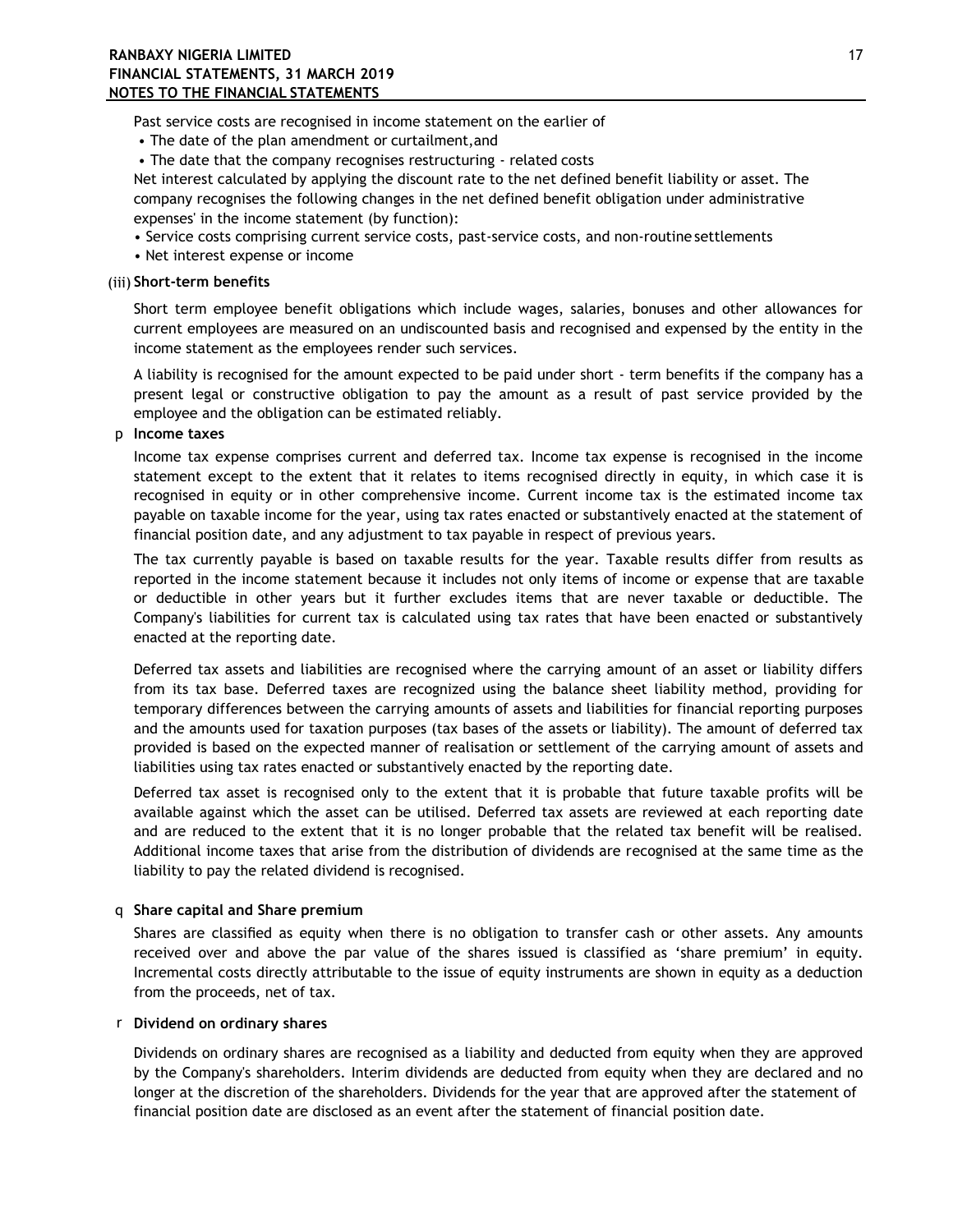#### s **Retained earnings**

Revenue include all current and prior period retained earnings

#### t **Contingent liability**

A contingent liability is disclosed, unless the possibility of an outflow of resources embodying economic benefits is remote. Where the Company is jointly and severally liable for an obligation, the part of the obligation that is expected to be met by other parties is treated as a contingent liability. The entity recognises a provision for the part of the obligation for which an outflow of resources embodying economic benefits is probable, except in the extremely rare circumstances where no reliable estimate can be made. Contingent liabilities are assessed continually to determine whether an outflow of resources embodying economic benefits has become probable. If it becomes probable that an outflow of future economic benefits will be required for an item previously dealt with as a contingent liability, a provision is recognised in the financial statements of the period in which the change probability occurs except in the extremely rare circumstances where no reliable estimate can be made.

#### u **Related party transactions**

Related parties include the related companies, the directors, their close family members and any employee who is able to exert significant influence on the operating policies of the Company. Key management personnel are also considered related parties. Key management personnel are those persons having authority and responsibility for planning, directing and controlling the activities of the entity directly, including any director (whether executive or otherwise) of that entity. The Company considers two parties to be related if, directly or indirectly one party has the ability to control the other party or exercise significant influence over the other party in making financial or operating decisions.

Where there is a related party transactions within the Company, the transactions are disclosed separately as to the type of relationship that exists within the Company and the outstanding balances necessary to understand their effects on the financial position and the mode of settlement.

#### v **Off statement of financial position events**

Transactions that are not currently recognized as assets or liability in the statement of financial position but which nonetheless give rise to credit risks, contingencies and commitments are reported off statement of financial position. Such transactions include letters of credit, bonds and guarantees, indemnities, acceptances and trade related contingencies such as documentary credits. Outstanding unexpired commitments at the year-end in respect of these transactions are shown by way of note to the financial statements.

### 6) **Financial risk management**

#### a) **General**

Pursuant to a financial policy maintained by the Board of Directors, the Company uses several financial instruments in the ordinary course of business. The Company's financial instruments are cash and cash equivalents, trade receivables, interest-bearing loans and bank overdrafts and trade payables.

The Company has exposure to the following risks from its use of financial instruments:

- Credit risk
- Liquidity risk
- Market risk, consisting of: currency risk, interest rate risk and price risk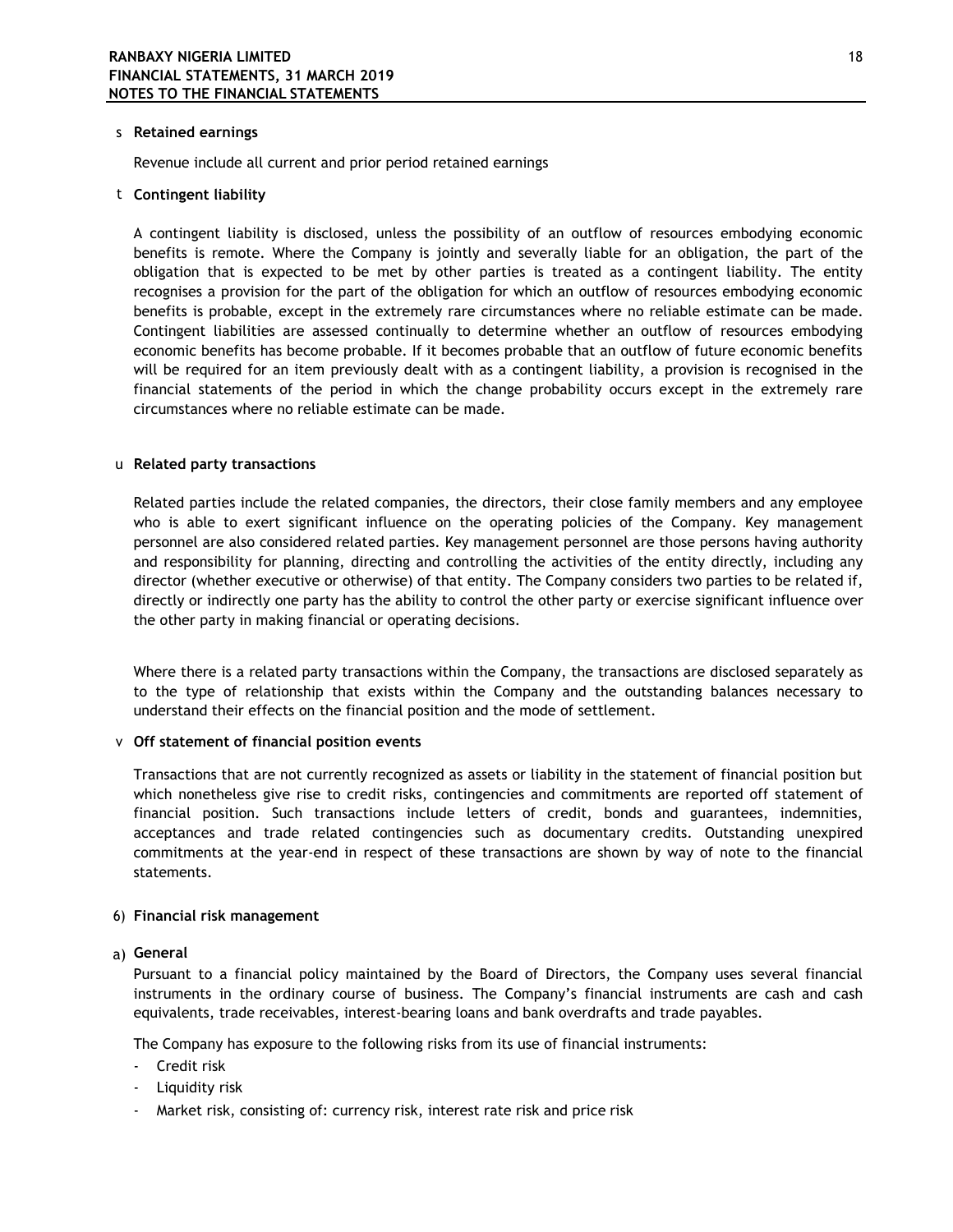## b) *Credit risk*

Credit risk is the risk of financial loss to the Company if a customer or counterparty to a financial instrument fails to meet its contractual obligations. The Company is mainly exposed to credit risk from Company's receivables from customers. It is the Company's policy to assess the credit risk of new customers before entering into contracts.

The Management has established a credit policy under which each new customer is analysed individually for creditworthiness before the Company's standard payment and delivery terms and conditions are offered. The Company's review includes external ratings, when available, and in some cases bank references. Purchase limits are established for each customer, which represents the maximum open amount without requiring approval from the Management.

The Management determines concentrations of credit risk by quarterly monitoring the creditworthiness rating of existing customers and through a monthly review of the trade receivables' ageing analysis. In monitoring the customers' credit risk, customers are grouped according to their credit characteristics. customers that are grouped as "high risk" are placed on a restricted customer list, and future credit services are made only with approval of the Management, otherwise payment in advance is required.

Credit risk also arises from cash and cash equivalents and deposits with banks and financial institutions. Banks with good reputation are accepted by the Company for business transactions.

The maximum credit risk as per statement of financial position,without taking into account the aforementioned financial risk coverage instruments and policy, consists of the book values of the financial assets as stated below:

|                                     | 2019         | 2018         |
|-------------------------------------|--------------|--------------|
|                                     | <b>N'000</b> | <b>N'000</b> |
| Trade receivables (Note 21)         | 935,263      | 844,265      |
| Cash and cash equivalents (Note 22) | 2,458,975    | 1.940.110    |
|                                     | 3.394.238    | 2.784.375    |
|                                     |              |              |

As at the reporting date there was no concentration of credit risk with certain customers.

Credit risk also arises from cash and cash equivalents and deposits with banks and financial institutions. Banks with good reputation are accepted by the Company for business transactions.

Cash is held with the following institutions

|                                 | <b>N'000</b> | <b>N'000</b> |
|---------------------------------|--------------|--------------|
| Diamond Bank Plc                | 996,057      | 997,705      |
| Zenith Bank Plc                 | 1,251,016    | 506,183      |
| Standard chartered Bank Limited | 16.758       | 1.275        |
| Citi Bank                       | 168,405      | 322,304      |
| Wema Bank Plc                   | 26,739       | 112,620      |
|                                 | 2,458,975    | 1,940,087    |

#### c) **Impairment of trade receivables**

The Company has trade receivables for the sales of inventory that is subject to the expected credit loss model.

While cash and cash equivalents are also subject to the impairment requirements of IFRS 9, the identified impairment loss was immaterial.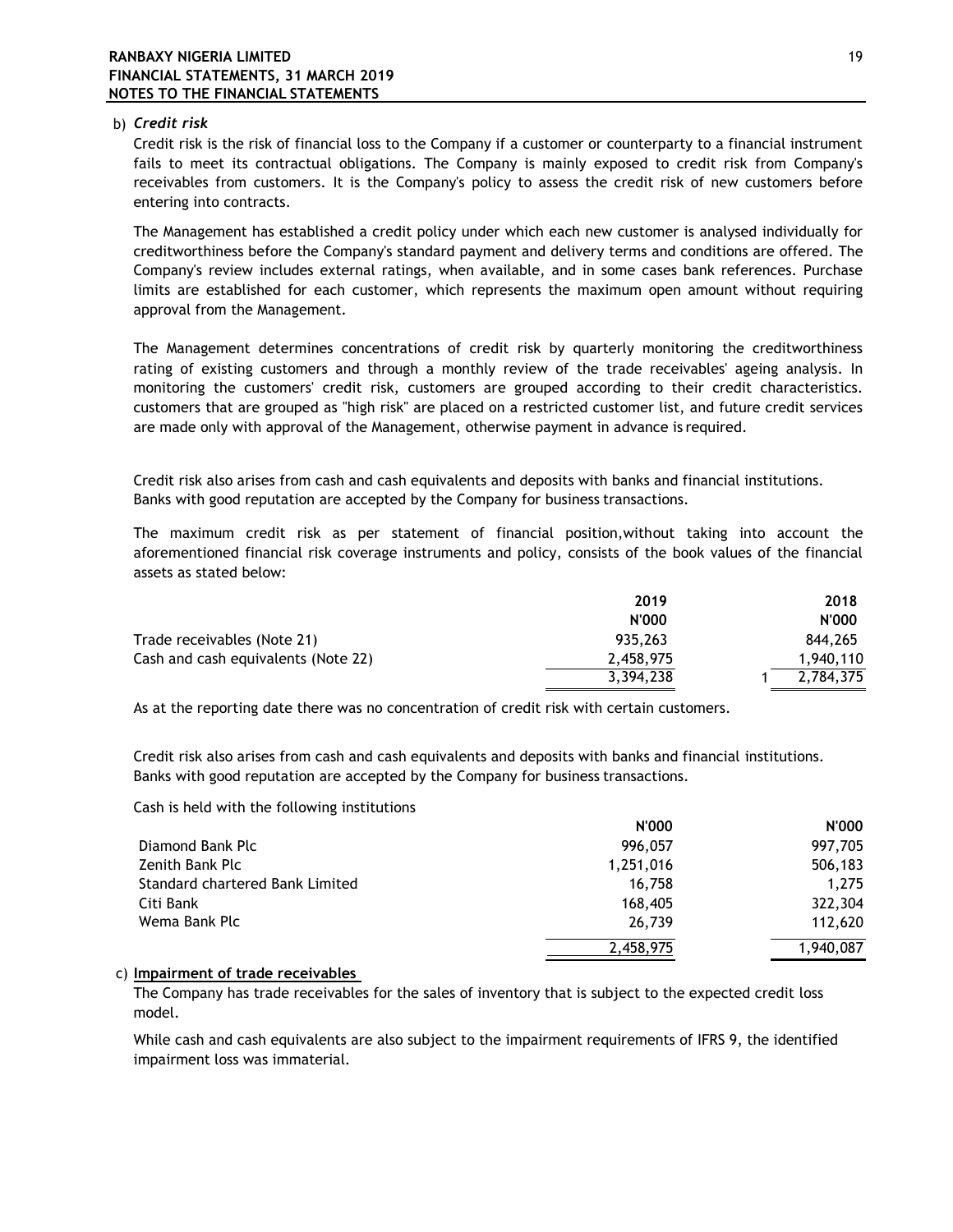### **RANBAXY NIGERIA LIMITED** 20 **FINANCIAL STATEMENTS, 31 MARCH 2019 NOTES TO THE FINANCIAL STATEMENTS**

The Company applies the IFRS 9 simplified approach to measuring expected credit losses which uses a lifetime expected loss allowance for all trade receivables and contract assets.

To measure the expected credit losses, trade receivables and contract assets have been grouped based on shared credit risk characteristics and the days past due.

The expected loss rates are based on the payment profiles of sales over a period of 36 month before 31 March 2019 or 1 April 2019 respectively and the corresponding historical credit losses experienced within this period. The historical loss rates are adjusted to reflect current and forward-looking information on macroeconomic factors affecting the ability of the customers to settle the receivables. The Company has identified the GDP and the unemployment rate of the countries in which it sells its goods and services to be the most relevant factors, and accordingly adjusts the historical loss rates based on expected changes in these factors.

On that basis, the loss allowance as at 31 March 2019 and 31 March 2018 (on adoption of IFRS 9) was determined as follows for trade receivables:

| 31 March 2019 Current          |         | 30 days past<br>due | 60 days past due | 360 days past<br>due | More than<br>360 days<br>past due | Total     |
|--------------------------------|---------|---------------------|------------------|----------------------|-----------------------------------|-----------|
| <b>Expected loss</b><br>rate - | 0.0%    | 0.0%                | 0.0%             | 0.0%                 | 100.0%                            |           |
|                                | N'000   | N'000               | <b>N'000</b>     | <b>N'000</b>         | N'000                             | N'000     |
| Gross carrying                 | 477,617 | 222,149             | 67,773           | 167,724              | 160,350                           | 1,095,613 |
| Loss allowance                 |         |                     |                  |                      | 160,350                           | 160,350   |
| 31 March 2018 Current          |         | 30 days past<br>due | 60 days past due | 360 days past<br>due | More than<br>360 days<br>past due | Total     |
| <b>Expected loss</b><br>rate - | 0.0%    | 0.0%                | 0.0%             | 0.0%                 | 100.0%                            |           |
|                                | N'000   | N'000               | <b>N'000</b>     | <b>N'000</b>         | N'000                             | N'000     |
| Gross carrying                 |         |                     |                  |                      |                                   |           |
| amount                         | 55,875  | 335,251             | 314,974          | 138,165              | 159,343                           | 1,003,608 |
| Loss allowance                 |         |                     |                  |                      | 159,343                           | 159,343   |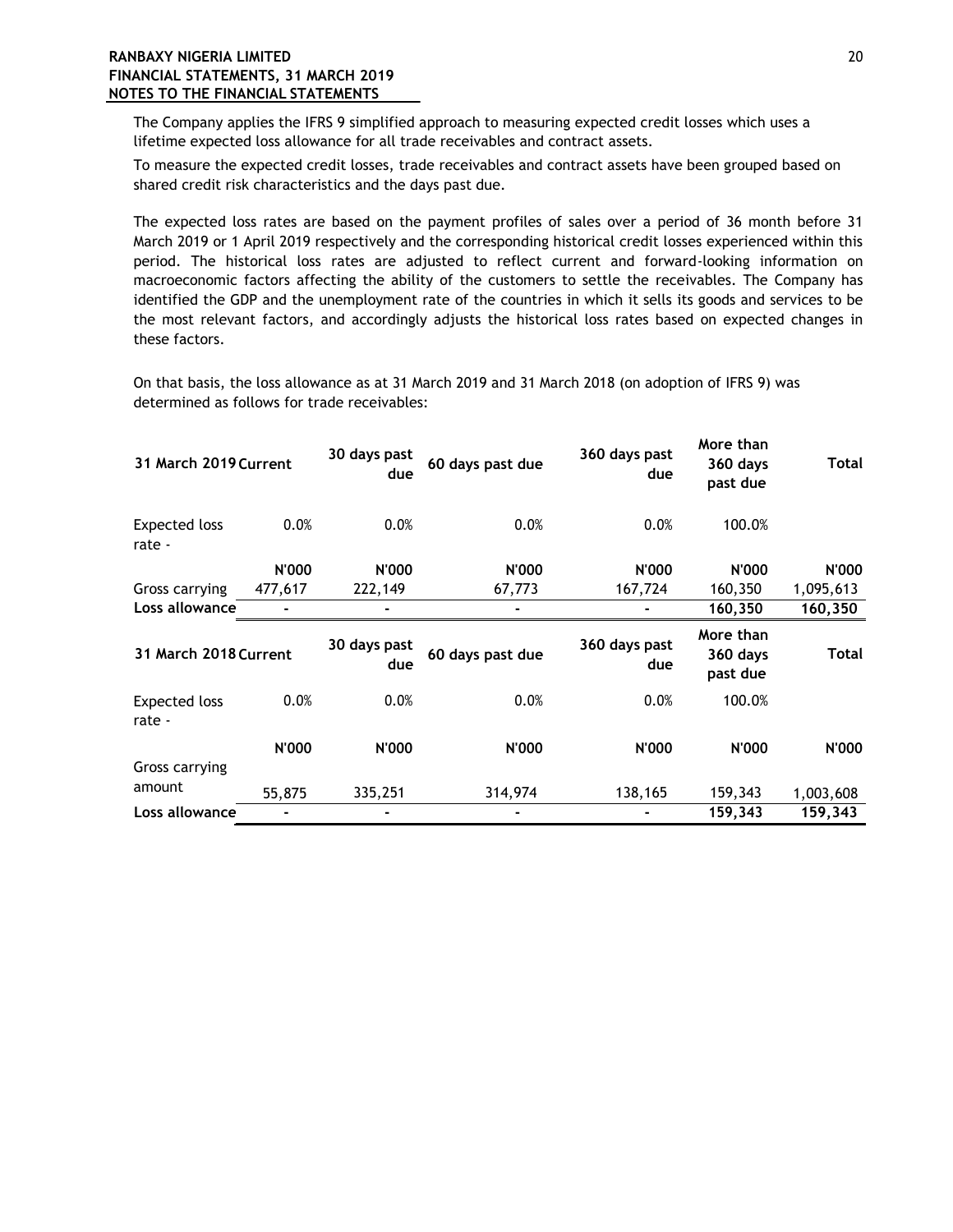### d) **Liquidity risk**

Liquidity risk is the risk that the Company will not be able to meet its financial obligations as they fall due. The Company's approach to managing liquidity is to ensure that it will have sufficient liquidity to meet its liabilities when due, under both normal and stressed conditions. Liquidity projections including available credit facilities are incorporated in the regular management information reviewed by Management. The focus of the liquidity review is on the net financing capacity, being free cash plus available credit facilities in relation to the financial liabilities. The following are the contractual maturities of financial liabilities:

| As at 31 March 2019      | <b>Book value</b> | Contractual<br>cashflow | One year or less | 1-5 years    |
|--------------------------|-------------------|-------------------------|------------------|--------------|
|                          | N'000             | N'000                   | N'000            | <b>N'000</b> |
| <b>Borrowings</b>        | 3,359,604         | 3,359,604               | 3,096,931        | 262,673      |
| Trade and other payables | 7,194,220         | 7,194,220               | 7,194,220        |              |
|                          | 10,553,824        | 10,553,824              | 10,291,151       | 262,673      |
|                          |                   |                         |                  |              |
| As at 31 March 2018      | <b>Book value</b> | Contractual<br>cashflow | One year or less | 1-5 years    |
|                          | N'000             | <b>N'000</b>            | N'000            | <b>N'000</b> |
| <b>Borrowings</b>        | 3,096,931         | 3,096,931               | 1,818,884        |              |
| Trade and other payables | 6,120,315         | 6,120,315               | 6,120,315        | 1,278,047    |

#### e) *Market risk*

Market risk concerns the risk that Company income or the value of investments in financial instruments is adversely affected by changes in market prices, such as exchange rates and interest rates. The objective of managing market risks is to keep the market risk position within acceptable boundaries while achieving the best possible return.

#### i) *Foreign exchange risk*

Foreign currency risk is the risk that the fair value or future cashflows of a financial instrument will fluctuate because of changes in foreign exchange rates. The Company's exposure to the risk of changes in foreign exchange rates relates primarily to the goods imported from the parent company. The company do not hedge their foreign currency transaction but opens a Form M for each foreign transaction to manage the fluctuation of exchange rates.

#### ii) **Foreign currency sensitivity**

The Company is exposed to currency risk on recognised assets and liabilities that are denominated in a currency other than the functional currency of the Company. The currency in which these assets and liabilities are primarily denominated are US Dollar (USD).The Company's approach to managing foreign exchange risk is to hold foreign currency bank accounts which act as a natural hedge for these transactions. The carrying amounts of the Company's foreign currency denominated monetary assets and monetary liabilities at the end of the reporting period are as follows:

|                                              | 2019                     | 2018           |
|----------------------------------------------|--------------------------|----------------|
| Financial asset                              | <b>USD'000</b>           | <b>USD'000</b> |
| Cash and cash equivalent                     | 1,342                    | 1,342          |
| <b>Financial liabilities</b>                 |                          |                |
| <b>Borrowings</b>                            | (9, 338)                 | (9, 338)       |
| Trade payables                               | (18, 474)                | (18, 474)      |
| Net statement of financial position exposure | (26, 470)                | (26, 470)      |
|                                              | Reporting date spot rate |                |
|                                              | 2019                     | 2018           |
|                                              | N                        | N              |
| USD <sub>1</sub>                             | 305.5                    | 305.9          |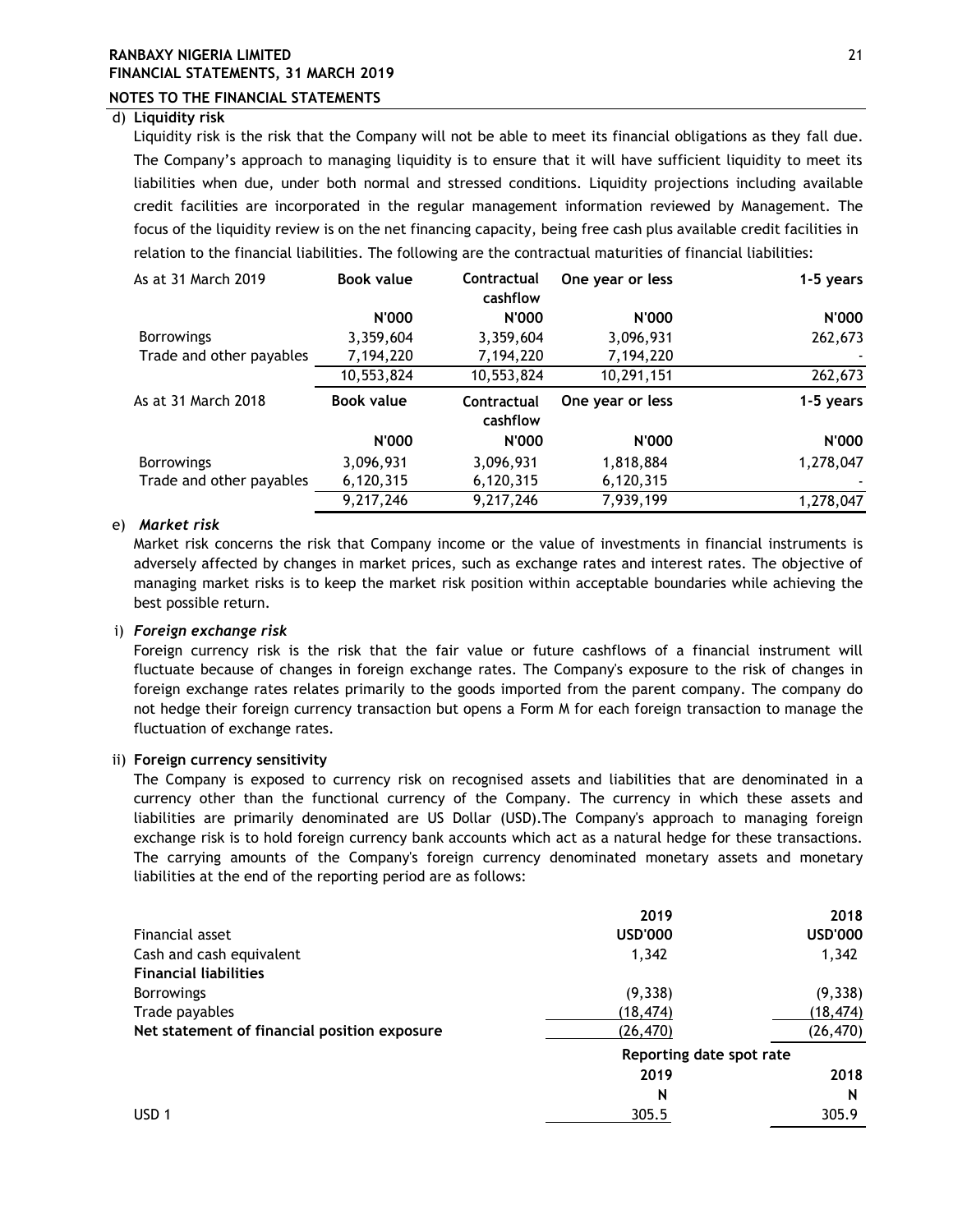# **RANBAXY NIGERIA LIMITED** 22 **FINANCIAL STATEMENTS, 31 MARCH 2019**

### **NOTES TO THE FINANCIAL STATEMENTS**

Loss reported in the income statement would have increased/decreased by N290,862 if the exchange rate has increase or decrease by 3%.

### **Interest rate risk**

Interest rate risk is the risk that the fair value or future cash flows of a financial instrument will fluctuate because of changes in market interest rates. The company's exposure to the risk of changes in market interest rates relates primarily to the long- term debt obligations with floating interestrates.

#### iii) **Interest rate s**

The following table demonstrates the sensitivity to a reasonable possible change interest rates on that portion of loans and borrowings affected. With all other variables held constant, the Company's profit before tax is affected through the impact on floating rate borrowings as follows:

|      | Increase/<br>(decrease) | Effect on profit<br>before tax | <b>Effect on</b><br>profit before<br>tax |
|------|-------------------------|--------------------------------|------------------------------------------|
|      |                         | Strengthening                  | Weakening                                |
|      | in $%$                  | N'000                          | N'000                                    |
| 2019 | $+/-1$                  | 81                             | (81)                                     |
| 2018 | $+/-1$                  | 81                             | (81)                                     |

#### 7) **Capital management**

The Board of Director's policy is to maintain a strong capital base so as to maintain customer, investor, creditor and market confidence and to support future development of the business. The Board of Directors monitors the debt to capital ratio. The Board of Directors also monitors the level of dividend to be paid to holders of ordinary shares. The Board of Directors seeks to maintain a balance between the higher returns that might be possible with higher levels of borrowings and the benefits of a sound capital position.There were no changes in the Company's approach to capital management during the year.The Company is exposed to externally imposed capital requirements.

The debt-to-adjusted-capital ratio at 31 March 2019 and at 31 March 2018 were as follows:

|                                 | 2019          | 2018          |
|---------------------------------|---------------|---------------|
|                                 | N'000         | N'000         |
| Trade and other payables        | 7,194,220     | 6,071,735     |
| <b>Borrowings</b>               | 3,359,604     | 3,096,931     |
| Less: cash and cash equivalents | (2, 458, 975) | (1,940,110)   |
| Net debt                        | 8,094,849     | 7,228,556     |
| Total equity                    | (503,485)     | 1,012,327     |
| Total adjusted capital          | (8, 598, 334) | (6, 216, 229) |
| Debt to adjusted capital ratio  | (94%)         | (116%)        |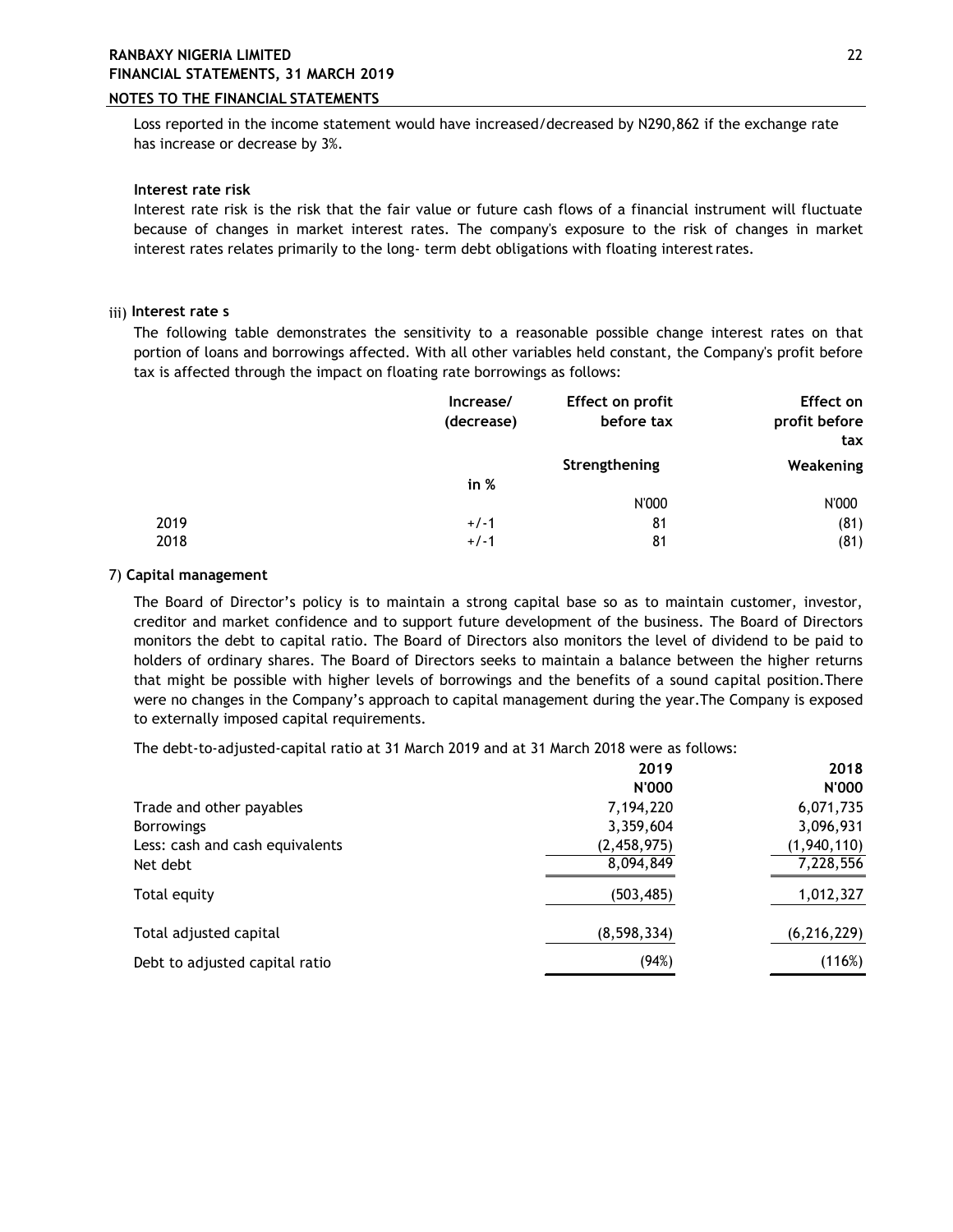## **RANBAXY NIGERIA LIMITED** 23 **FINANCIAL STATEMENTS, 31 MARCH 2019 NOTES TO THE FINANCIAL STATEMENTS**

## 8) **Revenue**

The Company has disaggregated revenue into various categories in the following table which is intended to:

- i) depict how the nature, amount, timing and uncertainty of revenue and cash flows are affected by economic date.
- ii) enable users to understand the relationship with revenue informatioin provided below

|              |                                                            | 2,019        | 2,018        |
|--------------|------------------------------------------------------------|--------------|--------------|
| a)           | Revenue by product types                                   | <b>N'000</b> | <b>N'000</b> |
|              | Antiretroviral drugs                                       | 2,042        | 1,289        |
|              | Chronic care drugs                                         | 439,100      | 382,796      |
|              | Family care drugs                                          | 1,481,252    | 1,306,561    |
|              | Health care drugs                                          | 1,526,996    | 1,568,310    |
|              | Rapid drugs                                                | 1,256,727    | 1,254,823    |
|              | Rise drugs                                                 | 393,366      | 453,818      |
|              |                                                            | 5,099,483    | 4,967,597    |
| b)           | <b>Revenue by location</b>                                 | <b>N'000</b> | <b>N'000</b> |
|              | North central                                              | 573,780      | 523,786      |
|              | North east                                                 | 81,821       | 80,972       |
|              | North west                                                 | 961,806      | 956,241      |
|              | South east                                                 | 1,794,731    | 1,818,176    |
|              | South south                                                | 416,476      | 405,229      |
|              | South west                                                 | 1,270,869    | 1,183,193    |
|              |                                                            | 5,099,483    | 4,967,597    |
| $\mathsf{C}$ | Revenue by customers category                              | <b>N'000</b> | <b>N'000</b> |
|              | Private                                                    | 4,965,455    | 4,851,331    |
|              | Institution                                                | 26,416       | 28,388       |
|              | Government                                                 | 107,612      | 87,878       |
|              |                                                            | 5,099,483    | 4,967,597    |
| 9)           | Cost of sales                                              | <b>N'000</b> | <b>N'000</b> |
|              | Cost of sales                                              | 4, 177, 149  | 4,522,471    |
|              |                                                            |              |              |
| 10)          | Other operating income<br>This comprises:                  | <b>N'000</b> | <b>N'000</b> |
|              | Write back of impairment provision                         | 8,919        | 9,580        |
|              | Write back of technical fees waived by Sun Pharmaceuticals | 84,889       | 98,764       |
|              | Profit on disposal of Property, plant and equipment        | 1.550        |              |
|              | Sale of scrap                                              | 1,140        | 655          |
|              |                                                            | 96,498       | 108,999      |
| 11)          | Selling and distribution expenses                          | <b>N'000</b> | <b>N'000</b> |
|              | Selling and promotion expenses                             | 349,199      | 364,891      |
|              | <b>Distribution charges</b>                                | 78,833       | 73,268       |
|              |                                                            | 428,032      | 438,159      |
|              |                                                            |              |              |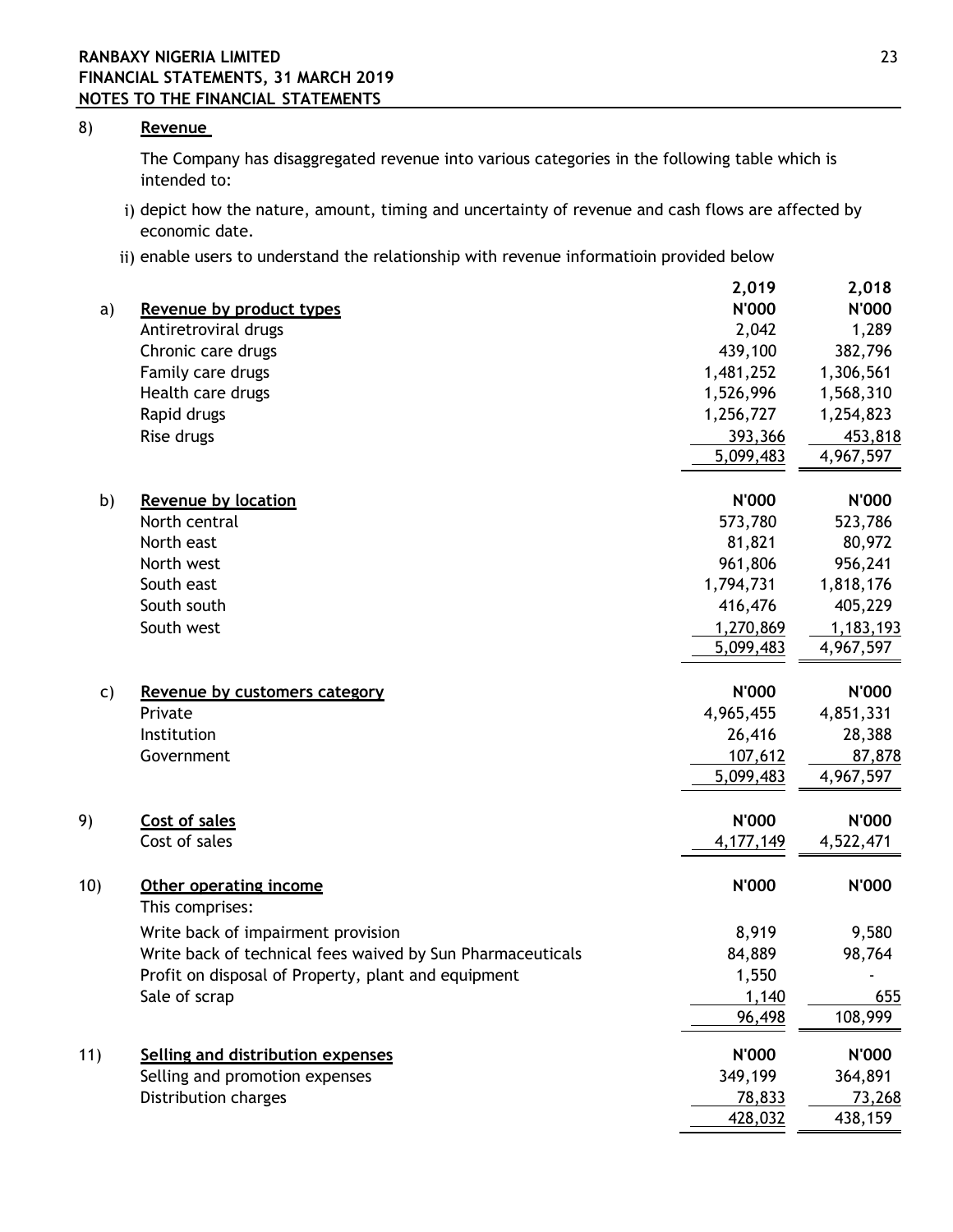## **RANBAXY NIGERIA LIMITED** 24 **FINANCIAL STATEMENTS, 31 MARCH 2019 NOTES TO THE FINANCIAL STATEMENTS**

|       |                                                                      | 2019         | 2018         |
|-------|----------------------------------------------------------------------|--------------|--------------|
| 12)   | <b>Administrative expenses</b>                                       | N'000        | N'000        |
|       | Salaries and wages (Note 12(a))                                      | 315,732      | 376,051      |
|       | Depreciation and amortisation (Note 16)                              | 661,366      | 651,713      |
|       | Audit fee                                                            | 8,000        | 6,500        |
|       | Professional fees                                                    | 4,415        | 8,575        |
|       | Transport and travelling expenses                                    | 13,006       | 21,629       |
|       | Rent and rates                                                       | 80,270       | 112,009      |
|       | Repairs and maintenance                                              | 2,731        | 17,032       |
|       | Technical know-how expenses                                          |              | 67,150       |
|       | Foreign exchange loss - unrealised                                   | 900,815      | 691,391      |
|       | Security services                                                    | 2,081        | 7,821        |
|       | Regulatory expenses                                                  | 7,663        | 11,104       |
|       | Electricity                                                          | 5,515        | 8,692        |
|       | Impairment allowance on trade receivables (Note 20(a))               | 33,136       | 110,306      |
|       | <b>Training</b>                                                      | 1,268        | 2,031        |
|       | Directors fees                                                       | 300          | 435          |
|       | <b>Bank charges</b>                                                  | 3,703        | 22,695       |
|       | Insurance                                                            | 8,493        | 10,522       |
|       | Printing, stationery and communication                               | 22,994       | 22,631       |
|       | Gift and entertainment                                               | 131          | 408          |
|       | Other administrative expenses                                        | 13,150       | 70,105       |
|       |                                                                      | 2,084,769    | 2,218,800    |
| 12(a) | Salaries and wages                                                   |              |              |
|       | Employee benefit expenses (including directors) comprises:           | <b>N'000</b> | N'000        |
|       | Wages and salaries                                                   | 261,768      | 324,356      |
|       | Workmen and staff welfare                                            | 5,445        | 15,079       |
|       | Net benefit expenses                                                 | 24,096       | 12,071       |
|       | Pension cost                                                         | 24,423       | 24,545       |
|       |                                                                      | 315,732      | 376,051      |
|       | (b) Directors                                                        | <b>N'000</b> | N'000        |
|       | The aggregate<br>Fees                                                | 300          | 435          |
|       | Other emoluments                                                     |              |              |
|       |                                                                      | 300          | 435          |
|       |                                                                      | <b>N'000</b> | N'000        |
|       | (i) Chairman's emoluments (excluding pension contributions) totalled |              |              |
|       |                                                                      | <b>N'000</b> | <b>N'000</b> |
|       | (ii) Emoluments of the highest paid director (excluding pension      |              |              |
|       | contributions) amounted to                                           | 7,878        | 7,195        |

(iii) The table below shows the number of Directors (excluding the Chairman) whose remuneration (excluding pension contributions) in respect of services to the company fall within the bands shown below:

|                       |    |             | Number                   | <b>Number</b> |
|-----------------------|----|-------------|--------------------------|---------------|
| Up                    | to | N10,000,000 |                          |               |
| N10,000,001 and above |    |             | $\overline{\phantom{a}}$ | $\sim$        |
|                       |    |             |                          |               |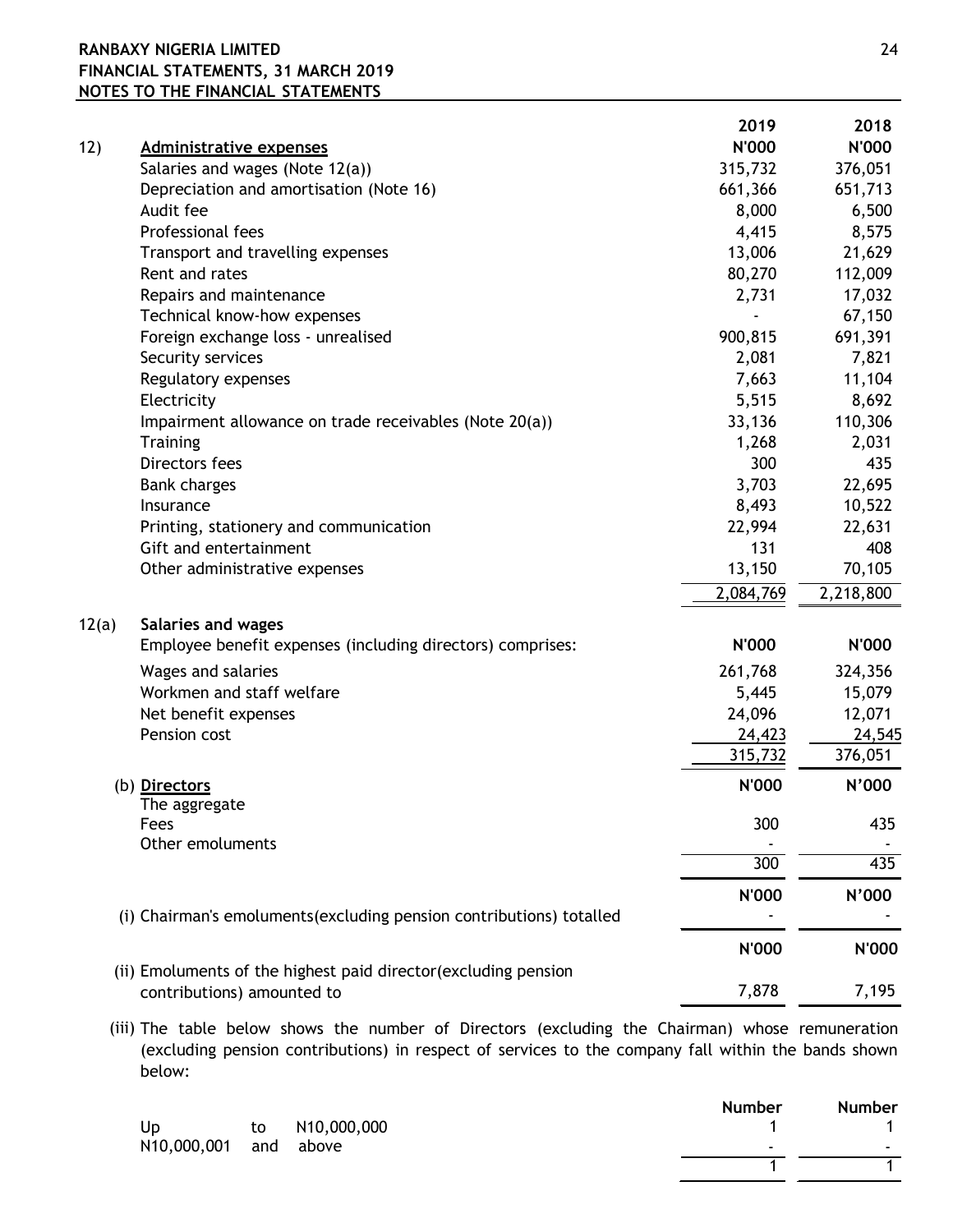## **RANBAXY NIGERIA LIMITED** 25 **FINANCIAL STATEMENTS, 31 MARCH 2019 NOTES TO THE FINANCIAL STATEMENTS**

| (c) <b>Employees</b>                                                                                               | 2019<br><b>Number</b> | 2018<br><b>Number</b> |
|--------------------------------------------------------------------------------------------------------------------|-----------------------|-----------------------|
| The average number of persons employed<br>(excluding Directors) in the Company during<br>the year were as follows: |                       |                       |
| Production                                                                                                         | 66                    | 68                    |
| Sales and marketing                                                                                                | 109                   | 105                   |
| Finance and administration                                                                                         | 13                    | 1 <sub>3</sub>        |
|                                                                                                                    | 188                   | 186                   |

(ii) The table below shows the number of employees of the Company (other than Directors) who earned over N500,000 during the year and which fell within the bands stated below:

|         |                                                       | <b>Number</b>        | <b>Number</b> |
|---------|-------------------------------------------------------|----------------------|---------------|
|         | N500,000<br>Up<br>to<br>N500,001<br>N1,000,000        | 48                   | 37            |
|         | N1,000,001<br>N1,500,000<br>$\blacksquare$            | 77                   | 94            |
|         | N1,500,001<br>above<br>and                            | 63                   | 55            |
|         |                                                       | 188                  | 186           |
| 13)     | Finance income and expenses                           | 2019<br><b>N'000</b> | 2018<br>N'000 |
| (a)     | <b>Finance income</b>                                 |                      |               |
|         | Interest on fixed deposit                             | 90,549               | 143,940       |
| (b)     | <b>Finance expenses</b>                               |                      |               |
|         | Interest on loan - Ranbaxy Netherlands                | 114,157              | 120,807       |
|         | Net finance income recognised in income statement     | (23, 608)            | 23,133        |
| (14)    | Loss for the year is arrived at after charging        | <b>N'000</b>         | N'000         |
|         | Depreciation of property, plant & equipment (Note 16) | 661,366              | 651,713       |
|         | Audit fees                                            | 8,000                | 6,500         |
|         | <b>Unrealised loss</b>                                | 900,815              | 691,391       |
|         | And crediting:                                        |                      |               |
|         | Exchange gain                                         |                      |               |
| (15)(a) | Income tax expense                                    |                      |               |
|         | <b>Current tax expense</b>                            | <b>N'000</b>         | <b>N'000</b>  |
|         | Company income tax                                    |                      |               |
|         | <b>Education tax</b>                                  | 4,558                |               |
|         | Total current tax expense                             | 4,558                |               |
|         | Deferred tax asset                                    |                      | 24,694        |
|         | <b>Total tax income</b>                               | 4,558                | 24,694        |
|         |                                                       |                      |               |

(b) **Reconciliation of total tax charge**

The reasons for the difference between the actual tax charge for the year and the standard rate of corporation tax in Nigeria applied to results for the year are as follows: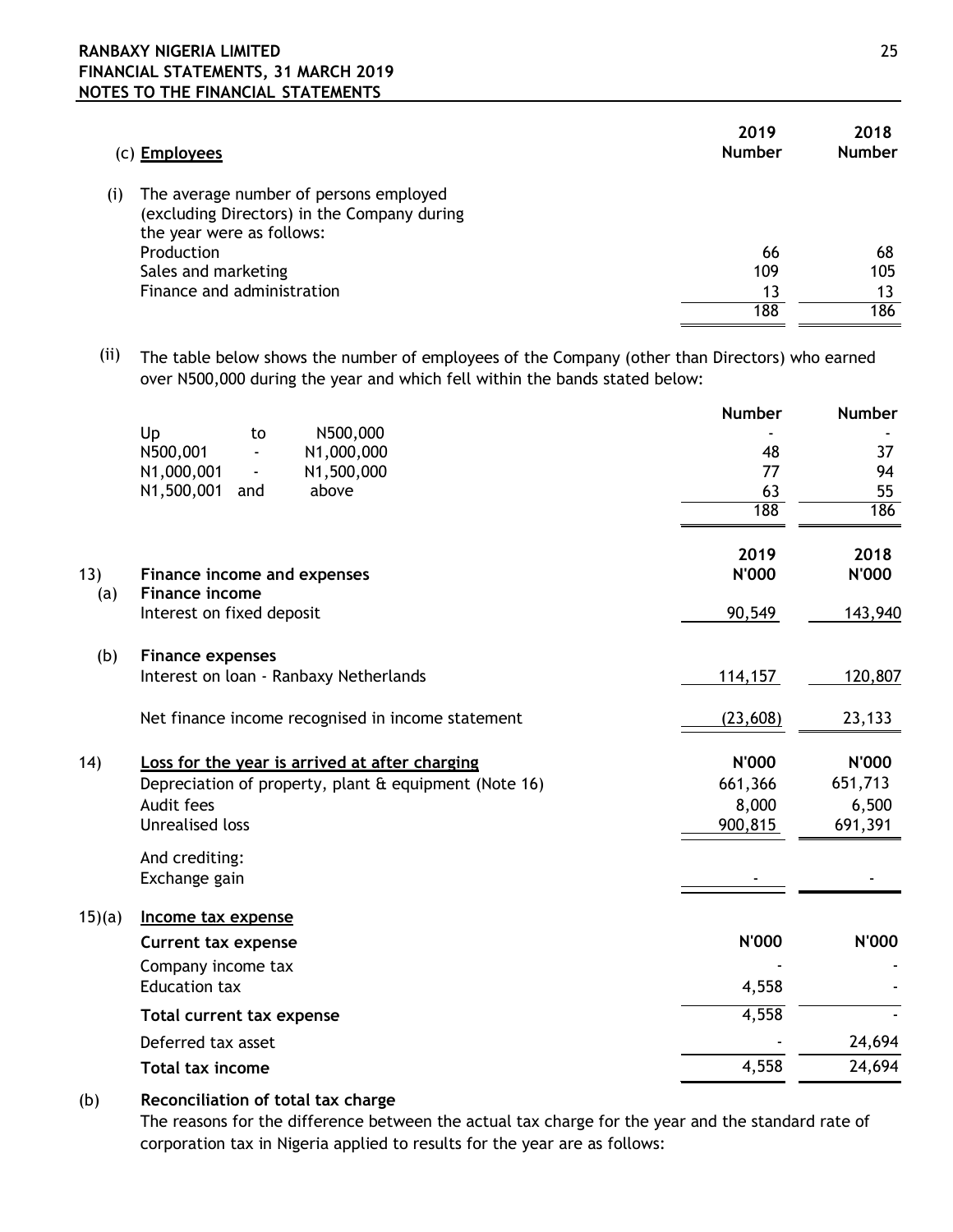## **RANBAXY NIGERIA LIMITED** 26 **FINANCIAL STATEMENTS, 31 MARCH 2019 NOTES TO THE FINANCIAL STATEMENTS**

|                                                           | 2019<br>N'000 | 2018<br><b>N'000</b> |
|-----------------------------------------------------------|---------------|----------------------|
| Loss for the year before tax                              | (1, 517, 577) | (2,079,701)          |
| Expected tax charge based on the standard rate on Nigeria |               |                      |
| corporate tax at the domestic rate of 30% (2018: 30%)     |               | (623, 910)           |
| Effect of income that is exempt from taxation             | (416, 108)    | (1,524,969)          |
| Effect of expenses                                        |               |                      |
| that are not                                              | 2,161,609     | 1,969,333            |
| Balancing charges                                         | 1,550         |                      |
| Curent year adjusted loss                                 | (229, 474)    | 179,546              |
| Education tax                                             | 4,558         |                      |
| Deferred tax                                              |               | 24,694               |
|                                                           | 4,558         | 24,694               |
| Effective rate                                            | (0%)          | $-1%$                |

The Company is not liable to pay income tax because it has no total profit for income tax purpose and not liable to pay minimum tax because it has more than 25% foreign equity participation in accordance with the provisions of Companies Income Tax, CAP C21, LFN 2004 (as amended).

No provision has been made for education tax as the Company has no assessable profit in accordance with provision of the Education Tax Act, CAP E4 LFN 2004.

## (c) **Income tax payable**

| Tax as per statement of financial position<br>Balance at the beginning of the year | <b>N'000</b> | <b>N'000</b> |
|------------------------------------------------------------------------------------|--------------|--------------|
| Income tax                                                                         | 6,363        | 33,541       |
| Education tax                                                                      |              | 8,584        |
|                                                                                    | 6,363        | 42,125       |
| Payments during the year:                                                          |              |              |
| Income tax                                                                         |              | (27, 178)    |
| Education tax                                                                      |              | (8, 584)     |
| Provision for the year:                                                            |              |              |
| Income tax                                                                         |              |              |
| Education tax                                                                      | 4,558        |              |
| Balance at the end of the year                                                     | 10,921       | 6,363        |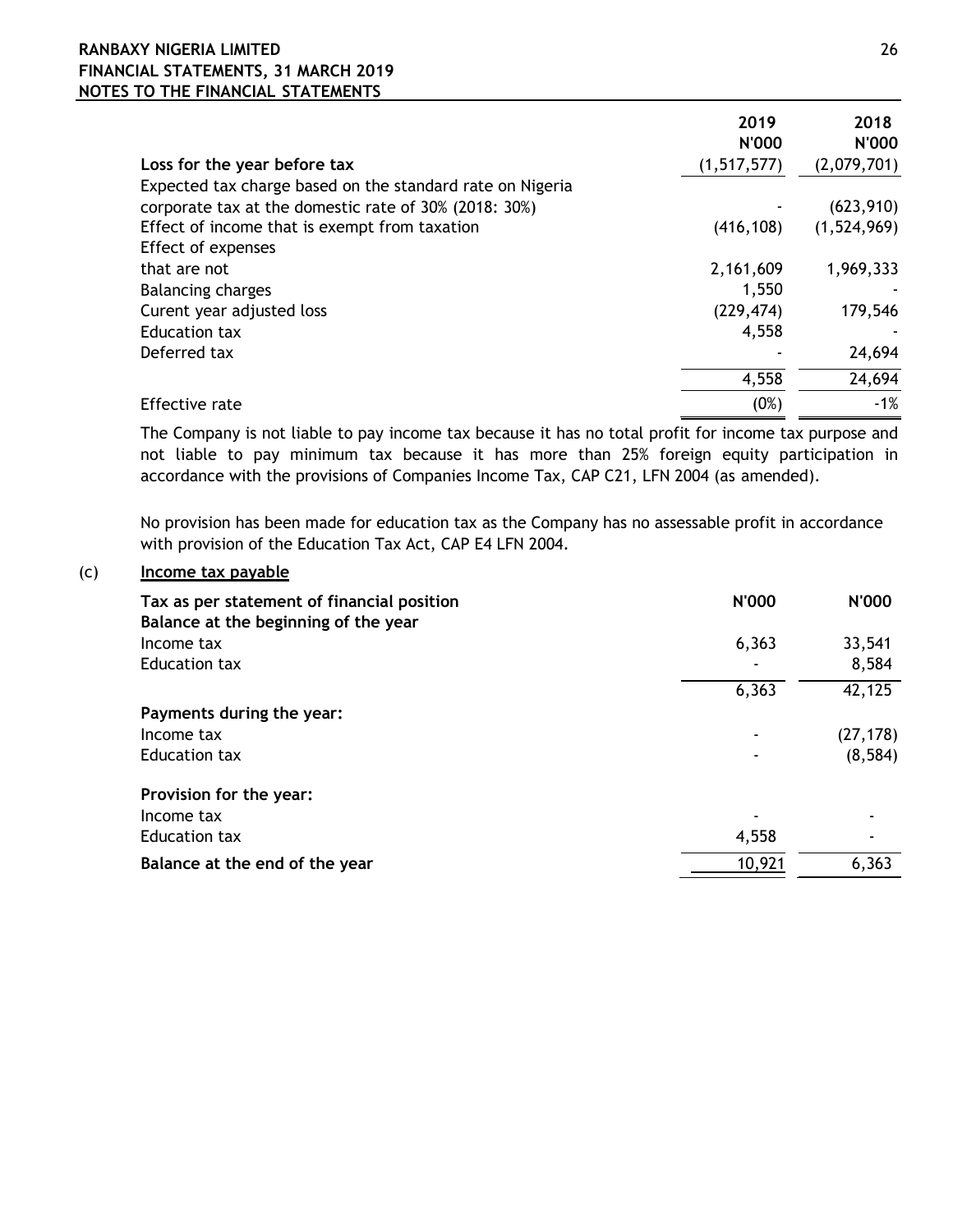## v) **Deferred taxation**

Deferred tax is calculated in full on temporary differences under the liability method using a tax rate of 30% (2018: 30%).

The following are the major deferred tax liabilities and assets recognised by the Company and movements thereon during the current and prior reporting period:

|                               | <b>Opening</b><br>Balance at 1<br>April 2018 | Recognized in<br>net income | Recognized in directly in<br>OCI | Recognised<br>equity | <b>Reclassify</b><br>from equity to<br>net income | Closing<br><b>Balance at 31</b><br><b>March 2019</b> |
|-------------------------------|----------------------------------------------|-----------------------------|----------------------------------|----------------------|---------------------------------------------------|------------------------------------------------------|
|                               | N                                            | N                           | N                                | N                    | N                                                 | N                                                    |
| <b>Deferred Tax Liability</b> |                                              |                             |                                  |                      |                                                   |                                                      |
|                               |                                              |                             |                                  |                      |                                                   |                                                      |
|                               |                                              |                             |                                  |                      |                                                   |                                                      |
| Difference between            |                                              |                             |                                  |                      |                                                   |                                                      |
| PPE and TWDV                  | $\overline{\phantom{0}}$                     |                             | (2,710)                          |                      |                                                   | (2,710)                                              |
|                               |                                              |                             | (2,710)                          | $\blacksquare$       |                                                   | (2,710)                                              |
| <b>Deferred tax assets</b>    |                                              |                             |                                  |                      |                                                   |                                                      |
|                               |                                              |                             |                                  |                      |                                                   |                                                      |
| Unutilised capital            |                                              |                             |                                  |                      |                                                   |                                                      |
| allowances                    | 128,665                                      |                             | $\blacksquare$                   | $\blacksquare$       |                                                   | 128,665                                              |
|                               | 128,665                                      |                             | $\blacksquare$                   | $\blacksquare$       |                                                   | 128,665                                              |
| Net deferred tax              |                                              |                             |                                  |                      |                                                   |                                                      |
| asset                         | (128, 665)                                   |                             | (2,710)                          |                      |                                                   | 125,955                                              |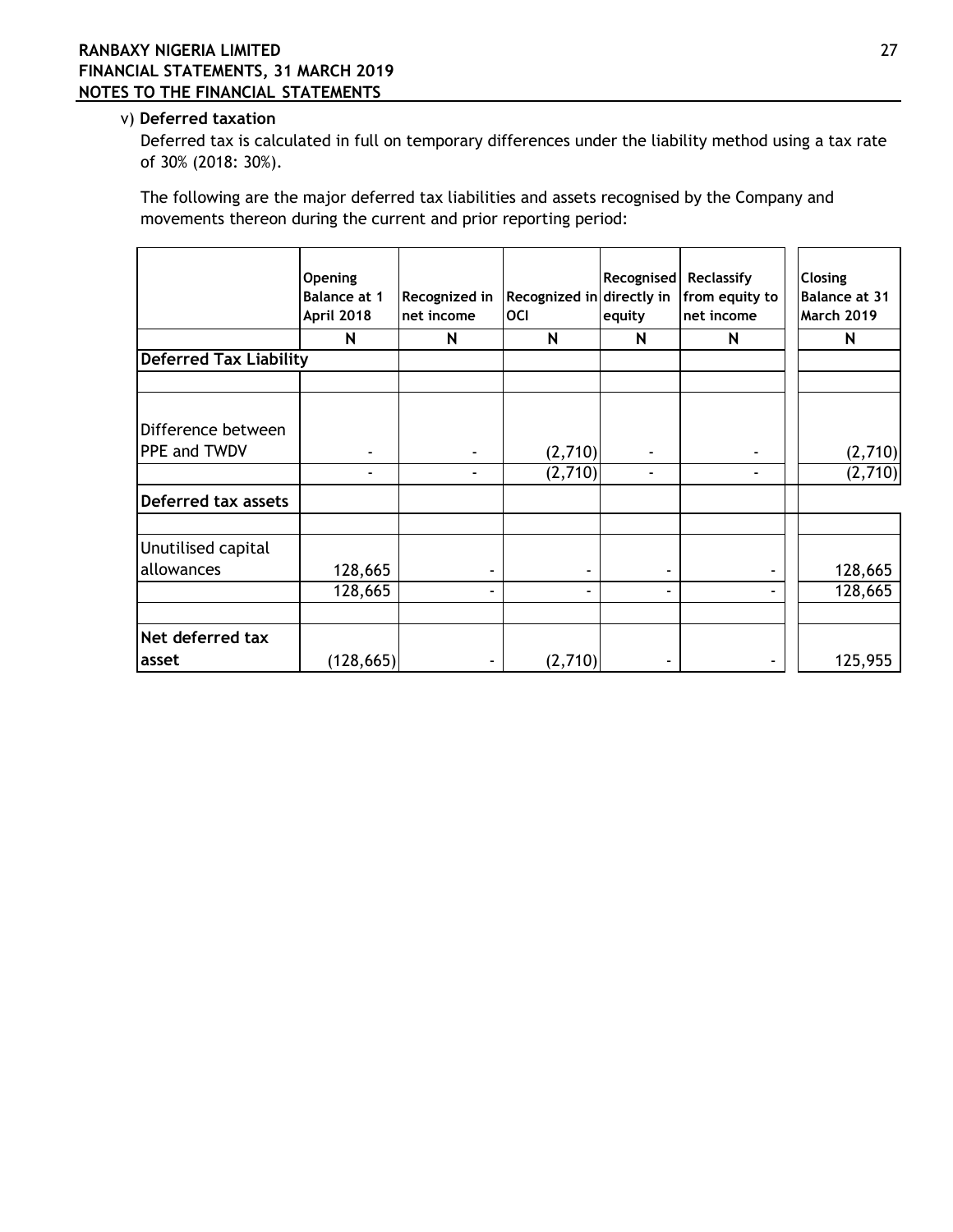# **RANBAXY NIGERIA LIMITED FINANCIAL STATEMENTS, 31 MARCH 2019 NOTES TO THE FINANCIAL STATEMENTS**

## 16) **Property, plant and equipment**

|                         | Land and                 | Leasehold            | <b>Furniture</b> | Motor           | <b>Plant and</b> |                          |              |
|-------------------------|--------------------------|----------------------|------------------|-----------------|------------------|--------------------------|--------------|
| Cost                    |                          | building Improvement | and fittings     | <b>Vehicles</b> | Machinery        | Generator                | <b>Total</b> |
|                         | N'000                    | <b>N'000</b>         | N'000            | N'000           | N'000            | N'000                    | N'000        |
| At 1 April 2017         | 167,410                  | 3,964,310            | 143,869          | 349,132         | 2,279,468        | 18,456                   | 6,922,645    |
| Additions               | 1,500                    |                      | 4,417            | 58,476          |                  |                          | 64,393       |
| At 31 March 2018        | 168,910                  | 3,964,310            | 148,286          | 407,608         | 2,279,468        | 18,456                   | 6,987,038    |
| At 1 April 2018         | 168,910                  | 3,964,310            | 148,286          | 407,608         | 2,279,468        | 18,456                   | 6,987,038    |
| <b>Additions</b>        |                          | 9,384                | 12,558           | 51,300          | 6,720            |                          | 79,962       |
| <b>Disposals</b>        |                          |                      |                  | (8, 815)        | (1, 914)         |                          | (10, 729)    |
| At 31 March 2019        | 168,910                  | 3,973,694            | 160,844          | 450,093         | 2,284,274        | 18,456                   | 7,056,271    |
| At 1 April 2017         | $\overline{\phantom{a}}$ | 142,647              | 123,058          | 284,557         | 208,524          | 18,456                   | 777,242      |
| Charge for the year     | $\blacksquare$           | 384,965              | 8,813            | 31,651          | 226,284          |                          | 651,713      |
| At 31 March 2018        |                          | 527,612              | 131,871          | 316,208         | 434,808          | 18,456                   | 1,428,955    |
| At 1 April 2018         |                          | 527,612              | 131,871          | 316,208         | 434,808          | 18,456                   | 1,428,955    |
| Charge for the year     | $\overline{\phantom{a}}$ | 385,859              | 8,679            | 41,448          | 225,380          |                          | 661,366      |
| On disposals            |                          |                      |                  | (8, 815)        | (1, 914)         |                          | (10, 729)    |
| At 31 March 2019        | $\overline{\phantom{a}}$ | 913,471              | 140,550          | 348,841         | 658,274          | 18,456                   | 2,079,592    |
| Carrying amounts as at: |                          |                      |                  |                 |                  |                          |              |
| 31 March 2018           | 168,910                  | 3,436,698            | 16,415           | 91,400          | 1,844,660        | $\blacksquare$           | 5,558,083    |
| 31 March 2019           | 168,910                  | 3,060,223            | 20,294           | 101,252         | 1,626,000        | $\overline{\phantom{a}}$ | 4,976,679    |

## **(a) Impairment losses recognised in the year**

There were no impairment losses recognised during the year.

## **(b) Assets pledged as security**

None of the Company's property was pledged as secuity in the period under review.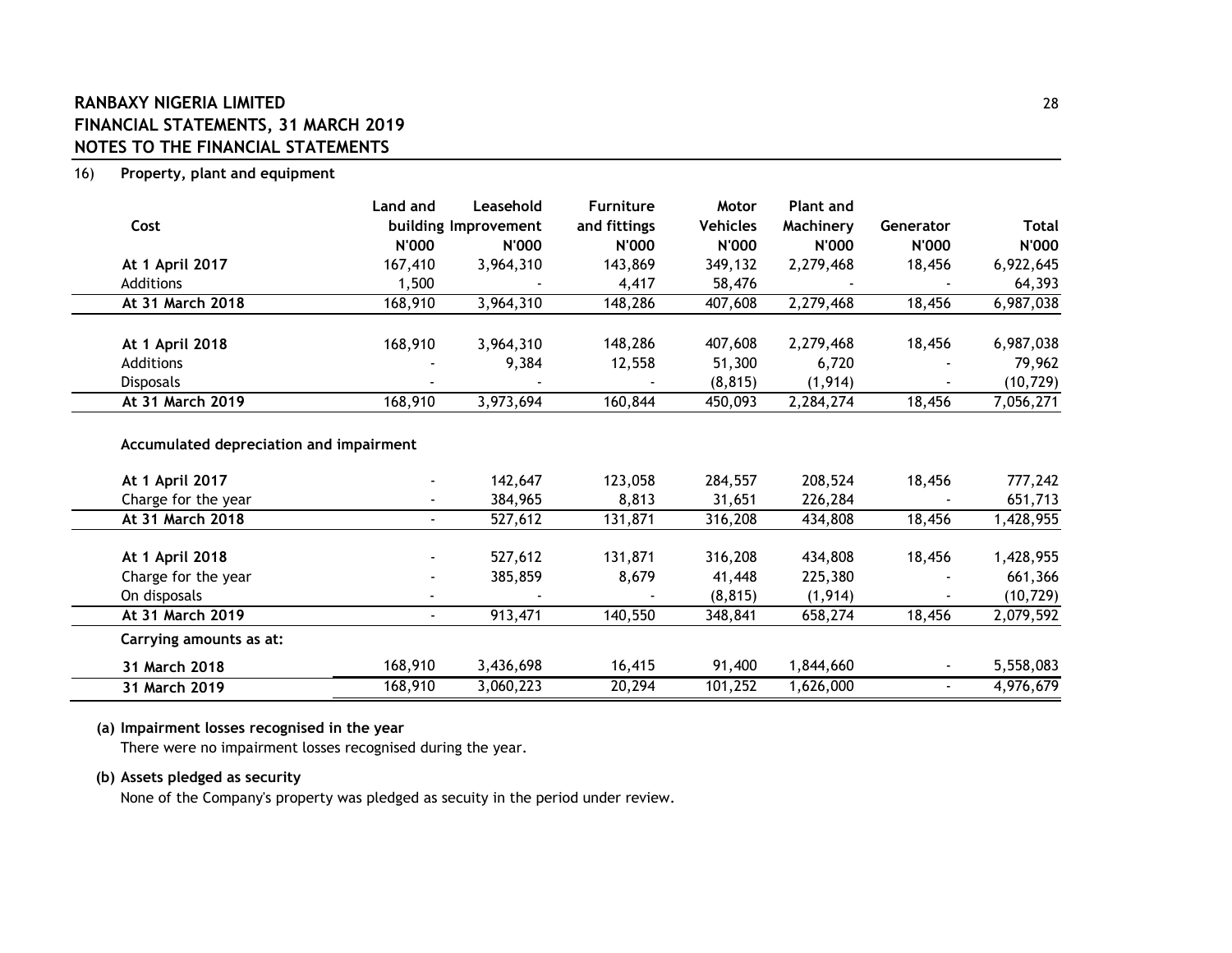# **RANBAXY NIGERIA LIMITED** 29 **FINANCIAL STATEMENTS, 31 MARCH 2019 NOTES TO THE FINANCIAL STATEMENTS**

## (c) **Contractual commitments**

At 31 March 2019, the company had no contractual commitments for the acquisition of property, plant and equipment (2018: Nil).

| 17) | Intangible assets               | Computer<br>Software<br>N'000 |  |
|-----|---------------------------------|-------------------------------|--|
|     | Cost                            |                               |  |
|     | At 1 April 2017                 | 13,137                        |  |
|     | <b>Additions</b>                |                               |  |
|     | At 31 March, 2018               | 13,137                        |  |
|     | At 1 April 2018                 | 13,137                        |  |
|     | <b>Additions</b>                |                               |  |
|     | At 31 March, 2019               | 13,137                        |  |
|     | <b>Accumulated amortisation</b> |                               |  |
|     | At 1 April 2017                 | 13,137                        |  |
|     | Amortisation                    |                               |  |
|     | At 31 March, 2018               | 13,137                        |  |
|     | At 1 April 2018                 | 13,137                        |  |
|     | <b>Amortisation</b>             |                               |  |
|     | At 31 March, 2019               | 13,137                        |  |
|     | Carrying amounts as at:         |                               |  |
|     | 31 March 2018                   |                               |  |
|     | 31 March 2019                   |                               |  |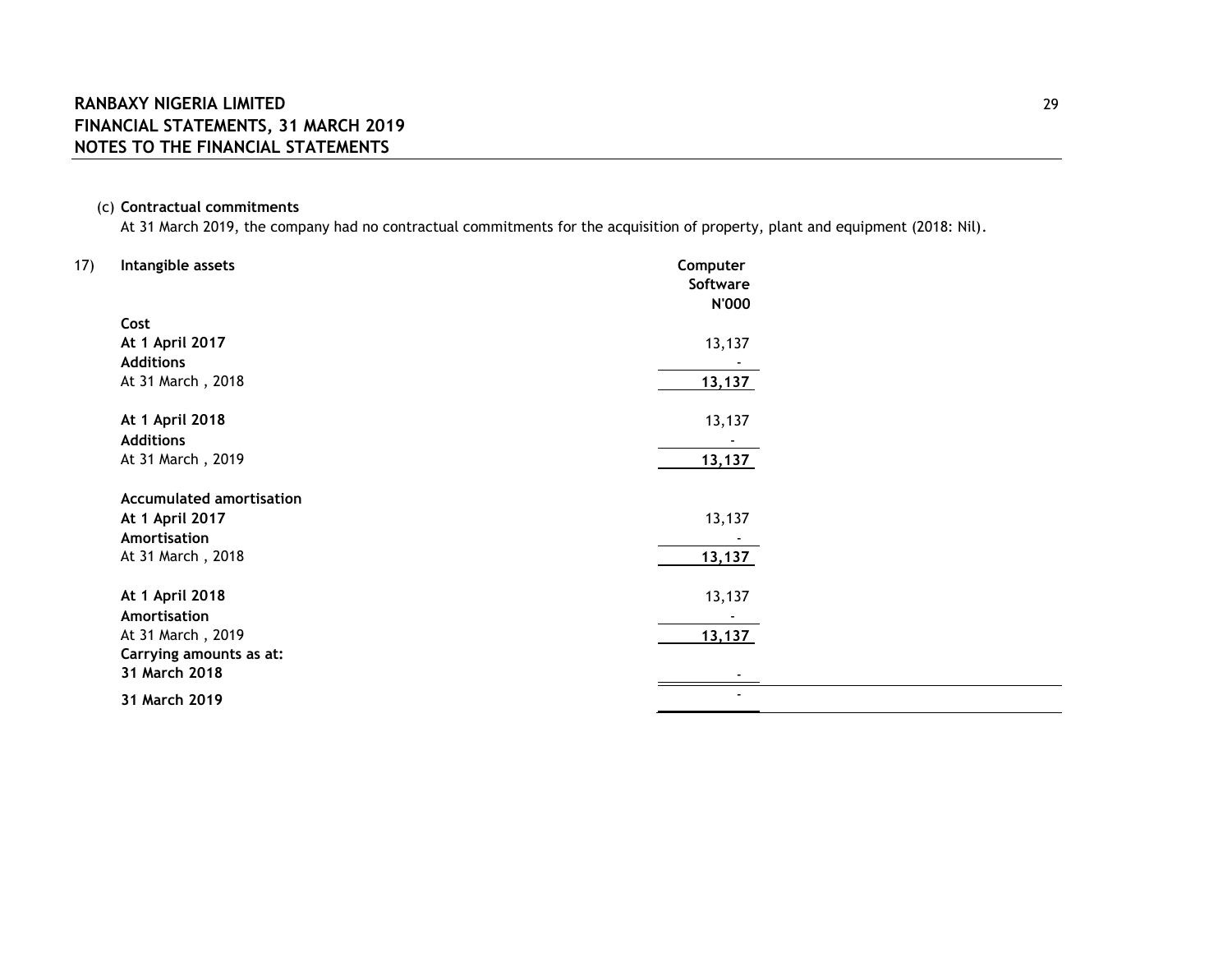#### 18(a) **Employee benefit plan**

The Company has a defined benefit gratuity scheme,which is non contributory and is classified as other employment benefits in line with IAS 19. Prior to January 2014, the scheme was not funded. However, with effect from January 2014, a plan asset has been set aside, being managed by Stanbic IBTC Limited, to take care of future obligations, the obligations, service cost and actuarial gains/ (loss) are based on actuarial valuation performed by Sharp View Associates (FRC/2014/ICAN/00000006132)

The Company's defined benefit pension plan is a final salary plan for employees, which requires contributions to be made to a separately administered fund. The plan does not operate under any regulatory framework and there is no minimum funding requirements. Because of the volatility in the capital market, the Company's management aim to invest mainly in fixed income securities including government bonds.

The management is of the view that the plan asset would not expose the Company to any form of risk as about 99.8% of the plan asset is invested in federal government bonds and treasury bills.

The following tables summarise the components of net benefit expenses recognised in statement of profit or loss and other comprehensive income and the funded status and amount recognised in the statement of financial position for the respective plan.

#### (b) **Net benefit expenses (recognised in adminstrative expenses as part of staff costs).**

|                                     | 2019         | 2018         |
|-------------------------------------|--------------|--------------|
| Current service cost                | <b>N'000</b> | <b>N'000</b> |
| Interest cost on benefit obligation | 13.471       | 11,074       |
| Interest return on plan assets      | 12.072       | 12,878       |
| Net benefit assets                  | (12,632)     | (14, 336)    |
|                                     | 12,911       | 9.616        |

#### (c) **2019 changes in the defined benefit and fair value of plan assets**

|                            |                      | Pension cost charged to profit or<br>loss |                               |                                       |                      | Remeasurement /(gain)/losses in other comprehensive<br>income         |                                                                   |                                                                 |                            |                             |                      |
|----------------------------|----------------------|-------------------------------------------|-------------------------------|---------------------------------------|----------------------|-----------------------------------------------------------------------|-------------------------------------------------------------------|-----------------------------------------------------------------|----------------------------|-----------------------------|----------------------|
|                            | 1 April              | Service                                   | Interest<br>cost/             | Sub-total<br>included in<br>profit or | Benefit              | Return on<br>plan(excluding<br>amounts<br>included in net<br>interest | Actuarial<br>changes<br>arising from<br>changes in<br>demographic | Actuarial<br>changes<br>arising from<br>changes in<br>financial | Sub-total<br>included in   | <b>Contribution</b>         | 31 March             |
|                            | 2018<br><b>N'000</b> | cost<br><b>N'000</b>                      | <b>Income</b><br><b>N'000</b> | loss<br><b>N'000</b>                  | paid<br><b>N'000</b> | expenses<br><b>N'000</b>                                              | assumptions<br><b>N'000</b>                                       | assumptions<br><b>N'000</b>                                     | <b>OCI</b><br><b>N'000</b> | by employer<br><b>N'000</b> | 2019<br><b>N'000</b> |
| Defined benefit obligation | (88,936)             | (13, 471)                                 | (12,072)                      | (25, 543)                             | 7,060                | $\overline{\phantom{0}}$                                              | 31,222                                                            | (13, 843)                                                       | 17,379                     | $\overline{\phantom{a}}$    | (90,040)             |
| Fair value of plan assets  | 90,963               | $\overline{\phantom{a}}$                  | 12,632                        | 12,632                                | (7,060)              |                                                                       | $\overline{\phantom{a}}$                                          | (8, 346)                                                        | (8, 346)                   |                             | 88,189               |
|                            | 2,027                | (13, 471)                                 | 560                           | (12, 911)                             |                      |                                                                       | 31,222                                                            | (22, 189)                                                       | 9,033                      |                             | (1, 851)             |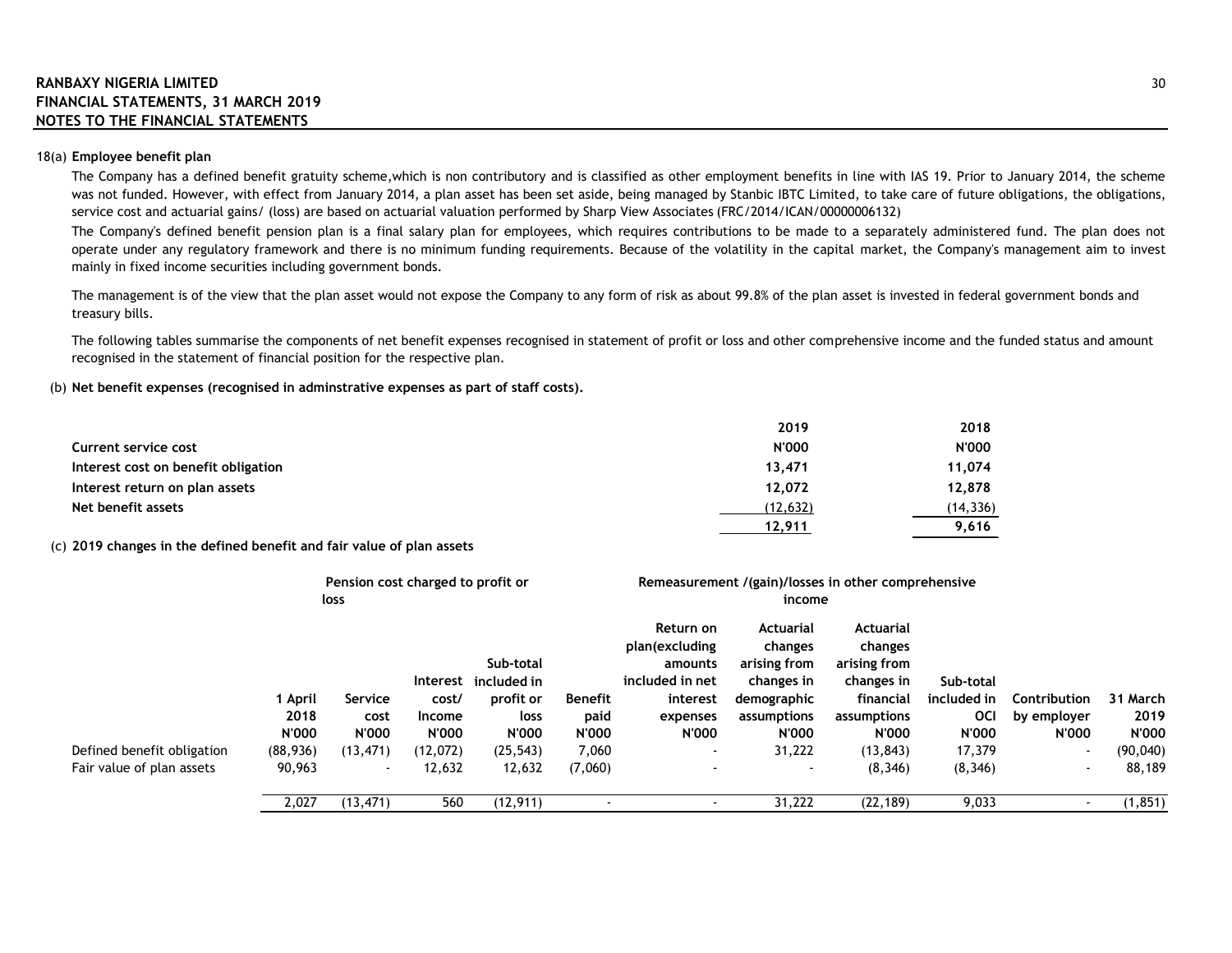## **RANBAXY NIGERIA LIMITED** 31 **FINANCIAL STATEMENTS, 31 MARCH 2019 NOTES TO THE FINANCIAL STATEMENTS**

#### (d) **Employee benefit plan**

**2018 changes in the defined benefit and fair value of plan assets**

|                            |                                 | Pension cost charged to profit or<br>loss |                                           |                                                               |                                 | Remeasurement /(gain)/losses in other<br>comprehensive income                                     |                                                                                                  |                                                                                                |                                                        |                                                    |                                  |
|----------------------------|---------------------------------|-------------------------------------------|-------------------------------------------|---------------------------------------------------------------|---------------------------------|---------------------------------------------------------------------------------------------------|--------------------------------------------------------------------------------------------------|------------------------------------------------------------------------------------------------|--------------------------------------------------------|----------------------------------------------------|----------------------------------|
|                            | l April<br>2017<br><b>N'000</b> | Service<br>cost<br><b>N'000</b>           | <b>Interest</b><br>Income<br><b>N'000</b> | Sub-total<br>included in<br>profit or<br>loss<br><b>N'000</b> | Benefit<br>paid<br><b>N'000</b> | Return on<br>plan(excluding<br>amounts<br>included in net<br>interest<br>expenses<br><b>N'000</b> | Actuarial<br>changes<br>arising from<br>changes in<br>demographic<br>assumptions<br><b>N'000</b> | Actuarial<br>changes<br>arising from<br>changes in<br>financial<br>assumptions<br><b>N'000</b> | Sub-total<br>included in<br><b>OCI</b><br><b>N'000</b> | <b>Contribution</b><br>by employer<br><b>N'000</b> | 31 March<br>2018<br><b>N'000</b> |
| Defined benefit obligation | (66, 341)                       | (11, 074)                                 | (12, 878)                                 | (23, 952)                                                     | 3,122                           |                                                                                                   | $\overline{\phantom{a}}$                                                                         | (1,765)                                                                                        | (1,765)                                                | $\overline{\phantom{a}}$                           | (88, 936)                        |
| Fair value of plan assets  | 77,984                          |                                           | 14,336                                    | 14,336                                                        | (3, 122)                        |                                                                                                   | $\overline{\phantom{a}}$                                                                         | 1,765                                                                                          | 1,765                                                  | $\overline{\phantom{a}}$                           | 90,963                           |
|                            | 11,643                          | (11, 074)                                 | 1,458                                     | (9,616)                                                       |                                 |                                                                                                   | $\overline{\phantom{a}}$                                                                         |                                                                                                |                                                        | $\overline{\phantom{a}}$                           | 2,027                            |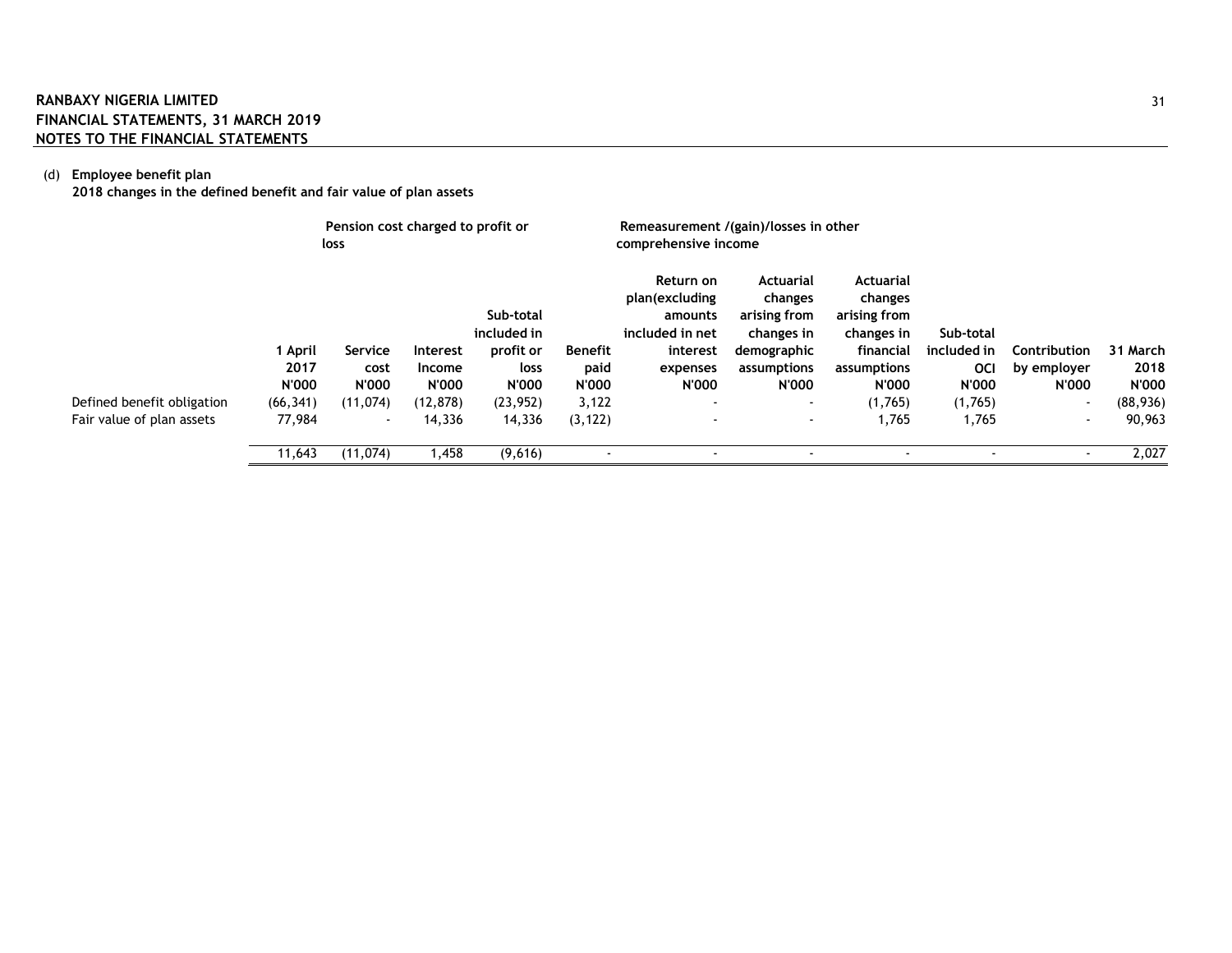## **RANBAXY NIGERIA LIMITED** 32 **FINANCIAL STATEMENTS, 31 MARCH 2019 NOTES TO THE FINANCIAL STATEMENTS**

## (e) **Employee benefit plan - continued**

The major categories of plan assets of the fair value of the total plan assets are as follows:

|                                     | 2019         | 2018         |
|-------------------------------------|--------------|--------------|
|                                     | <b>N'000</b> | <b>N'000</b> |
| Investment quoted in active market  |              |              |
| Treasury bills                      | 36,160       | 2,201        |
| Bonds issued by Nigerian Government | 51,952       | 88,484       |
| Cash and cash equivalents           | 77           | 278          |
|                                     | 88,189       | 90,963       |
|                                     |              |              |

(f) The valuation assumptions used in determining retirement benefit obligations for the Company's plan are shown below:

| <b>Financial Assumptions</b>       |      |      |
|------------------------------------|------|------|
| (Long Term Average)                | 2019 | 2018 |
|                                    | %    | %    |
| Discount rate (per annum)          |      | 13   |
| Average pay increase (per annum)   | 13   | 10   |
| Average inflation rate (per annum) | 17   | 14   |

## **Demographic Assumptions**

| of 10,000 lives |    |  |  |  |
|-----------------|----|--|--|--|
|                 |    |  |  |  |
|                 |    |  |  |  |
| Q               | Q  |  |  |  |
| 14              | 14 |  |  |  |
| 26              | 26 |  |  |  |
|                 |    |  |  |  |

The rates of mortality assumed for employees are the rates published in A67/70 Ultimate Tables, published jointly the institute and faculty of actuaries in the UK.

| %<br>%     |
|------------|
| 2.0<br>2.0 |
| 1.5<br>1.5 |
| 1.0<br>1.0 |
| $\Omega$   |
|            |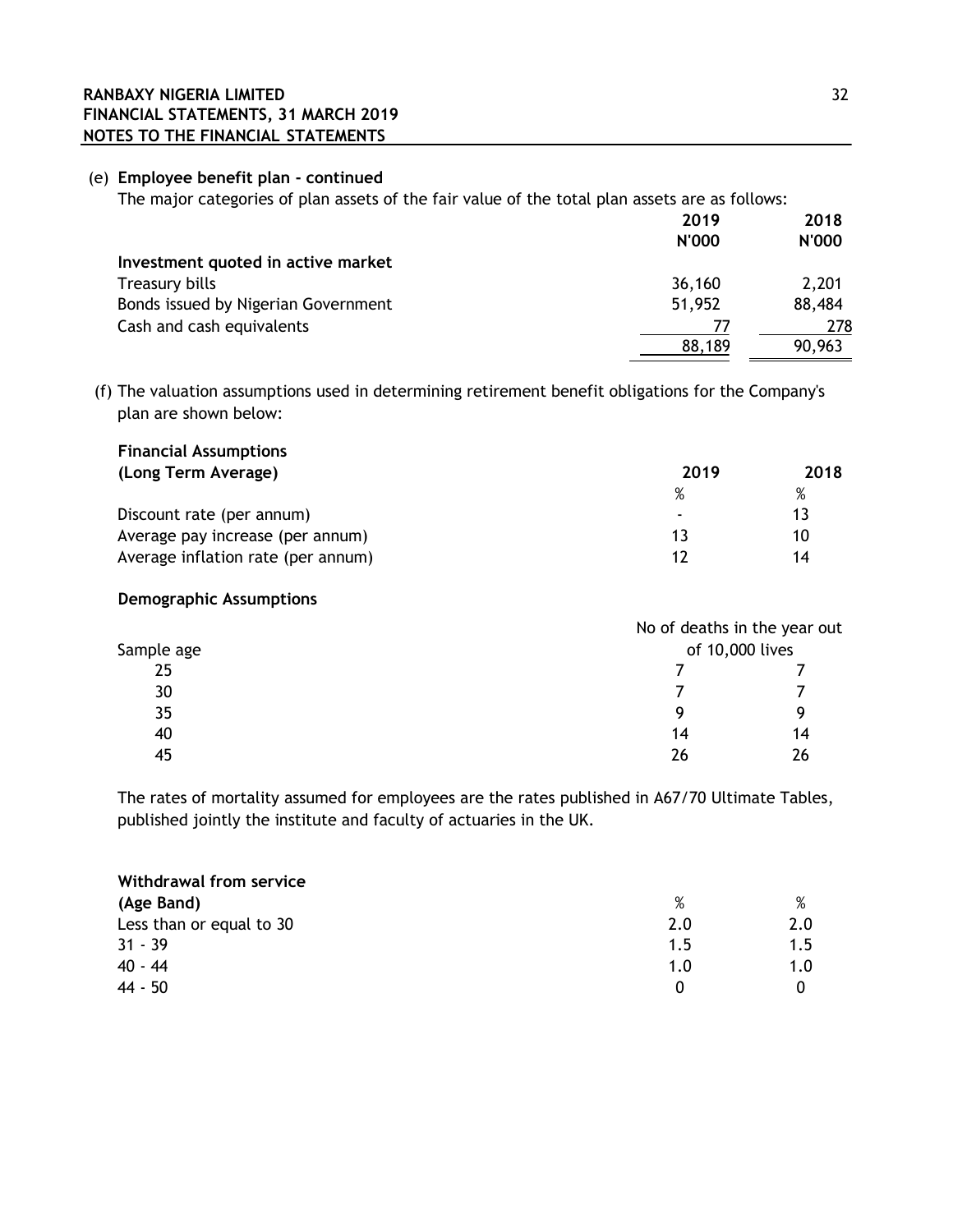# **RANBAXY NIGERIA LIMITED** 33 **FINANCIAL STATEMENTS, 31 MARCH 2019 NOTES TO THE FINANCIAL STATEMENTS**

| 19) | <b>Inventories</b>                                        | 2019       | 2018       |
|-----|-----------------------------------------------------------|------------|------------|
|     |                                                           | N'000      | N'000      |
|     | Raw materials                                             | 399,834    | 500,510    |
|     | Work in progress                                          | 261,592    | 58,643     |
|     | Finished goods                                            | 459,755    | 510,160    |
|     | <b>Spares</b>                                             | 19,957     |            |
|     | Packaging materials                                       | 301,133    | 204,114    |
|     | Goods in transit                                          | 276,191    | 375,276    |
|     |                                                           | 1,718,462  | 1,648,703  |
|     | Allowance for obsolete spares and slow moving stock 19(a) | (258, 811) | (132, 076) |
|     |                                                           | 1,459,651  | 1,516,627  |
|     |                                                           |            |            |

The carrying amount of the inventories is the lower of their costs and net realisable values as at the reporting dates.

(a) *Movement in allowance for impairment for inventory is as stated below:*

|                                                     | <b>N'000</b> | <b>N'000</b> |
|-----------------------------------------------------|--------------|--------------|
| Balance at beginning of the year                    | 132,076      | 85,021       |
| Impairment allowance                                | 126,735      | 47,055       |
| Balance at the end of the year                      | 258,811      | 132,076      |
| 20).<br>Trade and other receivables                 | <b>N'000</b> | <b>N'000</b> |
| Trade receivables                                   | 1,095,613    | 1,003,608    |
| Allowance for impairment of trade receivables 20(a) | (160, 350)   | (159, 343)   |
| Trade receivables - net                             | 935,263      | 844,265      |
| Other receivables (Note 20c))                       | 42,584       | 131,894      |
| Loans and advances (Note $20(e)$ )                  | 25,308       | 13,947       |
| Prepayments (Note 20(f))                            | 50,251       | 75,615       |
| Interest receivables                                | 14,035       |              |
|                                                     | 1,067,441    | 1,065,721    |

Trade receivables are amounts due from customers for goods sold in the ordinary course of business. They are generally due for settlement within 30 days and therefore are all classified as current. Trade receivables are recognised initially at the amount of consideration that is unconditional unless they contain significant financing components, when they are recognised at fair value. The Company holds the trade receivables with the objective to collect the contractual cash flows and therefore measures them subsequently at amortised cost using the effective interest method.

| The age analysis of trade receivables is as follows:<br>(a) | <b>N'000</b> | <b>N'000</b> |
|-------------------------------------------------------------|--------------|--------------|
| Not due                                                     | 477,617      | 55,875       |
| Past due 1 - 30 days                                        | 222,149      | 335,251      |
| Past due 31-60days                                          | 67,773       | 314,974      |
| Past due 61-180 days                                        | 98,958       | 118,227      |
| Past due 181-360 days                                       | 68,766       | 19,938       |
| Amount due above 360 days and impaired                      | 160,350      | 159,343      |
|                                                             | 1,095,613    | 1,003,608    |
|                                                             |              |              |

The Company does not hold any collateral as security for trade receivables.

The Company applies the IFRS 9 simplified approach to measuring expected credit losses using a lifetime expected credit loss provision for trade receivables. To measure expected credit losses on a collective basis, trade receivables are grouped based on similar credit risk and aging.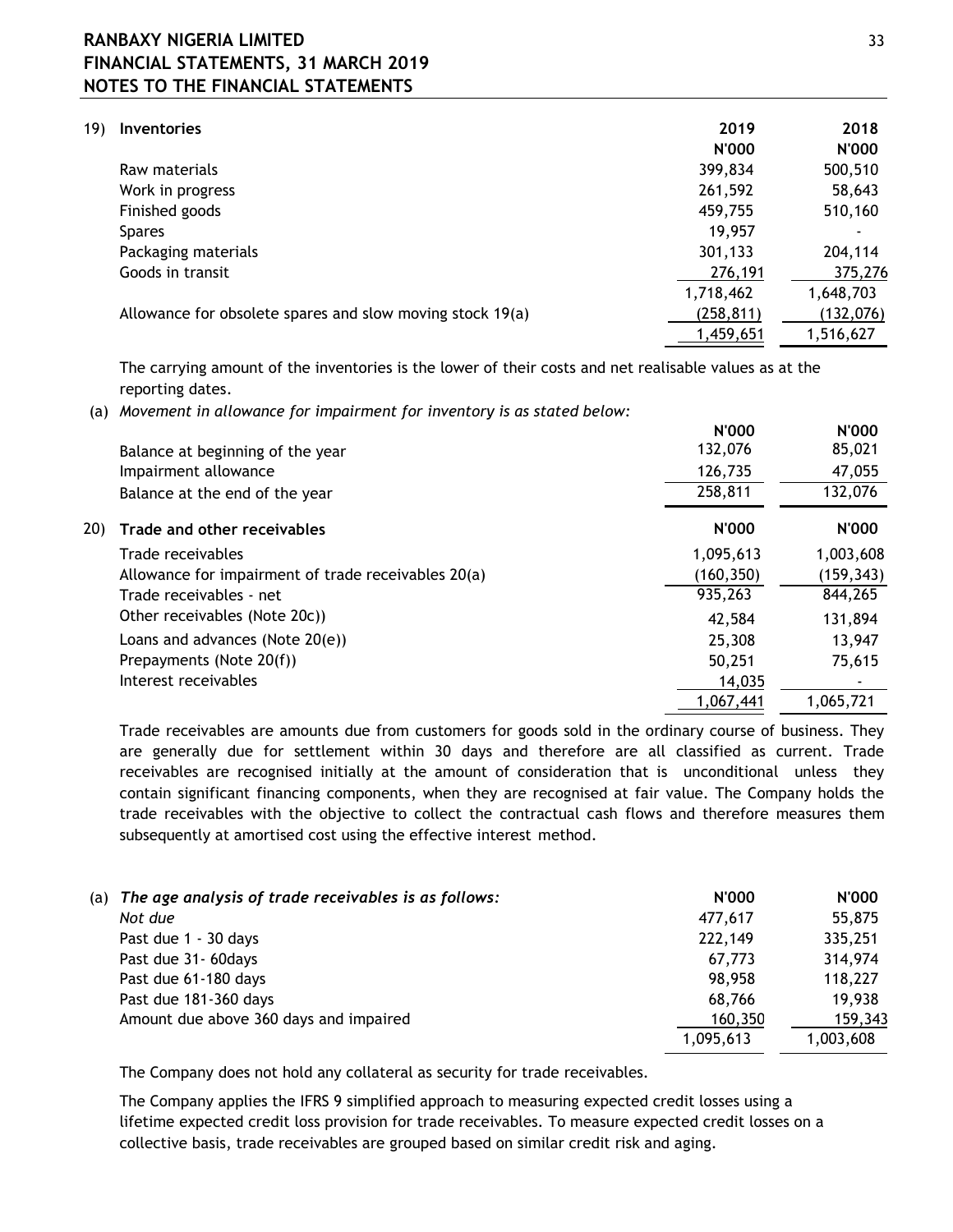The expected loss rates are based on the Company's historical credit losses. The historical loss rates are then adjusted for current and forward-looking information on macroeconomic factors affecting the Company's customers.

The Company has identified the gross domestic product (GDP), unemployment rate and inflation rate as the key macroeconomic factors in the countries where the Company operates.

## (b) *Movement in allowance for impairment for trade receivables is as stated below:*

|                                          | 2019         | 2018         |
|------------------------------------------|--------------|--------------|
|                                          | <b>N'000</b> | <b>N'000</b> |
| Balance at beginning of the year         | 159.343      | 49,037       |
| Amount written off                       | (32, 129)    | ٠            |
| Allowance for impairment during the year | 33.136       | 110,306      |
| Balance at the end of the year           | 160,350      | 159,343      |

The movement in the impairment allowance for trade receivables has been included in the as a line item in the statement of profit or loss and other comprehensive income.

### (c) **Other receivables**

|     |                                                                                    | <b>N'000</b> | <b>N'000</b> |
|-----|------------------------------------------------------------------------------------|--------------|--------------|
|     | Advance to contractors                                                             | 190,302      | 199,220      |
|     | Witholding tax receivables                                                         | 42,583       | 33,022       |
|     | <b>Others</b>                                                                      |              | 98,872       |
|     |                                                                                    | 232,885      | 331,114      |
|     | Impairment of other receivables (Note 20(d))                                       | (190, 301)   | (199, 220)   |
|     |                                                                                    | 42,584       | 131,894      |
|     | (d) Movement in allowance for impairment for other receivables is as stated below: |              |              |
|     |                                                                                    | <b>N'000</b> | N'000        |
|     | Balance at beginning of the year                                                   | 199,220      | 208,800      |
|     | Allowance for impairment no longer required                                        | (8,919)      | (9,580)      |
|     | Balance at the end of the year                                                     | 190,301      | 199,220      |
|     |                                                                                    |              |              |
| (e) | <b>Loans and advances</b>                                                          | <b>N'000</b> | N'000        |
|     | Staff advance                                                                      | 29,484       | 18,123       |
|     | Impairment on loans and advances                                                   | (4, 176)     | (4, 176)     |
|     |                                                                                    | 25,308       | 13,947       |
| (f) | Movement in impairment on loan and advances                                        |              |              |
|     | The movements in the allowance for impairment is as follows:                       |              |              |
|     |                                                                                    | <b>N'000</b> | <b>N'000</b> |
|     | Balance at beginning of the year                                                   | 4,176        | 4,176        |
|     | Allowance for impairment no longer required                                        |              |              |
|     | Balance at the end of the year                                                     | 4,176        | 4,176        |
| (g) | Prepayments                                                                        | <b>N'000</b> | <b>N'000</b> |
|     | Rent                                                                               | 15,183       | 41,354       |
|     | Insurance                                                                          | 5,167        | 28,841       |
|     | Advertising                                                                        | 586          | 1,070        |
|     | Advance to suppliers                                                               | 29,315       | 4,350        |
|     |                                                                                    | 50,251       | 75,615       |
|     |                                                                                    |              |              |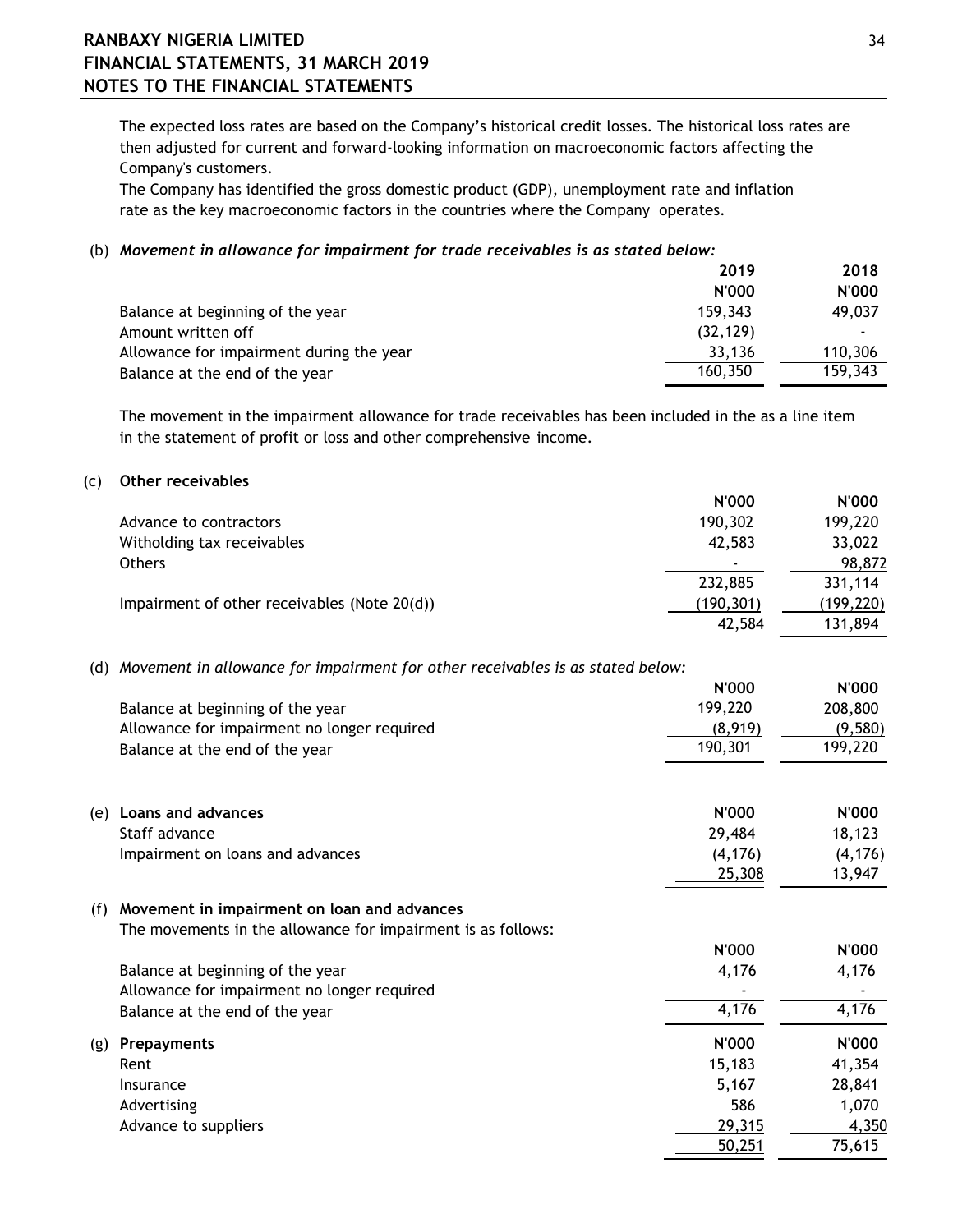# **RANBAXY NIGERIA LIMITED** 35 **FINANCIAL STATEMENTS, 31 MARCH 2019 NOTES TO THE FINANCIAL STATEMENTS**

| 21) | Cash and cash equivalents           | 2019<br><b>N'000</b> | 2018<br><b>N'000</b> |
|-----|-------------------------------------|----------------------|----------------------|
|     | Cash in hand                        | 108                  | 23                   |
|     | Cash and bank balances              | 1,530,339            | 1,240,087            |
|     | Short term investments (Note 21(a)) | 928,528              | 700,000              |
|     |                                     | 2,458,975            | 1,940,110            |

For the purposes of the statement of cashflows, cash and cash equivalents include cash on hand and in banks and short term investments with an original maturity of three months or less, net of outstanding bank overdraft.

## (a) **Short term investments**

This represents cash held in fixed deposits in various banks. These investments are placed in short term deposits and are continuously rolled over throughout the period.

## 22) **Borrowings**

| (a) | Short term borrowings                          | <b>N'000</b> | <b>N'000</b> |
|-----|------------------------------------------------|--------------|--------------|
|     | Long term loan due within one year (Note 22(b) | 3,359,604    | 3,096,931    |
|     | The movement in long term loan is as follows:  | <b>N'000</b> | <b>N'000</b> |
|     | Balance at the beginning of the year           | 3,096,931    | 2,744,771    |
|     | Accrued interest expenses                      | 114,157      | 443,891      |
|     | Exchange loss/(gain)                           | 148,516      | (91, 731)    |
|     | Balance at the end of the year                 | 3,359,604    | 3,096,931    |
|     | Amount due within one year                     | (3,359,604)  | (3,096,931)  |
|     | Amount due after one year                      |              |              |

(b) The Company obtained a loan of \$8,000,000 from SUN Pharma (Netherlands) B.V (Formerly Ranbaxy Netherlands BV) to finance its factory project. The principal amount is to be repaid in 5 equal instalments falling due on November 30 each year starting from 2015. The loan is not securred on any property of the company. The loan is priced at the rate of 6 monthly US dollar LIBOR plus 300bp per annum on the principal amount outstanding and shall be calculated on the basis of actual/360 days. The loan is stated at amortised cost using floating interest rate which approximate effective interest rate.

Accrued interest relates to portion of borrowing cost capitalised during the period but not yet paid as at 31 March 2019

| 23) | Trade and other payable                                        | <b>N'000</b> | <b>N'000</b> |
|-----|----------------------------------------------------------------|--------------|--------------|
|     | Trade payables                                                 | 235,729      | 238,724      |
|     | Amount due to related parties                                  | 6,796,286    | 5,692,928    |
|     | Total financial liabilities, excluding loans and borrowings,   |              |              |
|     | classified as financial liabilities measured at amortised cost | 7,032,015    | 5,931,652    |
|     | Other payables and accruals (note 23(a))                       | 162,205      | 140,083      |
|     | Total trade and other payables                                 | 7,194,220    | 6,071,735    |

Trade payables are non- interest bearing and are normally settled between 30 days to 60 days terms. Other payables are non- interest bearing and have an average term of six months to one year.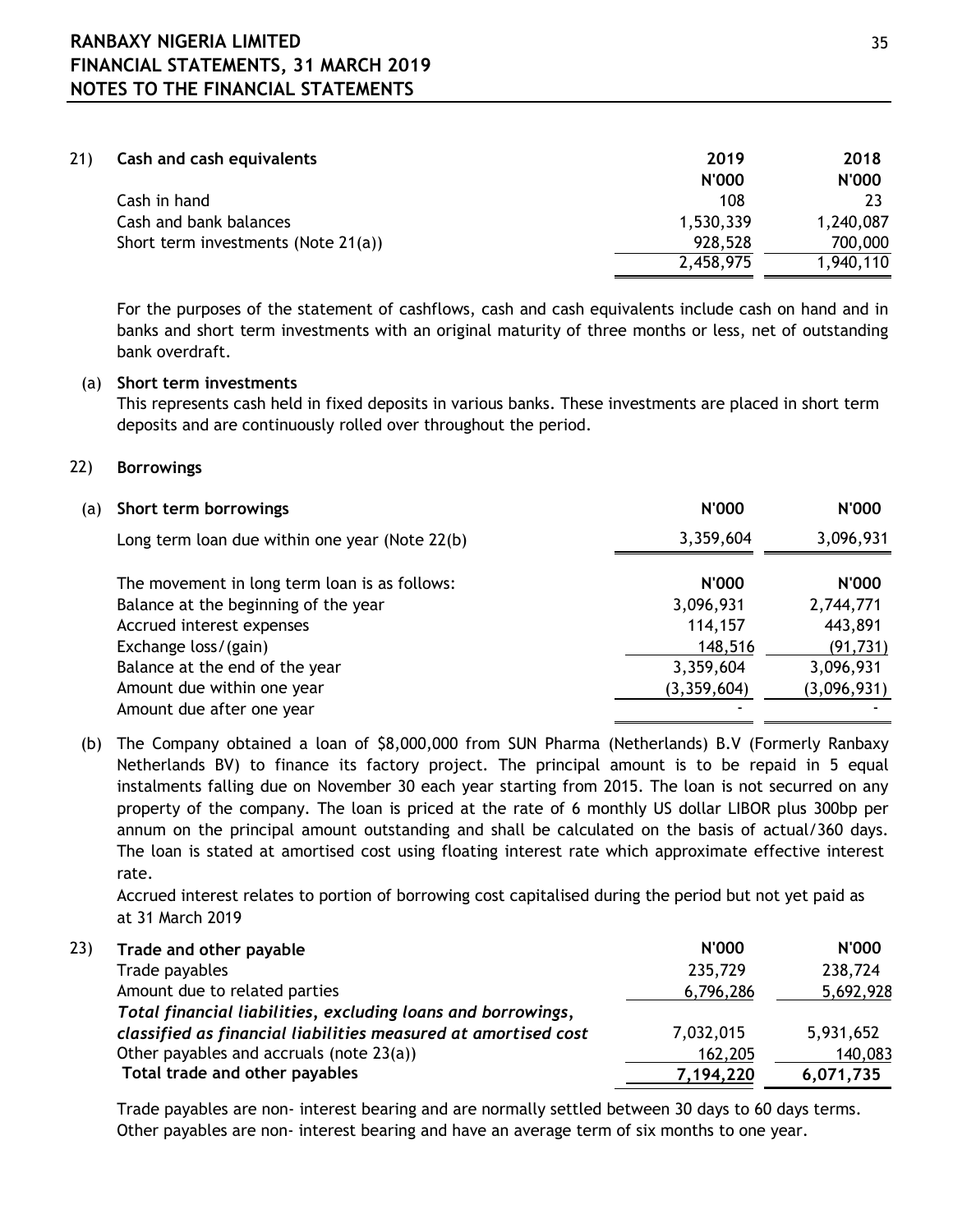# **RANBAXY NIGERIA LIMITED** 36 **FINANCIAL STATEMENTS, 31 MARCH 2019 NOTES TO THE FINANCIAL STATEMENTS**

| N'000<br>4,872 | N'000<br>7,007 |
|----------------|----------------|
|                |                |
|                |                |
|                | 335            |
| 2,515          | 15,482         |
| 10,281         | 10,281         |
| 2,861          |                |
| 3,932          | 482            |
| 54,766         | 26,061         |
| 13,175         | 23,862         |
| 32,226         | 21,027         |
| 17,946         | 16,515         |
| 19,631         | 19,031         |
| 162,205        | 140,083        |
| N'000          | N'000          |
| 23,877         | 33,311         |
| 1,713          | (9, 434)       |
| 25,590         | 23,877         |
|                |                |

Provisions represent management estimate of the value of goods sold but are probable of being returned if they are yet to be sold before their expiry date as contained in the contract of sales with the customers.

## 25) **Share Capital**

| <b>Authorised Share capital</b><br>40,000,000 Ordinary share of N1 each | <b>N'000</b><br>40.000 | <b>N'000</b><br>40,000 |
|-------------------------------------------------------------------------|------------------------|------------------------|
| Issued and fully paid:                                                  | <b>N'000</b>           | <b>N'000</b>           |
| 40,000,000 Ordinary share of N1 each                                    | 40.000                 | 40,000                 |

The Company has one class of ordinary shares which carry no right to fixed income.

| 26) | <b>Share Premium</b><br>Balance as at the beginning and end of the year                 | <b>N'000</b><br>38,951  | N'000<br>38,951           |
|-----|-----------------------------------------------------------------------------------------|-------------------------|---------------------------|
| 27) | Revenue reserves<br>Balance at the beginning of the year                                | <b>N'000</b><br>933,376 | <b>N'000</b><br>3,037,771 |
|     | Loss for the year                                                                       | (1, 522, 135)           | (2, 104, 395)             |
|     | Transfer from other comprehensive income (Note 27(a))<br>Balance at the end of the year | 6,323<br>(582, 436)     | 933,376                   |
| (a) | Transfer from other comprehensive income                                                | <b>N'000</b>            | <b>N'000</b>              |
|     | Gain on actuarial valuation                                                             | 9,033                   |                           |
|     | Deferred tax                                                                            | (2,710)                 |                           |
|     |                                                                                         | 6,323                   |                           |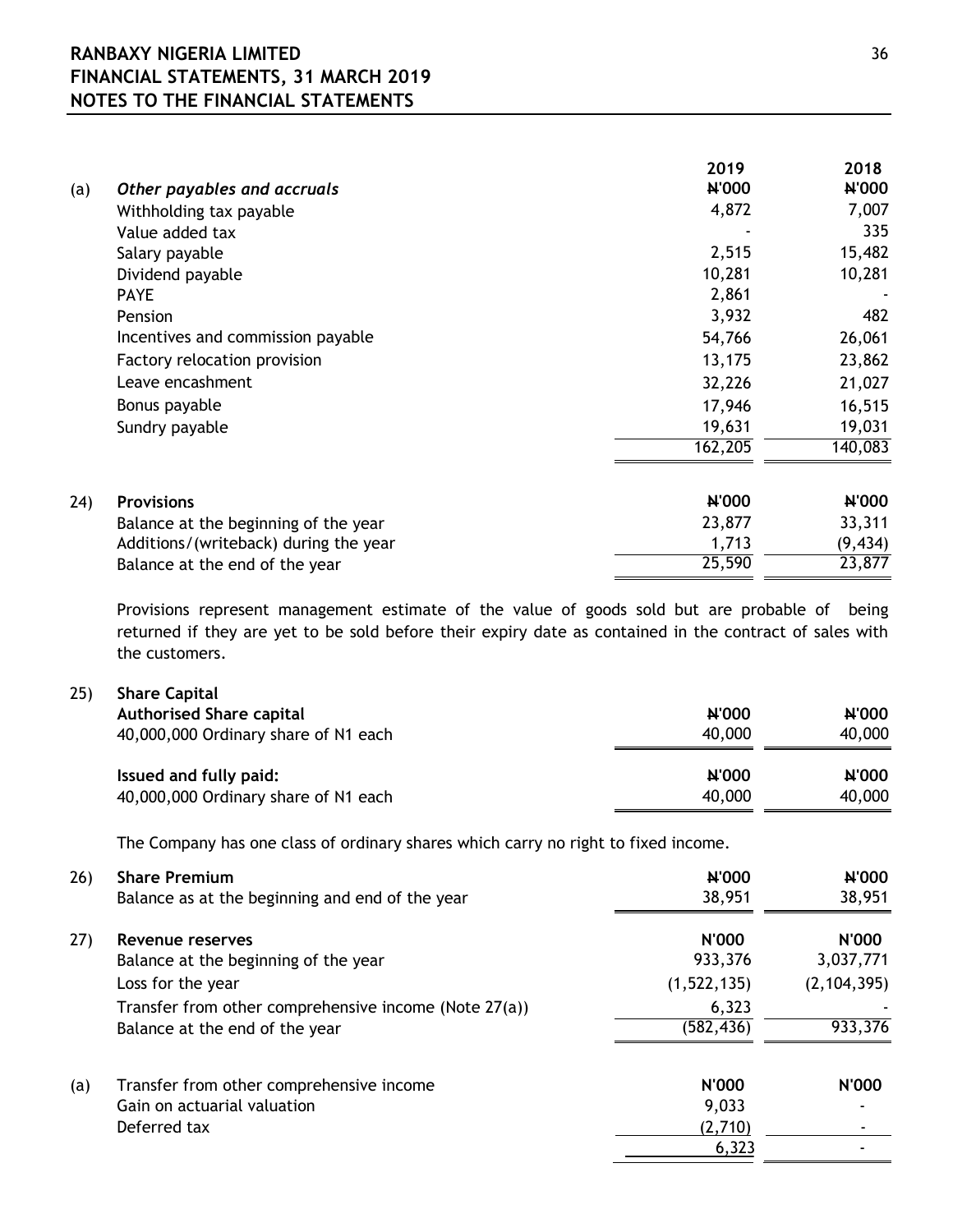## 28) **Related Parties Disclosures**

## (a) **Transactions with related parties**

The Company is a subsidiary of Ranbaxy Laboratories Limited - India up until March 2015, when Ranbaxy Laboratories Limited (RLL) merged with the SUN Pharmaceutical Industry Limited, India . Ranbaxy Netherland BV (RNBV) a subsidiary of Ranbaxy Laboratories Limited (RLL) India holds 52.63% of the ordinary share capital of the Company while Ranbaxy Laboratories Limited holds 32.68% equity interest in the Company. Consequently, SUN Pharmaceutical Industries Limited now holds 32.68% equity interest in Ranbaxy Nigeria Limited while the SUN Pharmaceutical Industries Limited group jointly holds 85.31% of the issued share capital of Ranbaxy Nigeria Limited. With effect from 28 July 2017, the name Ranbaxy Netherland BV was changed to Sun Pharma (Netherlands) B. V.

The Company enters into various transactions with its related Companies and with other key management personnel in the normal course of business. Details of the significant transactions carried out during the year with the related parties transaction are as follows:

|                                                            | 2019         | 2018         |
|------------------------------------------------------------|--------------|--------------|
|                                                            | <b>N'000</b> | <b>N'000</b> |
| Borrowings from Sun Pharma (Netherlands) B.V (Formerly     |              |              |
| Ranbaxy Netherlands BV) (Note (22))                        | 3,359,604    | 3,096,931    |
| Due to related parties for materials purchased (Note (23)) | 6,796,286    | 5,692,928    |
|                                                            | 10,155,890   | 8,789,859    |

## (b) **Identity of related parties**

The related parties to the Company include:

SUN Pharmaceutical Industries Limited - The Company source majority of its raw materials and finished goods from SUN Pharma. The value of the raw materials and finished goods purchased during the year amounted to N2.14 billion (2018:N2.45 billion).

## (c) **Key management personnel**

The Key management personnels of the Company include its directors (both executive and non-executive) and other identified key management staff.

| Olaogun Badru Atanda | Chairman                 |
|----------------------|--------------------------|
| Mahendra Bharadwaj   | Vice chairman            |
| Hanwant Singh Arora  | <b>Managing Director</b> |
| Samson Yomi Osewa    | Non-executive Director   |
| Harin Mehta          | Non-executive Director   |
| Mihaly Kaszas        | Non-executive Director   |

## (d) **Remuneration of key management personnel**

The remuneration of the directors, who are the key management personnel of the Company, is set out below in aggregate for each of the categories specified in IAS 24 Related Party Disclosures.

|                                | <b>N'000</b> | <b>N'000</b> |
|--------------------------------|--------------|--------------|
| Short term employment benefits | 7,878        | 7,195        |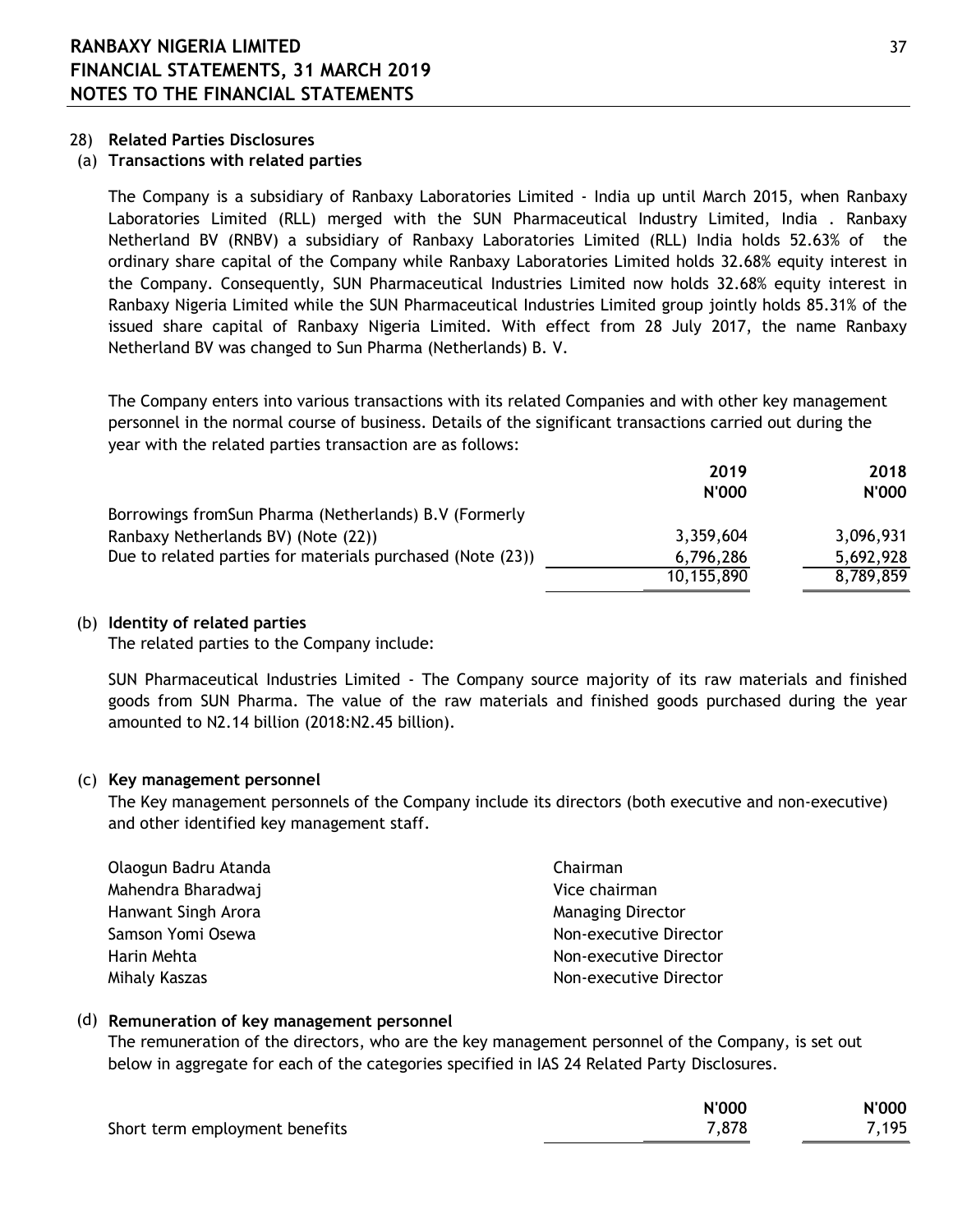# **RANBAXY NIGERIA LIMITED** 38 **FINANCIAL STATEMENTS, 31 MARCH 2019 NOTES TO THE FINANCIAL STATEMENTS**

## 29) **Going concern**

During the year ended 31 March 2019, the Company incurred a loss after taxation of N1.52 billion (2018: N2.10 billion) resulting in deficit in equity fund by N503.4 million (2018: positive equity of N1.01 billion) and accumulated losses of N582.44 million (2018: accummulated profit of 933.38 miilion) as of that date. The parent Company, SUN Pharmaceutical Industries Limited has resolved to provide financial support to the Company. Accordingly, the accompanying financial statements have been prepared on the basis of accounting policies applicable to a going concern.

## 30) **Contingent liabilities**

There were contigent liabilities in respect of legal actions against the Company for which certain potential liability may arise as noted by the Solicitors. However, no provision has been made in these financial statements in respect of the legal actions as the directors, having taken legal advice, do not believe that any material liability will eventually be borne by the Company. The details of the matters are detailed below:

## (a) **Borex Int. Nig Ltd and Ranbaxy Nigeria Limited (ID/ADR/107/2014)**

Borex is claiming general damages of N205,120,000.00 from Ranbaxy for breach of contract and N87,866,245.00 as accrued & outstanding sums arising out of the contract. Management is contesting vigorously the claims of Borex insisting that most of the items claimed for had already been paid. Management has requested for both parties to meet and reconcile their accounts since 2013 but Borex refused to attend the meeting. The Solicitors believe that Borex chances of success in the suit is slim.

## (b) **Genux Nig. Ltd Vs Ranbaxy Nig. Ltd (ID/ADR/114/2016)**

This is a claim of USD 60,000.00 being the sum purportedly due to the claimant for the structural designs and drawing of Ranbaxy pharmaceutical factory. Management insists that it never engaged the services of the claimant for the said structual drawings & design and it had no contractual relationship with them. In the opinion of the Solicitors, the claimant has not shown any evidence of its being contracted by Ranbaxy. As there is no privity of contract between the parties, the claims will not succeed.

## (c) **Feccox Vs Ranbaxy Nig. Ltd (ID/ADR/575/2017)**

This is a counter-claim for N10,000,000 being unpaid incentives, soiled and unsupplied goods to Feccox Pharmacy. Management is contesting that the counter-claim is statute bared as it arose from years 2005- 2010 and case filed in 2017. In the opinion of the Solicitors, the counter-claim cannot succeed since it is statute bared.

## (d) **Ayodeji Adebayo Vs Ranbaxy Nig. Ltd (CA/L/106/2017)**

Subsequent to her resignation in 2006 the ex-HR head, continues to stake her claim of under payment through her lawyer. She had filed the case in Local Court demanding USD 100,000 (NGN15,000,000 plus interest @ 21% p.a). On the 20th October 2016, Judgemnt was delivered whereby all the claims filed by the claimant and defendant were dismissed by the court. But the Judge went ahead to award a compensation to the claimant to the tune of N12,000,000 plus interest of 10% from date of joining the Company on the ground of discrimation while in the employment of the defendant. Meanwhile, Ranbaxy has filed an appeal and the stay of execution against the judgement in the Court of Appeal . In the opinion of the Solicitors, Ranbaxy has a good chance of setting aside the judgement on appeal, against the Company's exposure to the sum of N27,983.697 (USD 136,000) based on the appeal court Judgement.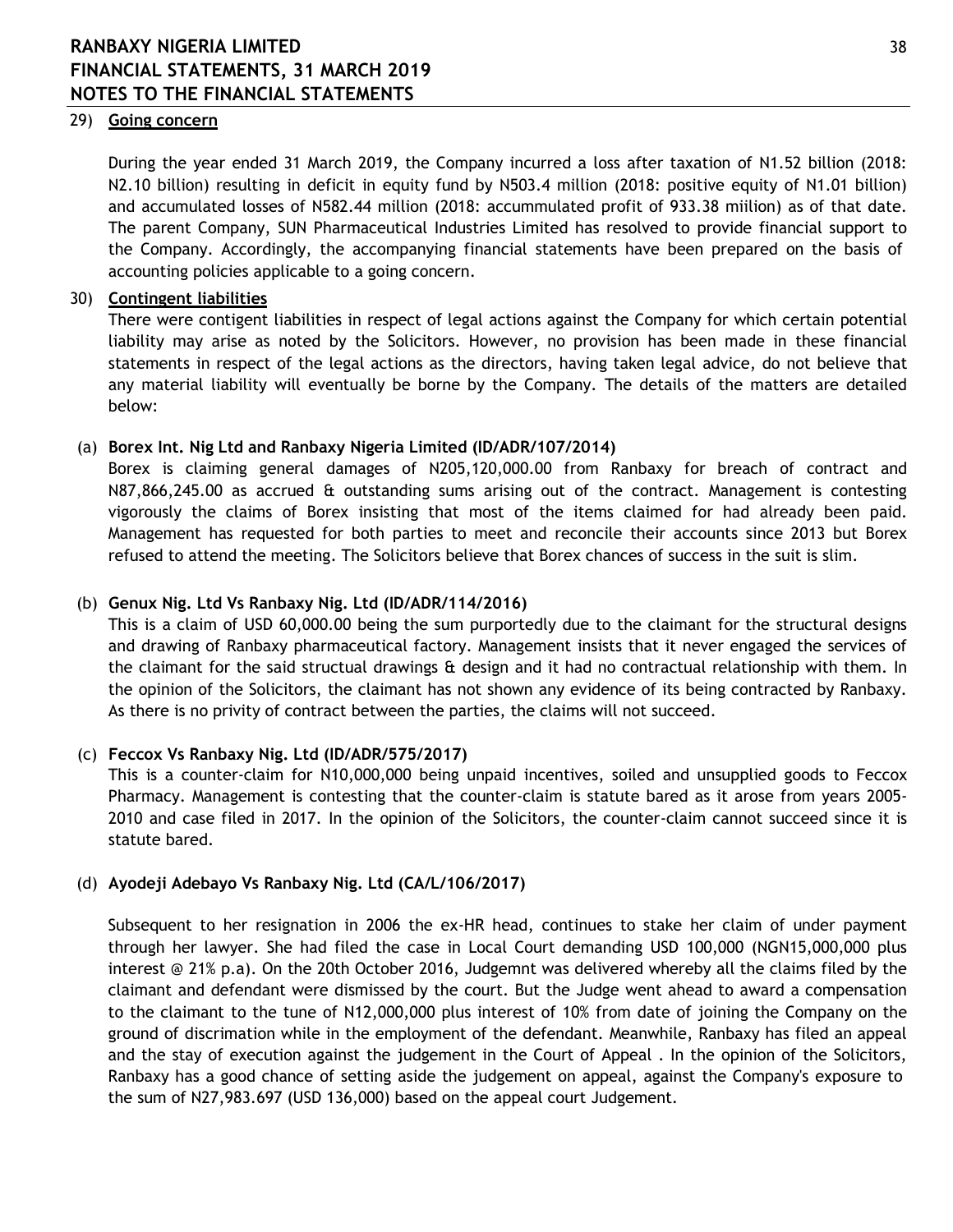# **RANBAXY NIGERIA LIMITED** 39 **FINANCIAL STATEMENTS, 31 MARCH 2019 NOTES TO THE FINANCIAL STATEMENTS**

# 31) **Capital expenditure**

There were no commitments to capital expenditure at the date of the statement of financial position (2018 : Nil).

## 32) **Events after the reporting date**

There has been no material event after the reporting date that has not been taken into account in the preparation of these financial statements.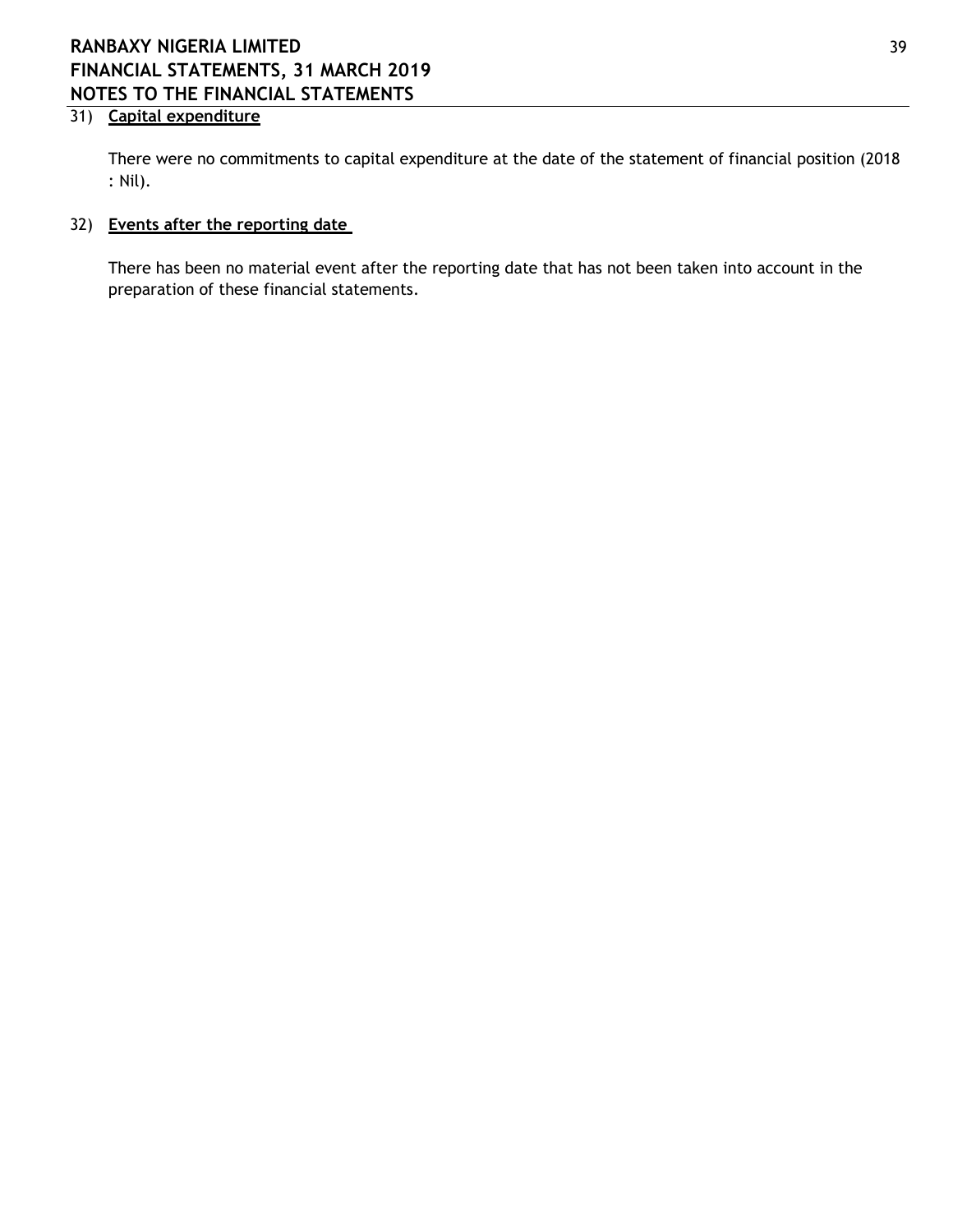## **RANBAXY NIGERIA LIMITED** 40 **FINANCIAL STATEMENTS, 31 MARCH 2019 OTHER NATIONAL DISCLOSURE STATEMENT OF VALUE ADDED**

|                                      | 2019<br>N'000 | $\%$  | 2018<br>N'000 | %              |
|--------------------------------------|---------------|-------|---------------|----------------|
| Revenue                              | 5,099,483     |       | 4,967,597     |                |
| Investment income                    | 90,549        |       | 143,940       |                |
| Other income                         | 96,498        |       | 108,999       |                |
| Bought-in-materials and services:    | 5,286,530     |       | 5,220,536     |                |
| Foreign                              | (5,827,009)   |       | (6, 272, 473) |                |
| Value absorbed                       | (540, 479)    | (100) | (1,051,937)   | (100)          |
| % of value absorbed                  | (10%)         |       | (20%)         |                |
| Applied as follows:                  |               |       |               |                |
| To pay employees:                    |               |       |               |                |
| - Salaries, wages and other benefits | 315,732       | 58    | 376,051       | 36             |
| To pay Government:                   |               |       |               |                |
| - Taxation                           | 4,558         | 1     | 24,694        | $\overline{2}$ |
| Retained for growth and expansion    |               |       |               |                |
| - Depreciation                       | 661,366       | 122   | 651,713       | 62             |
| Loss for the year                    | (1, 522, 135) | (282) | (2, 104, 395) | (200)          |
|                                      | (540, 479)    | (100) | (1,051,937)   | (100)          |